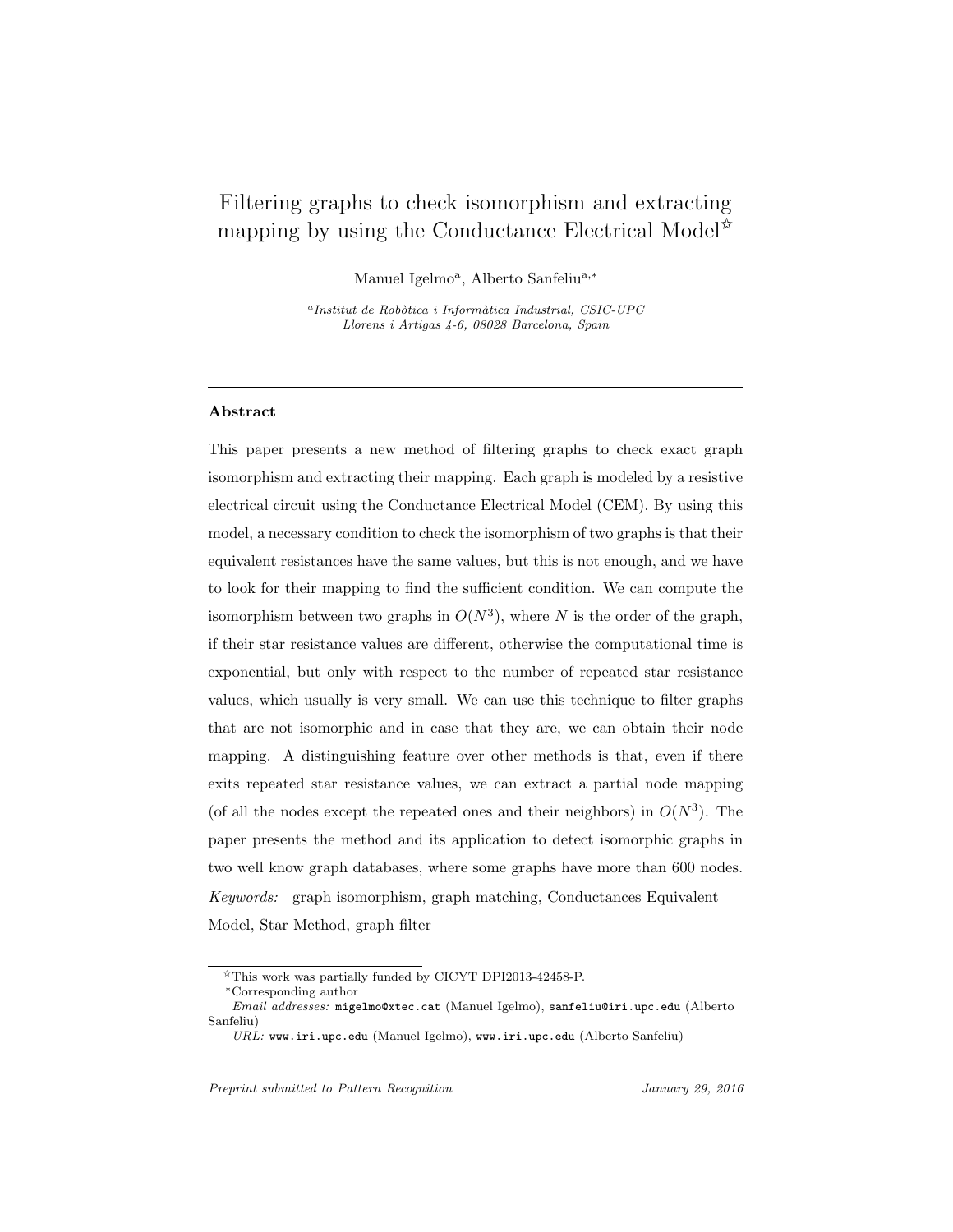# 1. Introduction

It is known that the a graph is a powerful and flexible structure which allow modeling many types of objects and systems, due to this, graphs are used in many fields such as chemistry, biochemistry, transport, telephony, computer <sup>5</sup> networks, voice recognition, computer vision, etc. [\[1\]](#page-41-0); in many cases the graphs have a high number of nodes and/or edges [\[2](#page-41-1)].

In the field of Pattern Recognition, the process of evaluating the similarity of two graphs is referred as graph matching. In this area we can differentiate between two type of the methods: exact and inexact graph matching. The <sup>10</sup> stringent way of defining the exact graph matching is the graph isomorphism, meanwhile the inexact graph matching looks for the best mapping between the graphs through minimizing a matching cost. There are numerous works that deal with the state of the art on the graph matching, such as [\[3\]](#page-41-2), [\[4\]](#page-42-0), [\[5](#page-42-1)], [\[6\]](#page-42-2) and [\[7\]](#page-42-3). Other papers([\[8](#page-42-4)] and [\[9](#page-42-5)] among others) perform comparisons between <sup>15</sup> different methods.

Two graphs are isomorphic when any node renumbering preserves adjacencies (unweighted graphs) or weights (weighted graphs). The graph as a data structure, has the great drawback that the comparison between them requires computationally prohibitive calculation time [\[10\]](#page-42-6), i.e. exponential time com-<sup>20</sup> plexity with respect to the number of nodes. That is why there is a vast and extensive literature<sup>1</sup> to find reasonably quick ways to decide when two graphs are identical, i.e. isomorphic, and also if applicable, to extract the mapping between their nodes. Moreover, it is known that the graph isomorphism problem belongs to NP, but not known to belong to either one of the following subsets:

 $P$  and NP-complete [\[12](#page-42-7)] (see also [\[13\]](#page-43-0)).

As we have already commented the graph isomorphism (exact matching) is an open problem, in contrast to other related graphs problems whose computa-

 ${}^{1}$ In [\[11](#page-42-8)] (published in 2013), the authors assert that there are a few hundreds of algorithms published on the subject.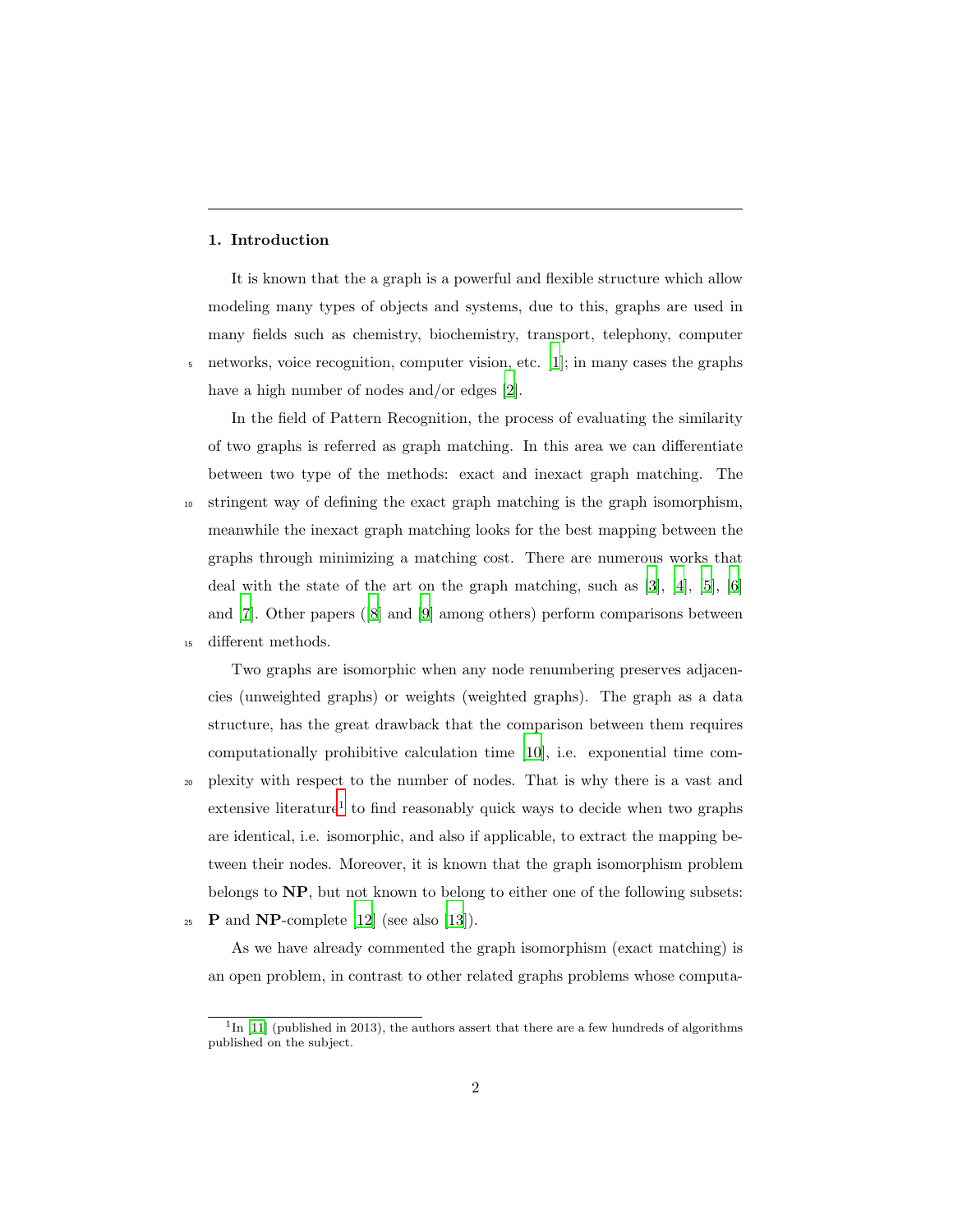tional complexity has been shown to be NP-complete such as graph homomorphism, subgraph isomorphism and maxim common subgraph<sup>2</sup> of graphs whose

<sup>30</sup> proof can be found in [\[14\]](#page-43-1), [\[10\]](#page-42-6) and [\[15](#page-43-2)] respectively, so that all efforts are being dumped in search in polynomial time suboptimal solutions for these problems.

The foregoing is for graphs in general, but there are subsets of graphs for which there has been shown subexponential solutions to the problem of isomorphism, such as planar graphs [\[16](#page-43-3), [17](#page-43-4), [18,](#page-43-5) [19\]](#page-43-6), rooted trees [\[20\]](#page-43-7), graphs of

<sup>35</sup> bounded degree [\[21\]](#page-43-8), interval graphs [\[22\]](#page-44-0), circular graphs chords [\[23,](#page-44-1) [24](#page-44-2)] and arcs [\[24\]](#page-44-2), graphs of bounded genus [\[25](#page-44-3), [26,](#page-44-4) [27\]](#page-44-5), graphs of bounded eigenvalue [\[28](#page-44-6)] and graphs of bounded treewidth [\[29\]](#page-44-7).

There are other approaches to the problem of graph isomorphism for general case. Many of them use a tree search of solutions, these algorithms use <sup>40</sup> brute force but with pruning to nonviable solutions and backtracking techniques. These differ essentially in the criteria for pruning, thus they have the algorithms of Ullmann [\[30\]](#page-45-0), SD [\[31\]](#page-45-1) and VF [\[32](#page-45-2), [33](#page-45-3)].

Other methods use the Theory of Groups seeking a canonical labeling of graphs allowing to discern whether they are isomorphic through their respec-<sup>45</sup> tive canonical equality [\[34\]](#page-45-4). These techniques also make use of a search tree and automorphisms of graphs. However, as is affirmed in [\[35\]](#page-45-5), in terms of computational complexity, the theoretical state of canonical labeling is still unsolved. All these algorithms have been computationally implemented giving rise to (in chronological order) "nauty" [\[36\]](#page-45-6), "saucy" [\[37\]](#page-45-7), "Bliss" [\[38,](#page-45-8) [39](#page-46-0)], "Traces" [\[11\]](#page-42-8) <sup>50</sup> and "conauto" [\[40](#page-46-1)].

Other inexact methods can also be applied to match graphs, not to solve the isomorphism problem, which find a cost to map one graph to another one. There is an extensive literature on this topic which have already been mentioned  $([3], [4], [5], [6]$  $([3], [4], [5], [6]$  $([3], [4], [5], [6]$  $([3], [4], [5], [6]$  $([3], [4], [5], [6]$  $([3], [4], [5], [6]$  $([3], [4], [5], [6]$  $([3], [4], [5], [6]$  and  $[7]$ ). We are not going mention these methods, because is <sup>55</sup> out of the scope of this article.

 $2$ The maximum common subgraph problem is reducible to the problem of clique and this is NP-complete.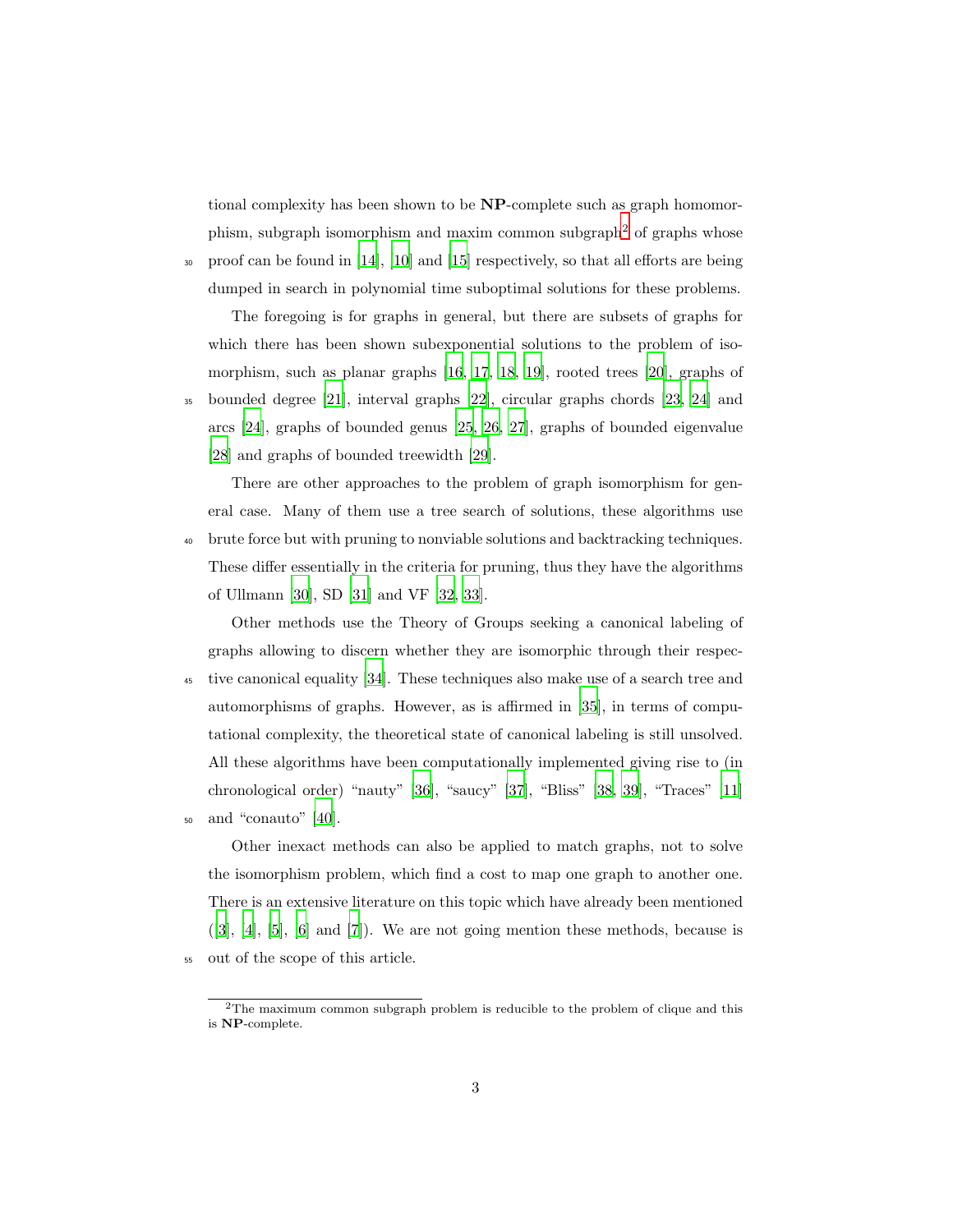In this paper we present a completely new method for filtering graph isomorphism and at the same time, extract their node mapping that neither derives nor inspired by any of the aforementioned methods. This method can be applied to attributed graphs with only one numeric attribute (weight) in each edge, <sup>60</sup> and for connected and undirected graphs. It also serves to unweighted graph if these are taken to each edge a unit weight. It can not be applied to graphs with symbolic labels.

Our method, denominated the Star Method (hereinafter SM) is based on the Conductance Electrical Model (hereinafter CEM) [\[41\]](#page-46-2). It models weighted <sup>65</sup> graphs where its weighted edges are transformed in conductances values (S) (we use conductances instead of resistance values  $(\Omega)$ ). The method can be also applied to unweighed graphs, where the value of the edge weight is equal to 1 in this case. By assuming serial connection of an ideal diode with a resistor, the method can be extended to directed graphs. Unfortunately this extension <sup>70</sup> brings nonlinearities making the analysis much more complex (in terms of the circuit).

Using an electric model, we can apply the theories, methods and procedures that are well known in Electrical Circuit Theory (see among others [\[42\]](#page-46-3)). In the literature, we have only find a work, [\[43\]](#page-46-4), that uses also electrical circuit repre-<sup>75</sup> sentation, but oriented to define a resistance distance to match graph models.

Although the method that we propose is oriented to solve exact graph isomorphism in an efficient way, from the point of view of computational time complexity, reducing from exponential to cubic time complexity in most of the cases, we present the work as a filtering technique to eliminate the graphs that

- <sup>80</sup> are not isomorphic, and detecting and extracting the node mapping of the graphs that are isomorphic. The reason is that in this way, the method can be applied to solve problems where checking isomorphism is the key issue. The proposed method uses the Conductance Electrical Model (CEM) and has two filtering processes. The first filtering process eliminates the graphs when the equivalent
- <sup>85</sup> resistances do not match. The second filtering process, either detect that there exist an isomorphism and in this case extract the correct node mapping, or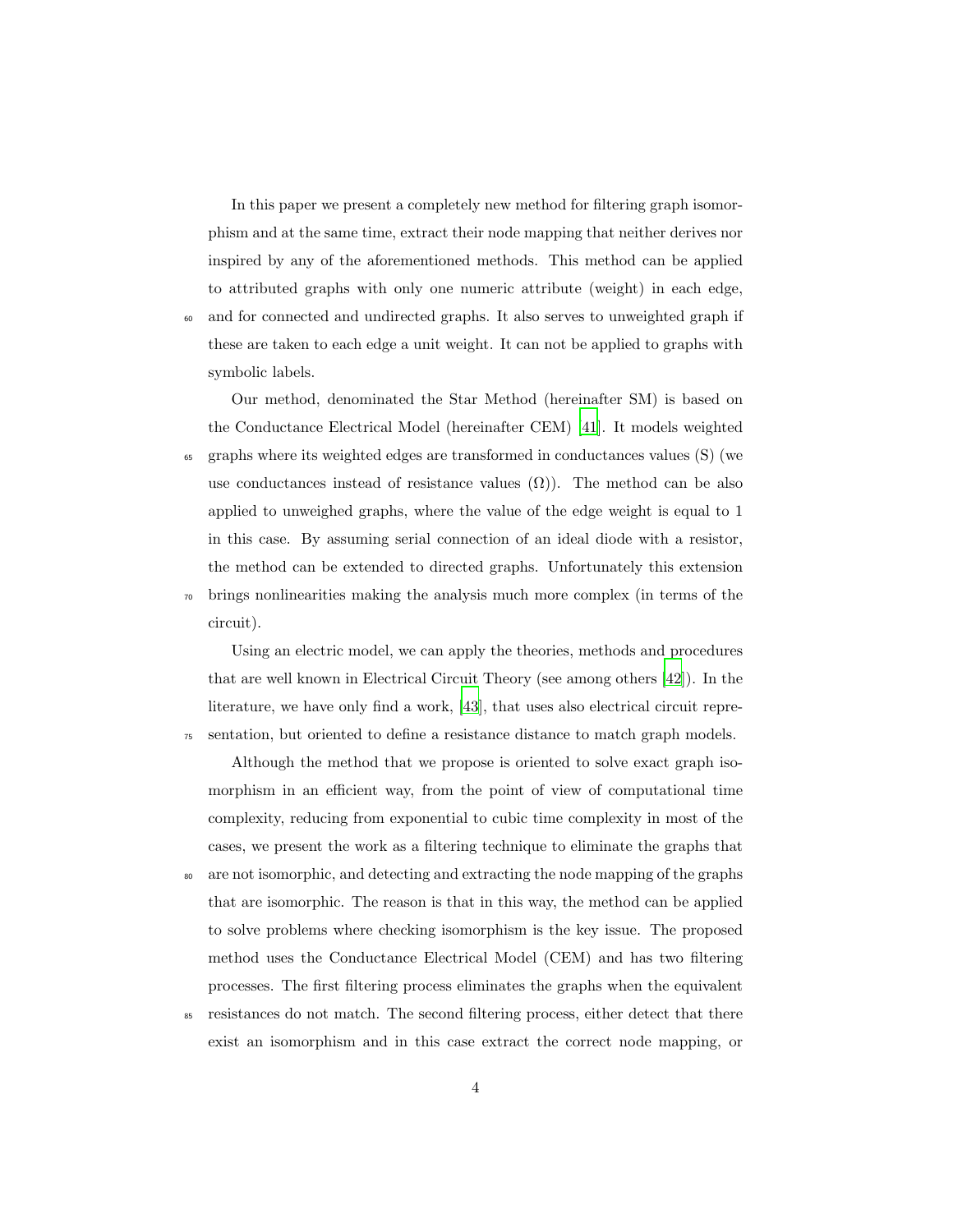detect the graphs that are not isomorphic. The important difference is that the first process is cubic,  $O(N^3)$ , and the second process can be quadratic or exponential, but in this case only with respect to the star resistance values that <sup>90</sup> are identical. That implies that in most cases, the graph isomorphism can be

done in cubic time complexity, making this filtering process very efficient.

In order to compare our method with other well known methods, Table [1](#page-4-0) shows a comparison using the following features: best time complexity case; worst time complexity case; if the method uses tree search; if it is an iterative <sup>95</sup> method; if it can be obtained a partial matching; and if the method has a closed form.

We have selected these features to show that our method has some strengths. First, the best time complexity case is the same than the other methods. Second, the worst time complexity case is better than the other methods  $max(O(N^3, O(J')))$ ,

100 because  $J \ll N$ . Third, it has a closed form, it is not probabilistic, not iterative neither recursive. Fourth, it can be obtained a partial mapping in  $O(N^3)$  time complexity, a feature that no other exact methods have. Finally, we have to underline that our method is based on a well known electrical circuit theory.

<span id="page-4-0"></span>

|                 | case<br>$\ensuremath{\mathsf{B}\textup{est}}$ | case<br>$W_{\rm O15f}$  | Search $_{\rm tree>}$ | $\label{eq:terative} \begin{aligned} \textit{Iterative} \end{aligned}$ | $\emph{napping?}$<br>${\cal P}artial$ | Closed form?           |
|-----------------|-----------------------------------------------|-------------------------|-----------------------|------------------------------------------------------------------------|---------------------------------------|------------------------|
| Ullmann $[30]$  | $O(N^3)$                                      | $O(N!N^3)$              | yes                   | yes                                                                    | no                                    | $\mathbf{n}\mathbf{o}$ |
| $SD$ [31]       | $O(N^3)$                                      | O(N!N)                  | yes                   | yes                                                                    | no                                    | $\mathbf{no}$          |
| VF [32]         | $O(N^3)$                                      | O(N!N)                  | yes                   | yes                                                                    | no                                    | $\mathbf{no}$          |
| Nauty [36]      | $O(N^2 \log N)$                               | exponential             | yes                   | yes                                                                    | no                                    | $\mathbf{no}$          |
| SM (this paper) | $O(N^3)$                                      | $\max(O(N^3))$<br>O(J!) | $\operatorname{no}$   | $\mathbf{n}\mathbf{o}$                                                 | yes                                   | yes                    |

Table 1: Comparison of features of some methods. Pay special attention to the column "Partial mapping?".

The rest of the paper is devoted to present the proposed model and method <sup>105</sup> (CEM and SM) for filtering, analyze its characteristics and present experiments to verify the performance of them.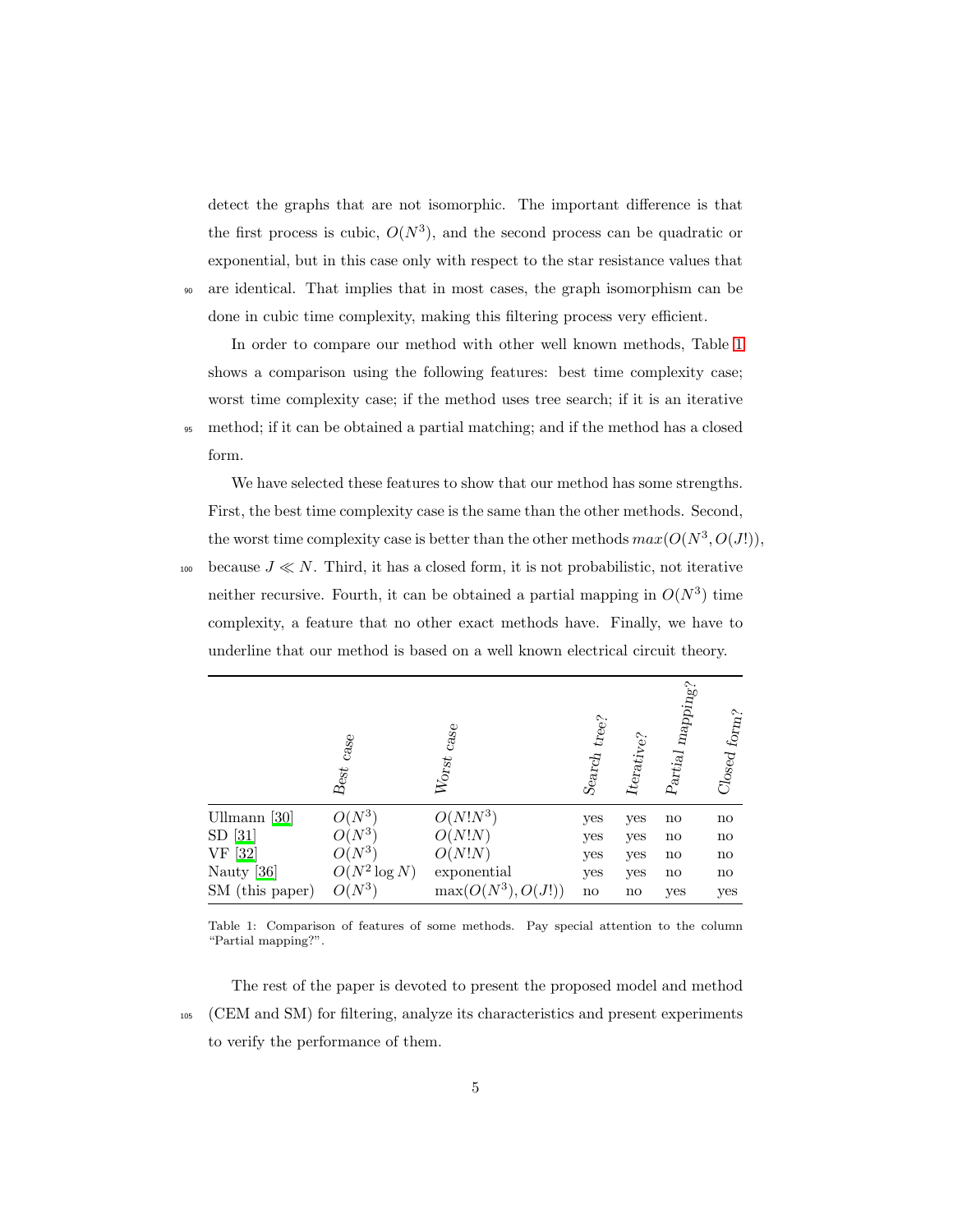#### 2. Filtering graphs to check isomorphism by using SM

The Figure [1](#page-6-0) shows a block diagram of the SM using CEM, that will be used for the description of the method. The graphs modeled as CEM are character-<sup>110</sup> ized by having one numerical attribute in each edge (we will call them weights and they can be any non-negative value) and no attributes in their nodes. We can treat also unweighted graphs by assigning value 1 to the attribute of all edges. Hereinafter the two graphs modeled by the CEM will be denoted by g and  $h$ , and we will assume that both have the same order  $N$ .

#### <sup>115</sup> 2.1. First filter phase: Obtaining CEM and equivalent resistances

Consider two undirected and connected graphs (weighted or unweighted<sup>3</sup>) q and h both of order N and size  $M$ . These graphs come characterized by their adjacency matrices  $A<sup>g</sup>$  and  $A<sup>h</sup>$  respectively (input and 1<sup>st</sup> line of block A of Figure [1\)](#page-6-0). The CEM consists of modeling each graph by an electric circuit

<sup>120</sup> composed exclusively for M resistors<sup>4</sup> with the same topology as the graph (edges are replaced by resistors). The value of each resistor in the circuit is defined by a step function  $(\phi)$ .

Definition 1. The step function is:

<span id="page-5-0"></span>
$$
\phi(\omega_{ij}) = c_{ij} \qquad \text{(S)} \tag{1}
$$

where  $\omega_{ij}$  is the weight of the edge connecting the nodes i and j of the graph, and  $c_{ij}$  is the conductance  $5$  (in siemens) that connects nodes i and j in the <sup>125</sup> CEM.

It is important to make clear that the CEM weights are transformed into conductances (S) instead of resistances  $(\Omega)$ . In this way, when two nodes are

<sup>3</sup> In this case we consider that they have unit weights in all edges, i.e., for a undirected graph we always consider in this paper that if nodes i and j are connected, then  $\omega_{ij} = 1$ .

<sup>&</sup>lt;sup>4</sup>In what follows we will always explicitly distinguish between resistor (device) and resistance (opposition to the passage of electric current measured in  $\Omega$ ).

<sup>&</sup>lt;sup>5</sup>In what follows we will use the letter c for conductances instead of the usual g, since the latter will be used to represent graphs.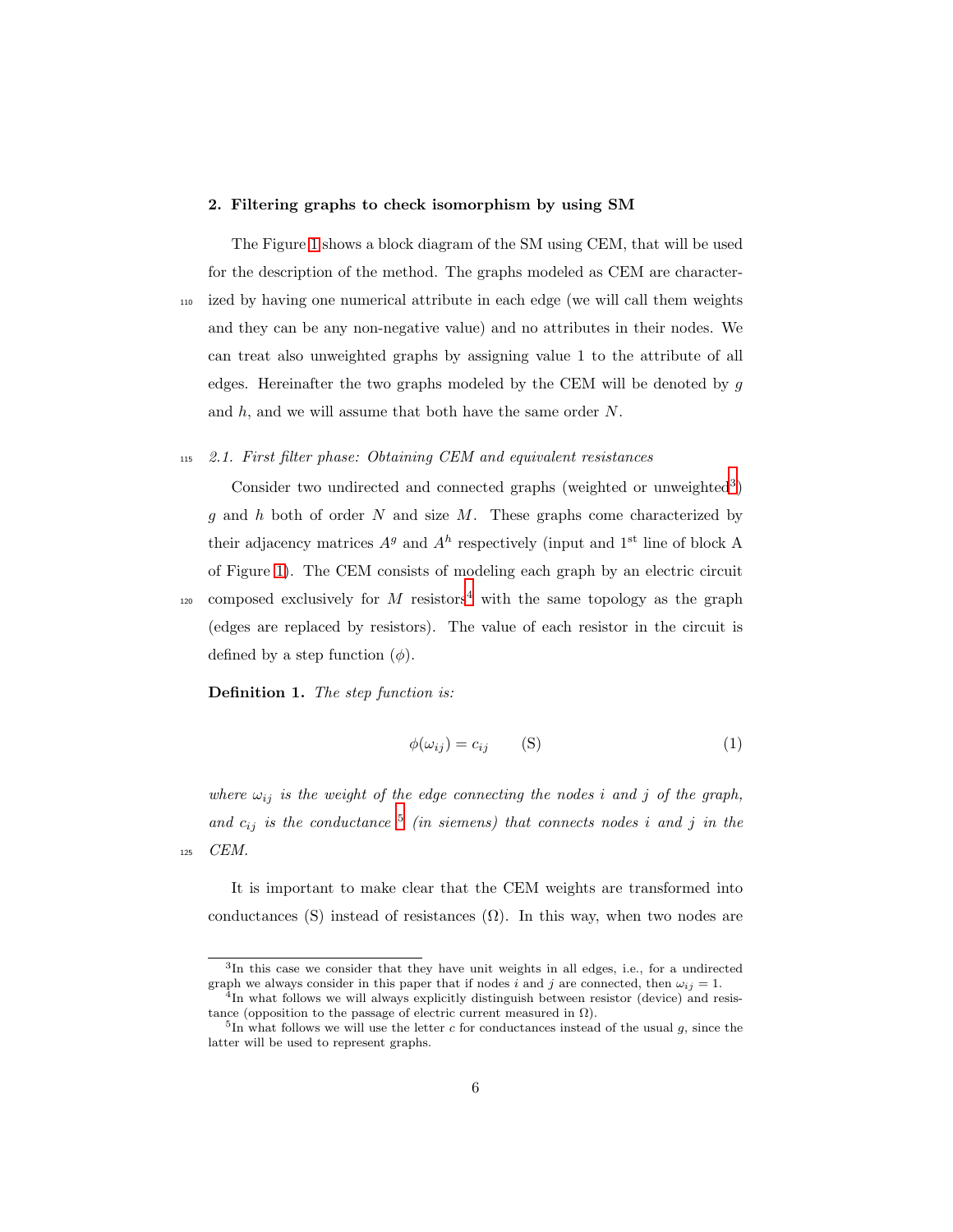

<span id="page-6-0"></span>Couple of graphs g and h of order N (Inputs:  $A<sup>g</sup>$  and  $A<sup>h</sup>$ )

Figure 1: Block diagram of the filtering isomorphic graphs by SM using CEM. The maximum number of repeated resistances (if any) in each star is denoted by J. The letters inscribed in circles from "A" to "F" are not part of the block diagram and are only used for references in the text.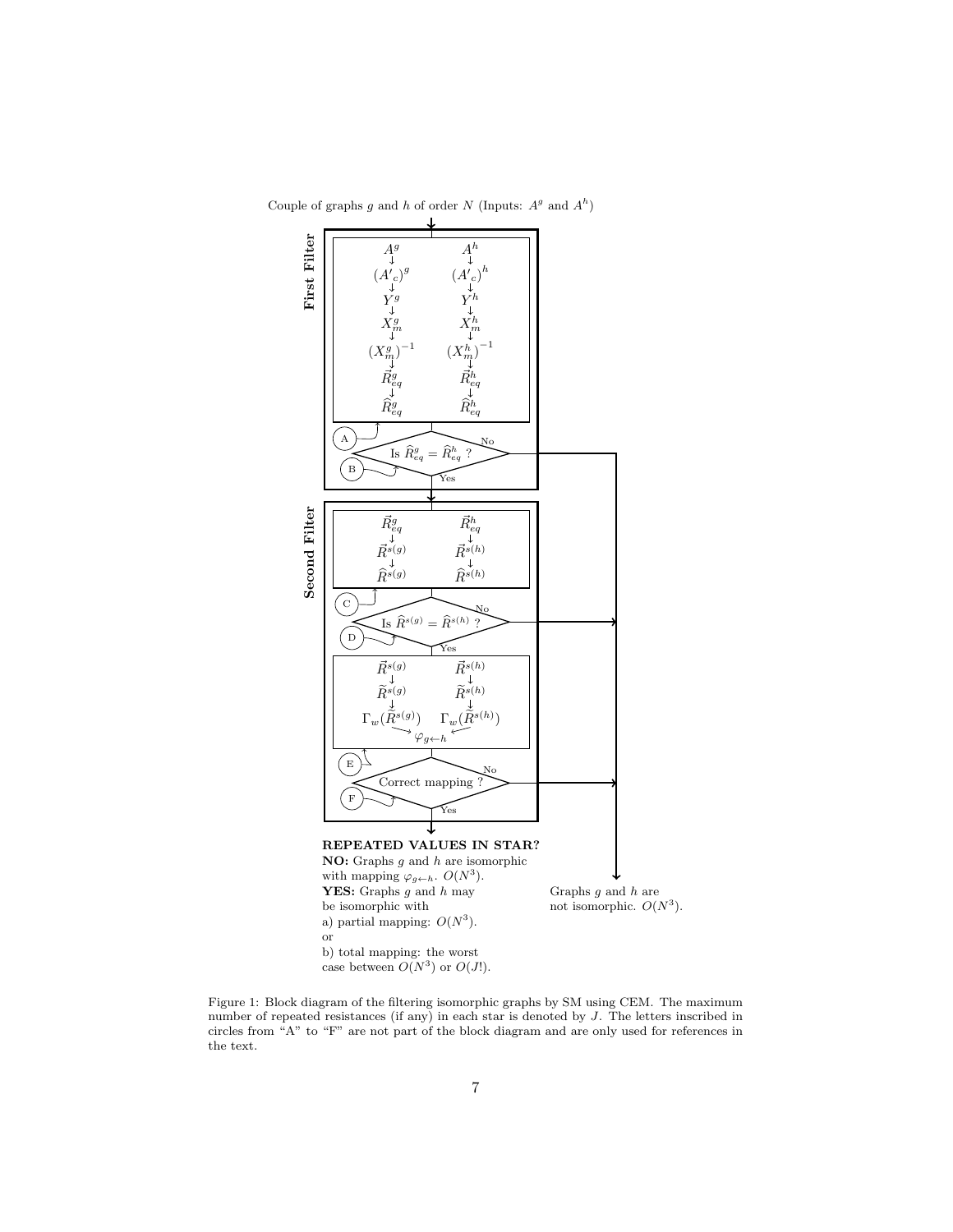not connected in the graph, the corresponding value in the adjacency matrix will be zero.

<sup>130</sup> The decision to choose the step function, depends strongly on the physical meaning of the weights of the graph and, consequently, depends on the context of the problem, in other words, the step function is a design parameter. Moreover the step function has to accomplish with:

- 1. The step function must be injective. This restriction is absolutely neces-
- 
- sary if we want to recover the graph model, i.e.,  $\phi^{-1}$  should exist.
	- 2. The step function  $\phi(0) = 0$  S. As explained above, if two nodes are not connected, the corresponding value in the adjacency matrix is zero consequently the conductance must be zero.

The characterization of the circuit of graph  $g$  is given by the adjacency matrix of conductances.<sup>6</sup>

$$
(A')^{g} = \begin{pmatrix} 0 & c_{12} & c_{13} & \dots & c_{1N} \\ c_{12} & 0 & c_{23} & \dots & c_{2N} \\ c_{13} & c_{23} & 0 & \dots & c_{3N} \\ \vdots & \vdots & \vdots & \ddots & \vdots \\ c_{1N} & c_{2N} & c_{3N} & \dots & 0 \end{pmatrix}
$$
 (S) (2)

and similarly for the graph  $h$  ( $2<sup>nd</sup>$  line of block A of Figure [1\)](#page-6-0).

However in the Circuit Theory field, they do not use this matrix, instead they use the Indefinite Admittance Matrix (IAM) and for this work we will use

 $6$ This matrix should not be confused with the adjacency matrix of the graph. Therefore, in this work, the notation  $(A')^g$  (adjacency matrix of conductances) is used to distinguish it from  $A<sup>g</sup>$  (adjacency matrix).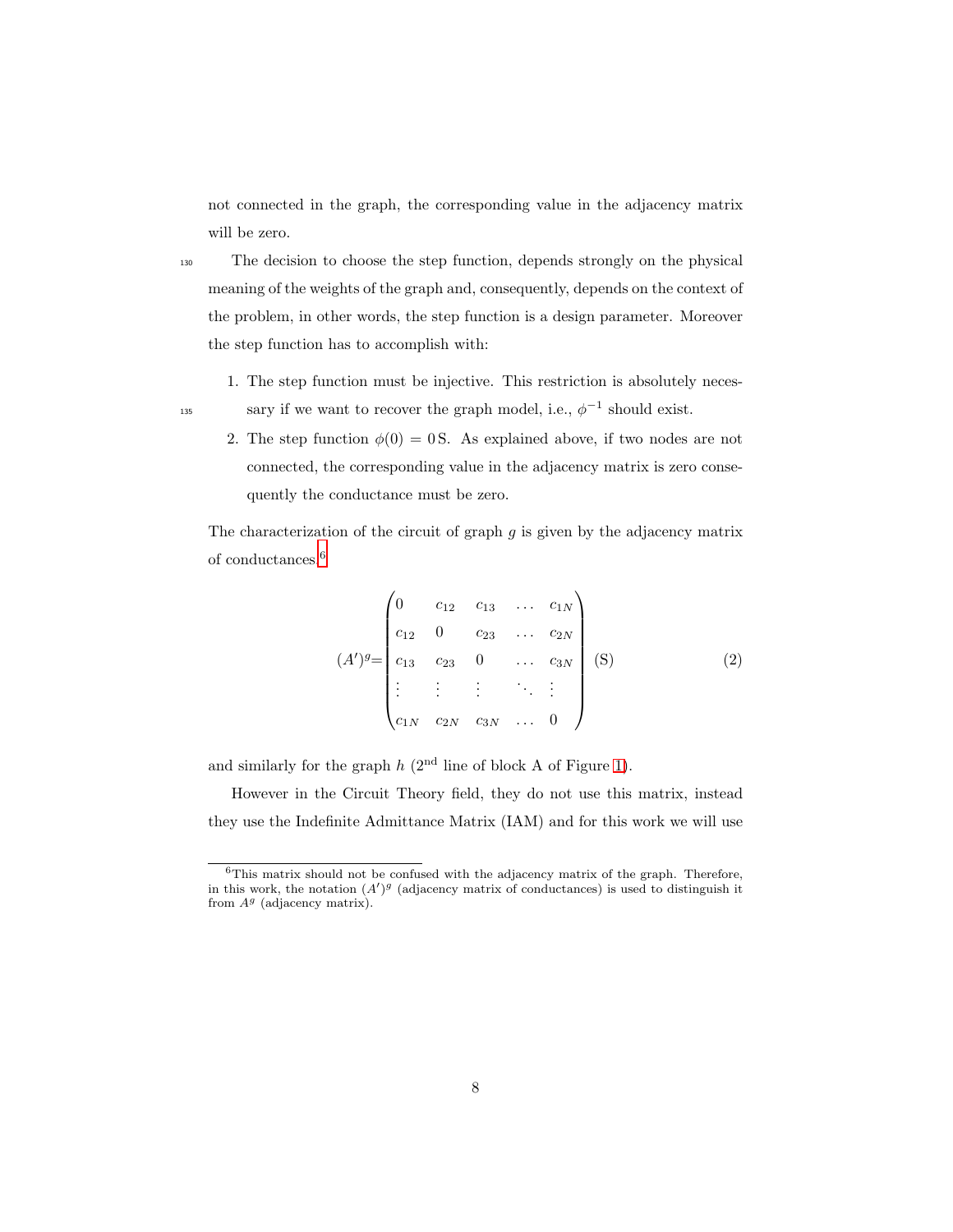the IAMs matrices of graphs  $g$  and  $h$ . For graph  $g$  the IAM is:

<span id="page-8-1"></span>
$$
Y^{g} = \begin{pmatrix} \sum_{\substack{j=1 \ j \neq 1}}^{N} c_{1,j} & -c_{1,2} & \cdots & -c_{1,N} \\ \sum_{\substack{j=1 \ j \neq 1}}^{N} & & & \\ -c_{2,1} & \sum_{\substack{j=1 \ j \neq 2}}^{N} c_{2,j} & \cdots & -c_{2,N} \\ \vdots & \vdots & \ddots & \vdots \\ -c_{N,1} & -c_{N,2} & \cdots & \sum_{\substack{j=1 \ j \neq N}}^{N} c_{N,j} \end{pmatrix}
$$
(S) (3)

<sup>140</sup> and similarly for the graph  $h$  (3<sup>rd</sup> line of block A of Figure [1\)](#page-6-0).

Note that  $c_{ij} = c_{ji}$ , since we are using a pure resistive circuit for modeling the graphs, and therefore  $c_{ij}$  or  $c_{ji}$  is used when needed.

We use the IAM, as the CEM of each graph  $(g \text{ and } h)$ , and we will apply the Circuit Theory field methods to solve the graph isomorphism. Specifically, <sup>145</sup> our method (SM) is based on the computation of all equivalent resistances of each graph represented by their CEM (see [A](#page-34-0)ppendix A relating to  $4^{th}$ ,  $5^{th}$  and 6 th lines of block A of Figure [1\)](#page-6-0).

Note that for a graph with  $N$  nodes, there are  ${\cal N}(N-1)/2$  equivalent resistances if the circuit has only resistors, since  $r_{eq_{ij}} = r_{eq_{ji}}$ .

For a given circuit is trivial that the value of an equivalent resistance does not depend on the numbering of the nodes. Indeed, suppose that the node  $i$ is numbered with u, and node j with v then  $r'_{eq_{uv}} = V_{uv}/I_s$ . Although the numbering have changed, the electrical circuit is the same, then the voltages (since they are potential differences) have to be identical,  $V_{ij} = V_{uv}$ . Therefore their equivalent resistances fulfill

<span id="page-8-0"></span>
$$
r'_{eq_{uv}} = V_{uv}/I_s = V_{ij}/I_s = r_{eq_{ij}}
$$
\n(4)

<sup>150</sup> In summary, if two nodes of a circuit are renumbered (without changing the circuit), then the value of the equivalent resistances are the same.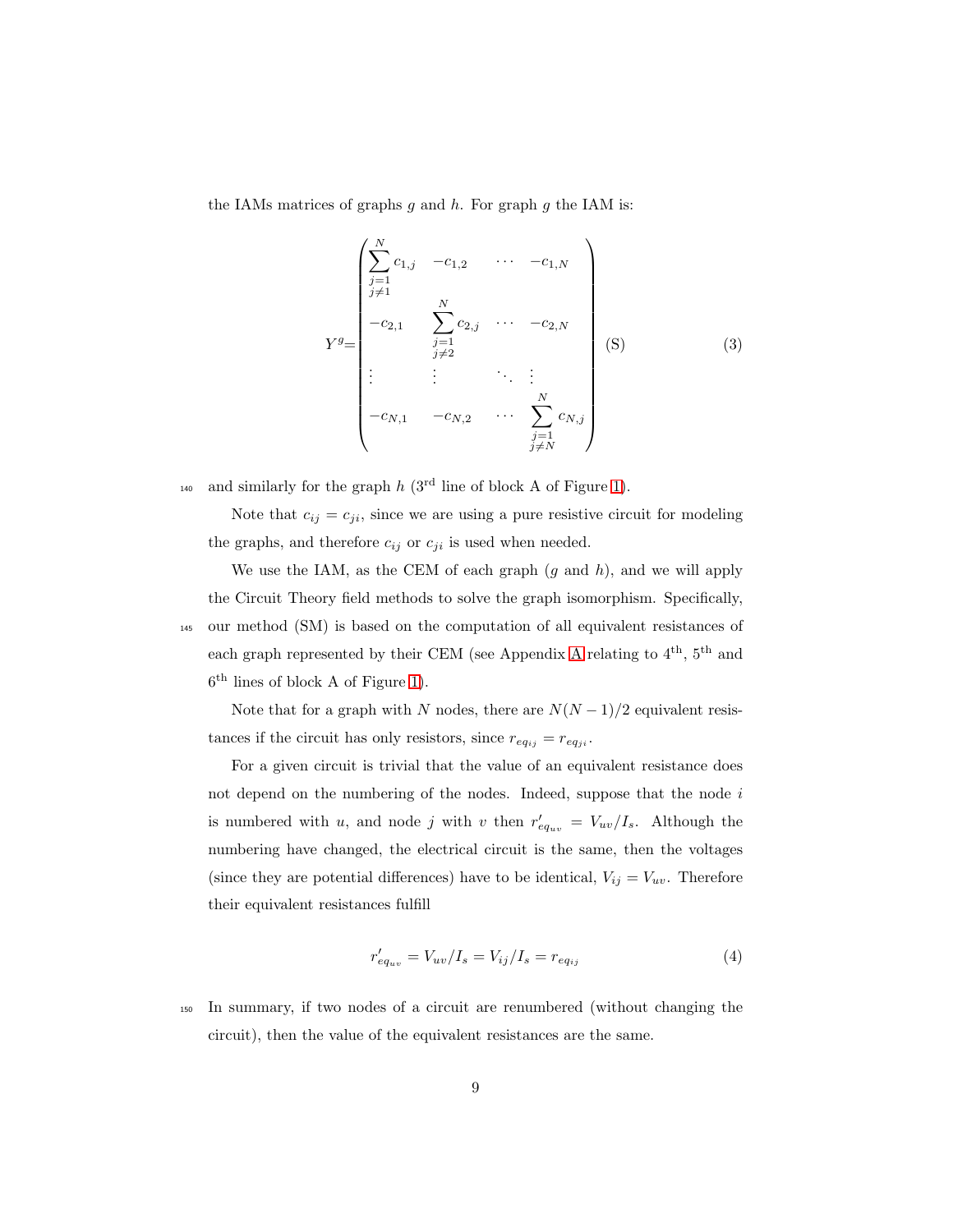At this point we have  $N(N-1)/2$  equivalent resistances extracted from the graph model as shown in the Appendix [A](#page-34-0) and especially Table [5.](#page-39-0) Let us show three different formats to represent the all equivalent resistances of a graph that <sup>155</sup> will be used in the text.

1. By a square matrix  $R_{eq}^g$  of order N,

$$
R_{eq}^{g} = \begin{pmatrix} 0 & r_{eq_{12}}^{g} & \cdots & r_{eq_{1,N}}^{g} \\ r_{eq_{12}}^{g} & 0 & \cdots & r_{eq_{2,N}}^{g} \\ \vdots & \vdots & \ddots & \vdots \\ r_{eq_{1,N}}^{g} & r_{eq_{2,N}}^{g} & \cdots & 0 \end{pmatrix} (0)
$$
 (5)

2. By a column vector  $\vec{R}_{eq}^g$  with  $N(N-1)/2$  elements. The sequence of the elements is such that the equivalent resistances are assigned according to the numbering of the nodes: for each i from 1 to  $N-1$  for each j from  $i+1$  to N. The vector is

$$
\vec{R}_{eq}^{g} = (r_{eq_{12}}^{g}, r_{eq_{13}}^{g}, r_{eq_{14}}^{g}, \dots, r_{eq_{1,N-1}}^{g}, r_{eq_{1,N}}^{g},
$$
\n
$$
r_{eq_{23}}^{g}, r_{eq_{24}}^{g}, \dots, r_{eq_{2,N-1}}^{g}, r_{eq_{2,N}}^{g},
$$
\n
$$
\vdots
$$
\n
$$
r_{eq_{N-2,N-1}}^{g}, r_{eq_{N-2,N}}^{g},
$$
\n
$$
(6)
$$
\n
$$
r_{eq_{N-1,N}}^{g})^{t} \qquad (\Omega)
$$

<span id="page-9-0"></span>3. By using the set  $\hat{R}_{eq}^g$  (7<sup>th</sup> line of block A of Figure [1\)](#page-6-0) consisting of all ordered pairs of the form  $(r_{eq_z}^g, f_z)$  where  $r_{eq_z}^g$  is a value of the equivalent resistance and  $f_z$  is the absolute frequency of repetition of that value (if the value  $r_{eq_z}^g$  is not repeated then  $f_z = 1$ .<sup>7</sup> The compact form of  $\widehat{R}_{eq}^g$  is

$$
\widehat{R}_{eq}^{g} = \{(r_{eq_z}^{g}, f_z)|k = 1, ..., L\}
$$
\n(7)

<sup>7</sup> Note that z does not correspond to any node numbering.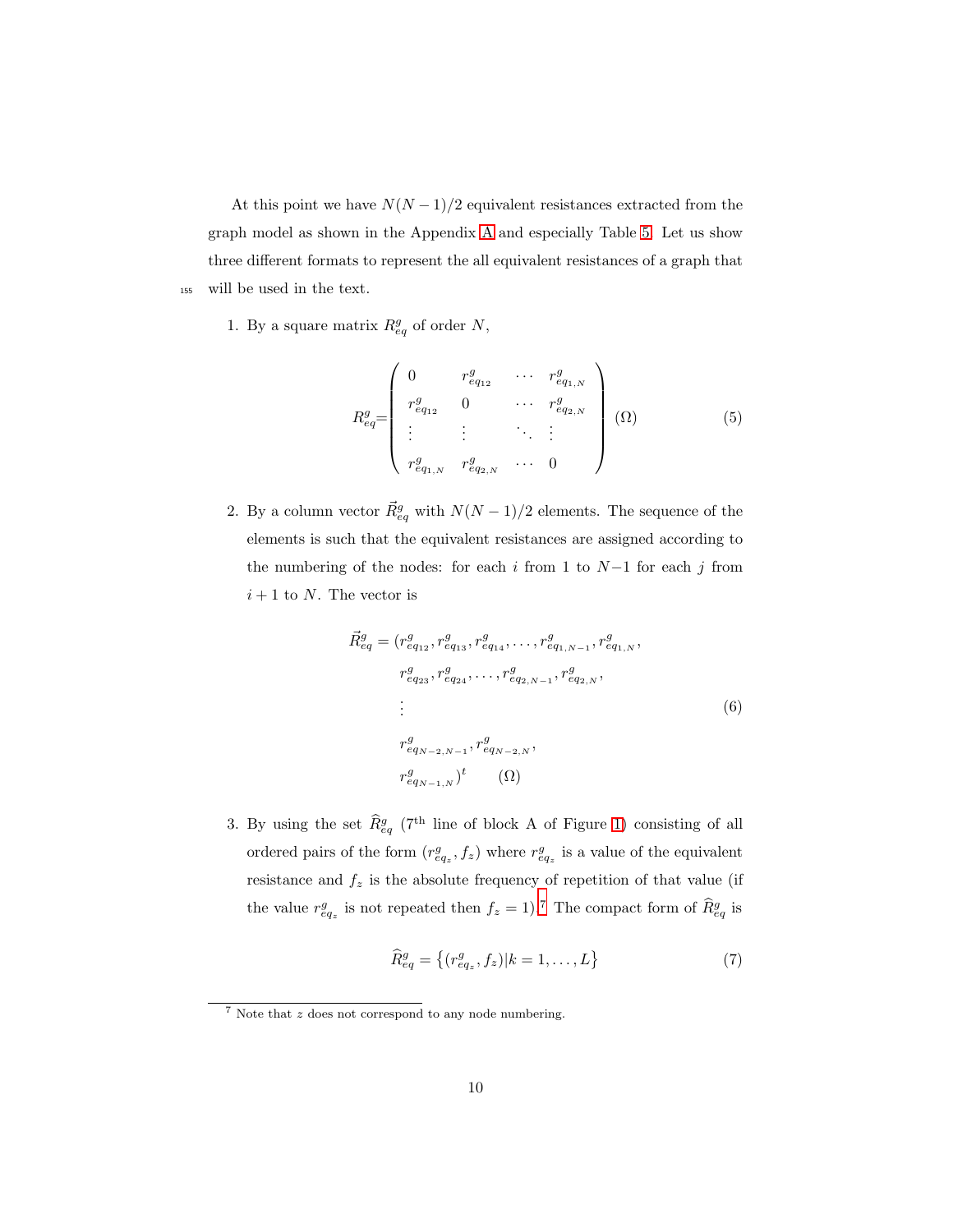where  $L$  (1  $\leq$   $L$   $\leq$   $N(N-1)/2)$  is the ordered pairs number, the frequencies must satisfy

$$
f_1 + f_2 + \dots + f_L = N(N - 1)/2 \tag{8}
$$

Note that the first and second representation contains the same information. In contrast, the third loses node information, because we can not recover the node <sup>160</sup> to which belongs the equivalent resistance.

Also note that the equivalent resistance between nodes  $i$  and  $j$  does not depend of the chosen reference node  $m$ , due that equation [\(47\)](#page-35-0) does not take into account the chosen reference node m.

Using the previous results (specially  $(4)$ ) and based on the well known method on equivalent resistances of the electrical circuit theory field, where is proved that two identical electrical circuits have the same values of the equivalent resistances (see [\[42](#page-46-3)]), we can assert that a necessary condition for detecting isomorphism between two graphs, is that if g and h are isomorphic graphs of order N then the sets  $\widehat{R}_{eq}^g$  and  $\widehat{R}_{eq}^h$  are the same, that is

<span id="page-10-0"></span>
$$
g \cong h \Rightarrow \widehat{R}_{eq}^g = \widehat{R}_{eq}^h \tag{9}
$$

where the sign  $\cong$  denotes isomorphic graphs. Equation [\(9\)](#page-10-0) is only a necessary <sup>165</sup> condition that must accomplish two isomorphic graphs, however there are graphs that are not isomorphic and have the same equivalent resistances set  $(\widehat{R}_{eq})$ , we will call them *co-resistance graphs* (see subsection of co-resistance graphs). Let us shown where we can find these co-resistance graphs. Because we have obtained the equivalent resistances,  $R_{eq}^g$ , doing forward linear operations (from <sup>170</sup>  $A<sup>g</sup>$  to  $R<sup>g</sup><sub>eq</sub>$ ), we can go backwards and recovering the original nodes from  $R<sup>g</sup><sub>eq</sub>$  to  $A<sup>g</sup>$ . Because there are  $N(N-1)/2$  equivalent resistances, the number of graph permutations that can be recovered going backwards is  $[N(N-1)/2]$ !, and N! are isomorphic, then  $[N(N-1)/2]! - N!$  can not be isomorphic. Take into account that many of these potential co-resistance graphs will not ever being a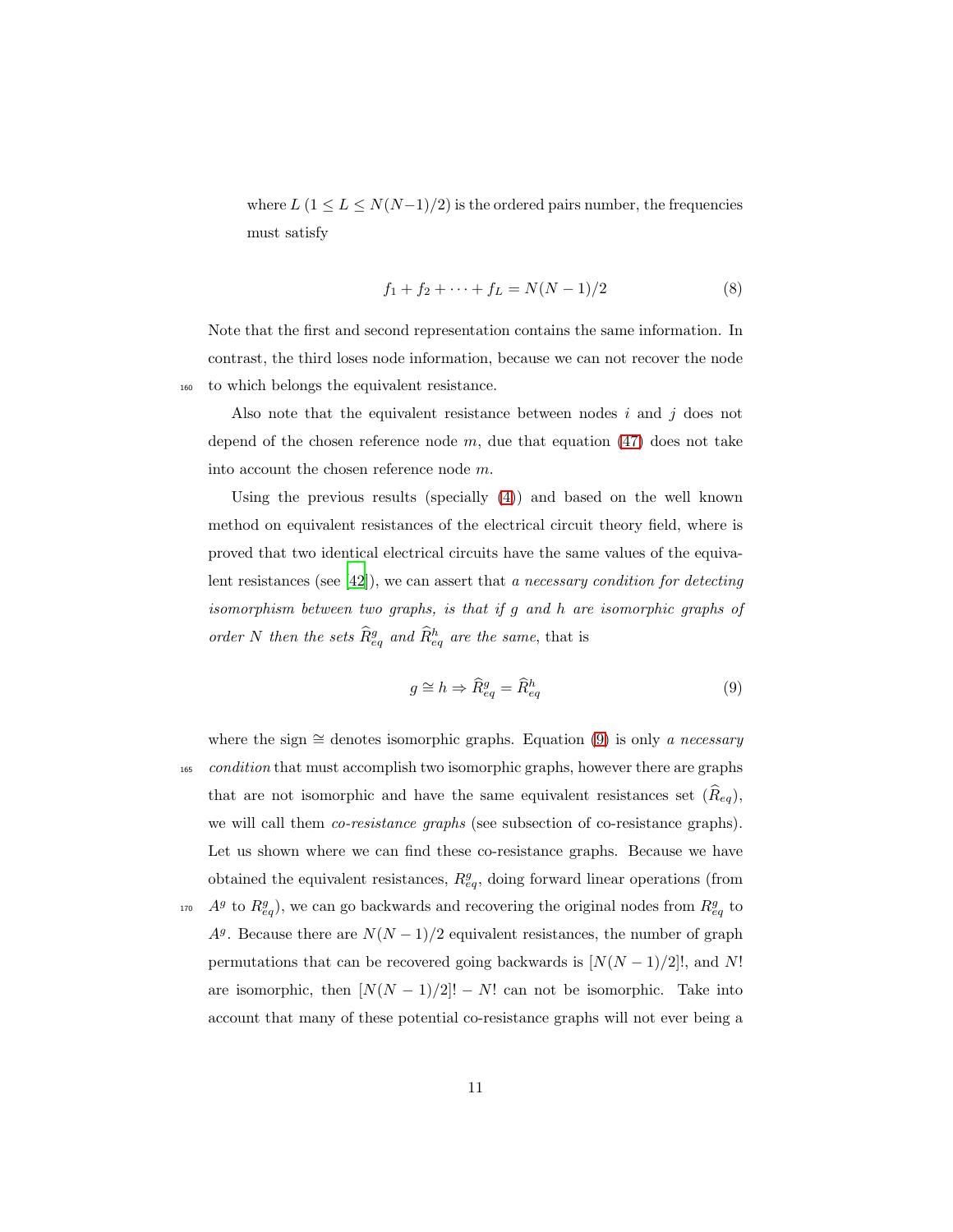<sup>175</sup> graph because they will not accomplish the constraint imposed by an adyacency matrix (weights must be non-negative).

As summary, the expression [\(9\)](#page-10-0) is a necessary condition, and we have to look for the sufficient condition to assure that two graphs are isomorphic. However, expression [\(9\)](#page-10-0) allows us to filter (question B of Figure [1\)](#page-6-0) many graphs that will <sup>180</sup> not be isomorphic because they will not accomplish with condition [\(9\)](#page-10-0).

In the second filter, we will explain the *sufficient condition* and how to obtain the node mapping of the graphs.

2.2. Second filter phase: Approximation of the equivalent resistances by a star circuit and validation process

185 Let us consider a star circuit with  $N+1$  nodes and one resistor per each one of the branches with resistance value  $r_k$  where  $k = 1, ..., N$ . Just for convenience and without loss of generality, we assume that the last node  $(N + 1)$  is the root and the order of the rest of the nodes is arbitrary. The numbering of each resistor is the same of its leaf node (see Figure [2\)](#page-12-0).

<sup>190</sup> Our purpose is to get the resistances of the star circuit of Figure [2](#page-12-0) taking into account the equivalent resistances of the original circuit computed in the first filter phase. That means, we want to obtain the  $r_k$ ,  $k = 1, \ldots, N$ , star resistances, from  $N(N-1)/2$  equivalent resistances of the original circuit, and in case that exist an isomorphism, then get the mapping between the graphs.

# <sup>195</sup> 2.2.1. Obtaining the star resistances

In order to obtain the  $r_k$  values which will form the vector  $\vec{R}$  (2<sup>nd</sup> line of block C of Figure [1\)](#page-6-0), we should minimize the Mean Square Error (henceforth MSE) between the equivalent resistances of the star circuit  $(r'_{eq_{ij}})$  and the equivalent resistances of the original circuit  $(r_{eq_{ij}})$ . For this purpose and thereafter we <sup>200</sup> consider the root node in star is hidden.

It is easy to see that in the star the equivalent resistance between nodes  $i$ and j is  $r'_{eq_{ij}} = r_i + r_j$  (two resistors in series). The proposed approach is to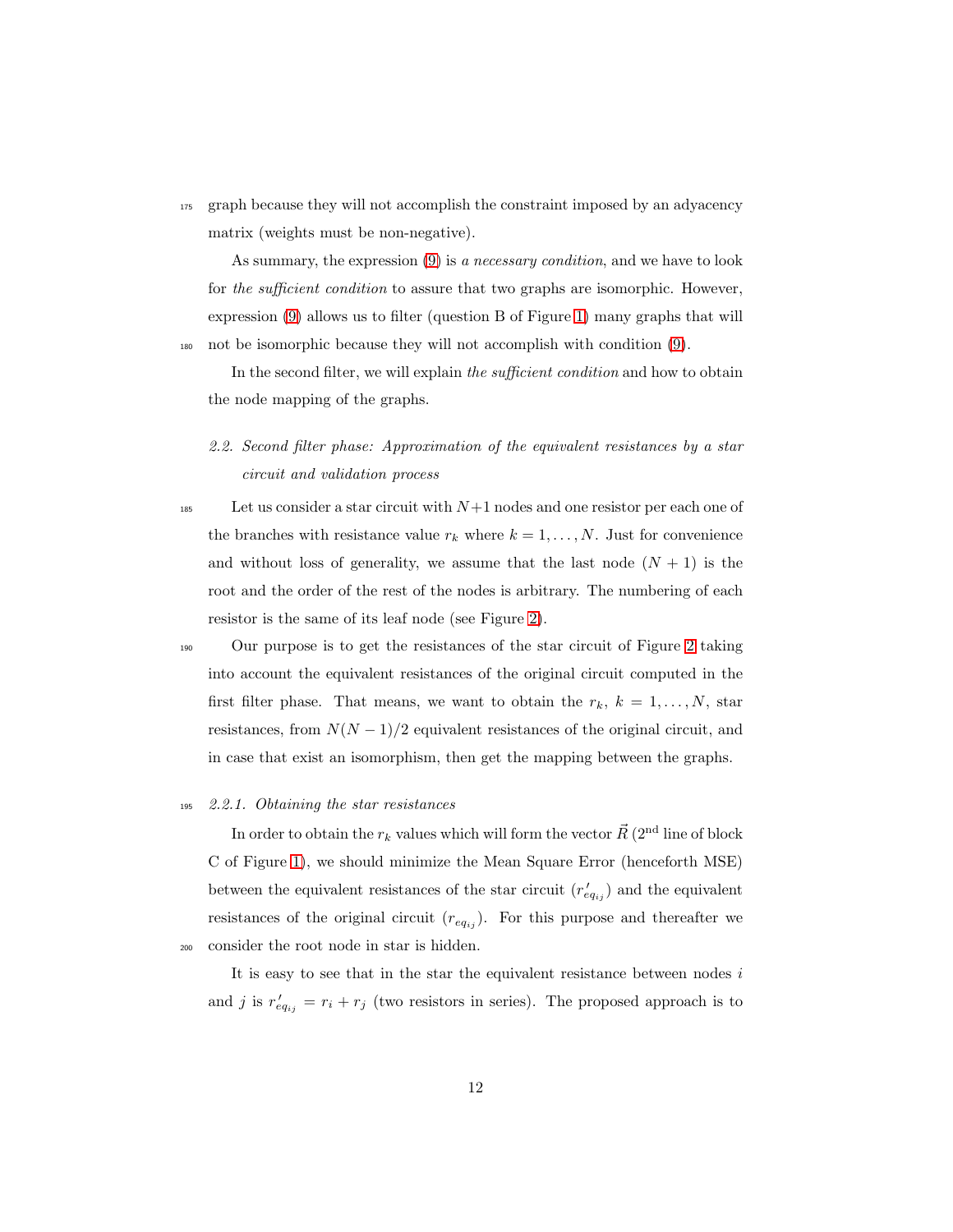<span id="page-12-0"></span>

Figure 2: Generic star resistor circuit of  $N+1$  nodes and  $N$  resistors.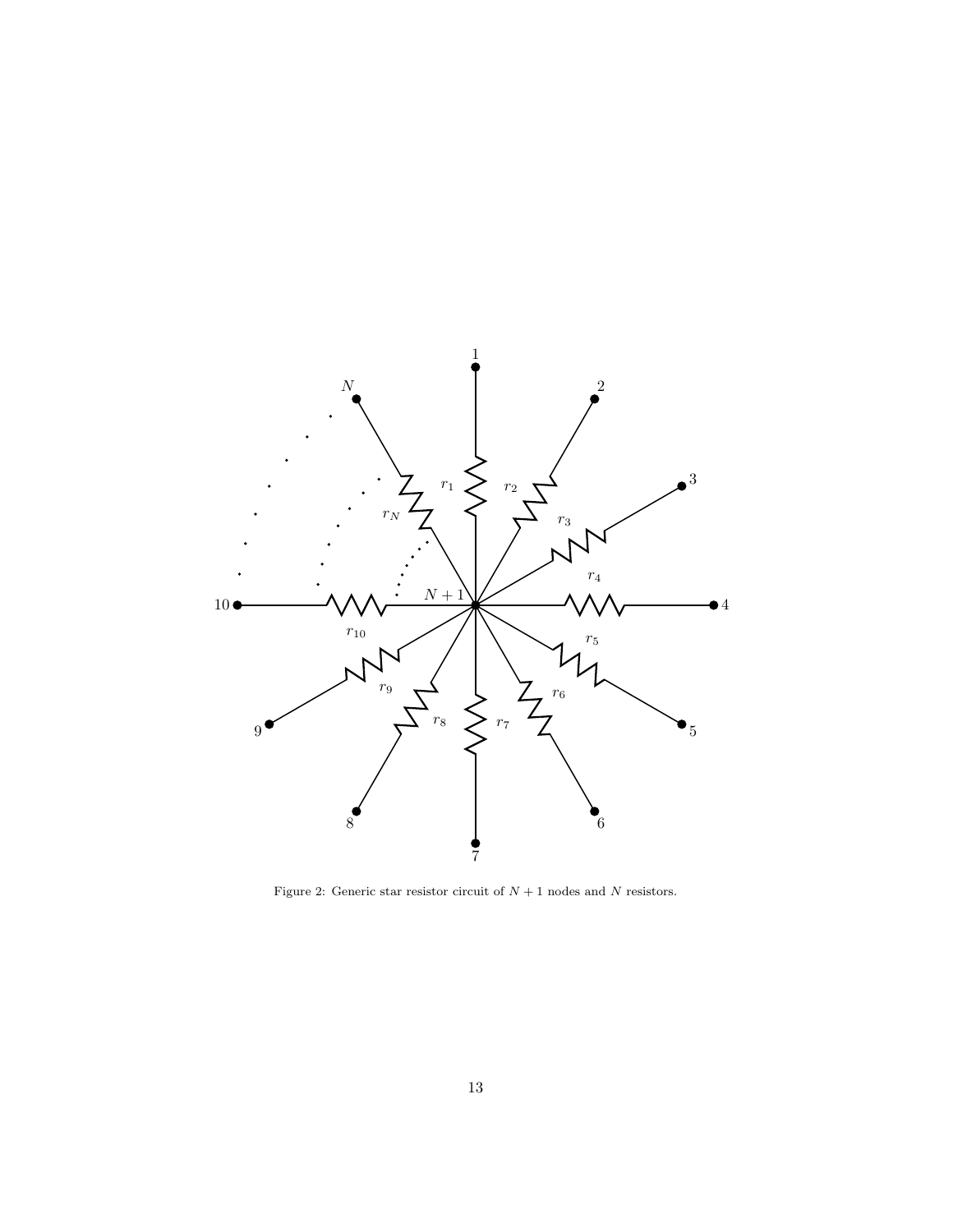<span id="page-13-0"></span>replace  $r'_{eq_{ij}}$  by  $r_{eq_{ij}}$ , therefore we can write the following matricial expression for all the equivalent resistances.



and in a more compact way, it can be rewritten as

$$
K\vec{R} = \vec{R}_{eq} \tag{11}
$$

<sup>205</sup> where K is the coefficient matrix,  $\vec{R}_{eq}$  is the independent vector and  $\vec{R}$  is the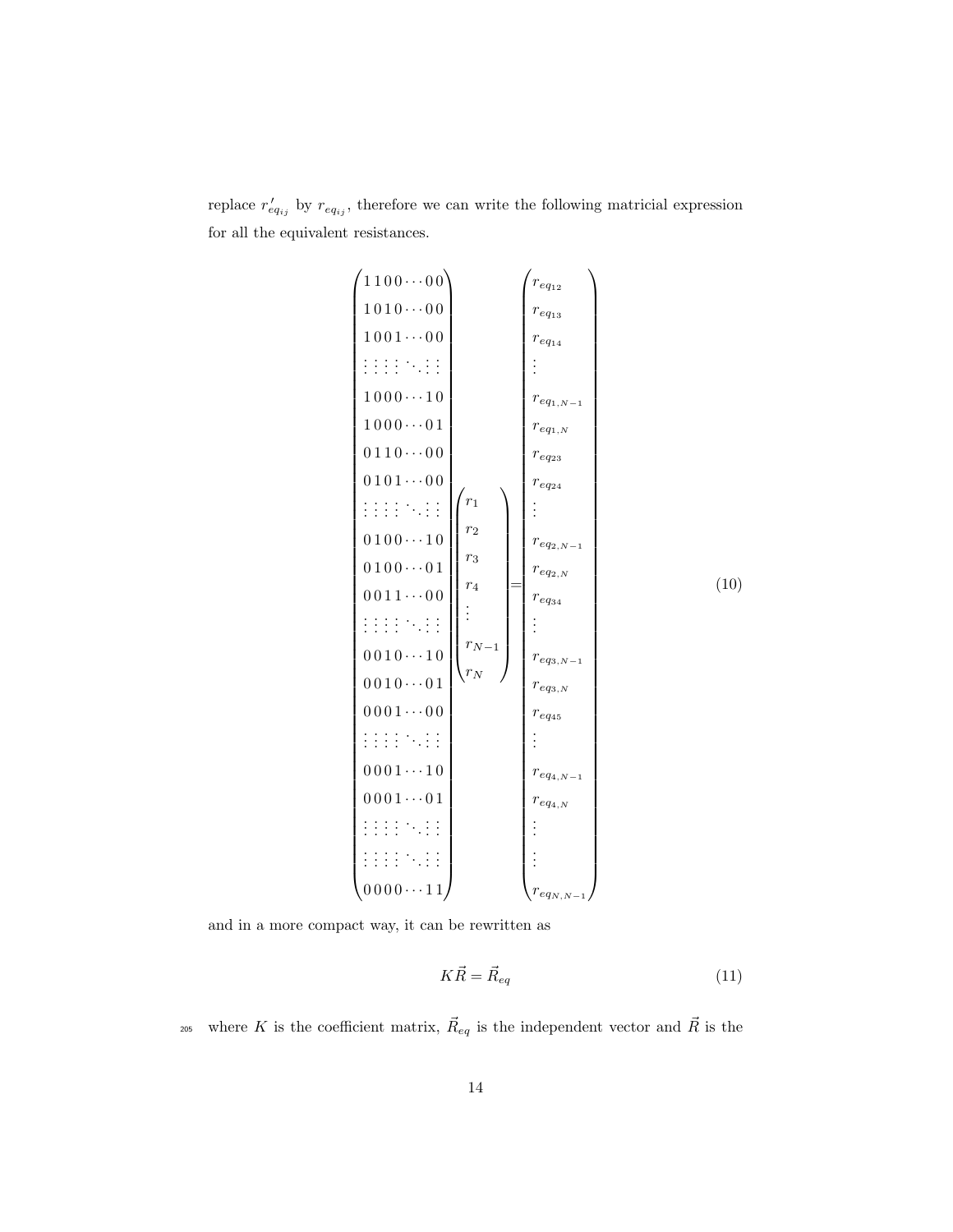vector of the unknowns of the expression [\(10\)](#page-13-0). This is a system of  $N(N-1)/2$ linear equations with N unknowns, and thus, due that always  $N(N-1)/2 > N$ for  $N > 3$ , the system will be overdetermined.<sup>8</sup> This system generally has no solution unless there are enough linearly dependent equations.

In any basic treaty of Numerical Analysis, we can find that the approximate solution that minimizes the MSE is given by expression

<span id="page-14-0"></span>
$$
\vec{R} = (K^t K)^{-1} K^t \vec{R}_{eq} \tag{12}
$$

The matrix  $(K^t K)^{-1} K^t$  with N rows and  $N(N-1)/2$  columns is known as the pseudoinverse of Moore-Penrouse (hereinafter simply called by the pseudoinverse) and is designated by  $K^+$ . This matrix is

<span id="page-14-3"></span><span id="page-14-1"></span>
$$
K^{+} = (K^{t}K)^{-1}K^{t}
$$
\n(13)

Then we can rewrite [\(12\)](#page-14-0) as

$$
\vec{R} = K^+ \vec{R}_{eq} \tag{14}
$$

<sup>210</sup> It has to be noted that the pseudoinverse is the same for all graphs with the same order, regardless of any other considerations (the pseudoinverse only changes if  $N$  is changed).

The above result shows the general way of getting  $\vec{R}$ , but formula [\(14\)](#page-14-1) requires to compute the inverse of a matrix product and is computationally expensive. The coefficients of  $\vec{R}$  can be computed using a straightforward formula and the time complexity can be reduced from  $O(N^3)$  to  $O(N^2)$  in this step. Using the results shown in [\[44](#page-46-5)] and the derivation shown in Appendix [B](#page-39-1) of this paper, the values  $r_k$  of  $\vec{R}$  with  $k = 1, ..., N$  can be computed as follows:

<span id="page-14-2"></span>
$$
r_k = \frac{1}{(N-1)(N-2)} ((N-1)\Psi(k) - \Psi_t))
$$
\n(15)

<sup>&</sup>lt;sup>8</sup>Note that for  $N = 3$ , the system is not overdetermined and we consider it a degenerate case.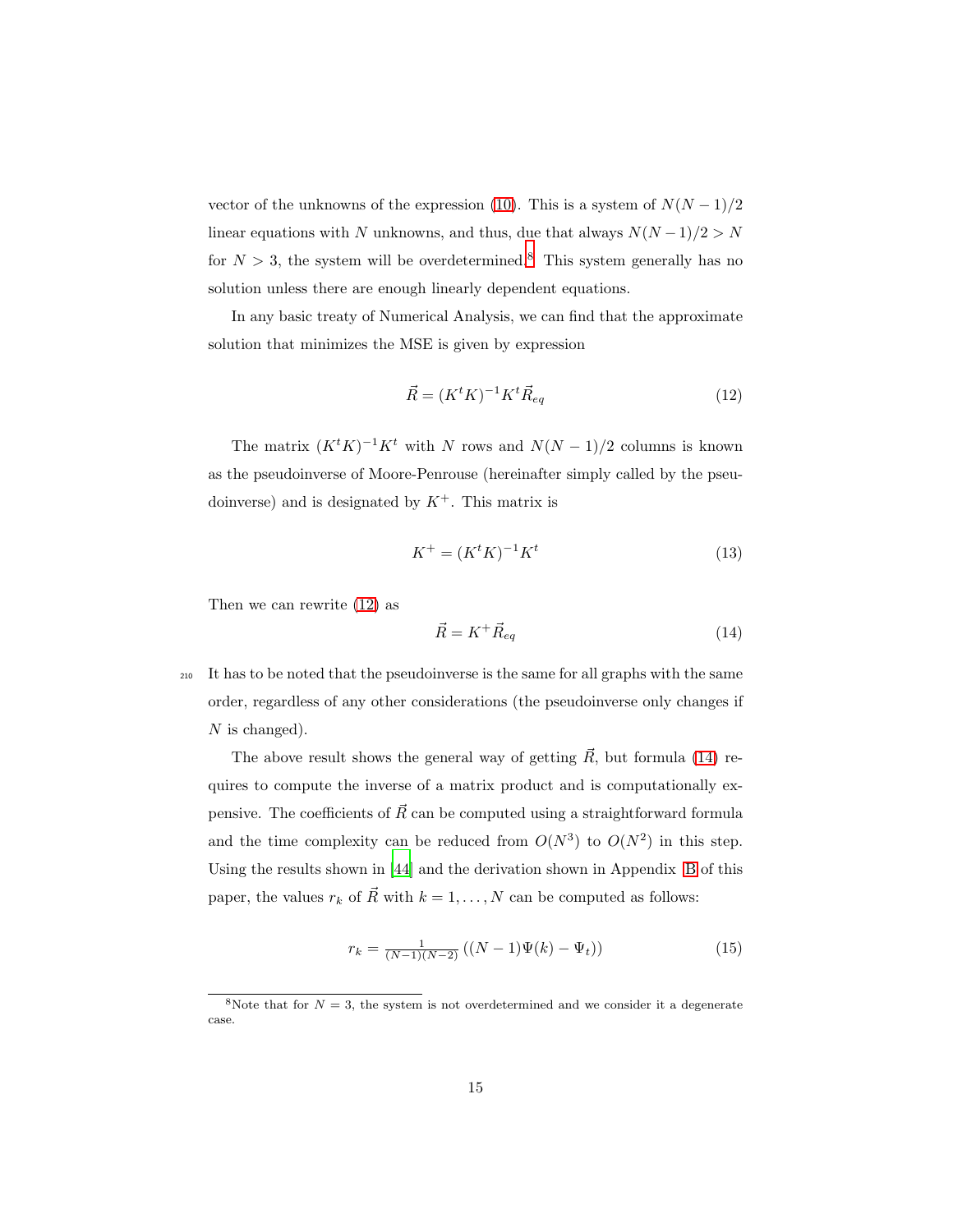where

$$
\Psi(k) = \sum_{j=1}^{N} r_{eq_{kj}} \text{ for } k = 1, 2, ..., N
$$
\n(16)

<span id="page-15-0"></span>and

$$
\Psi_t = \sum_{i=1}^{N-1} \left( \sum_{j=i+1}^{N} r_{eq_{ij}} \right)
$$
 (17)

At this point  $(2<sup>nd</sup>$  line of block C of Figure [1\)](#page-6-0), we have obtained the N star resistance values  $(r_k)$  represented by vector  $\vec{R}$ , that minimizes MSE equivalent the star circuit  $(r_{eq_{ij}})$  and the star circuit  $(r'_{eq_{ij}})$ . In what follows the letter  $s$  is reserved to denote a star graph (or star circuit), and we will use the notation  $s(g)$  to denote the star graph (or star circuit) that comes when we apply SM to the graph g.

# 2.2.2. Obtaining the mapping of the isomorphic graphs

<sup>220</sup> Now we can test the *sufficient condition* of graph isomorphism, filtering out the graphs that are not isomorphic and obtaining the node mapping of the graphs that are isomorphic. In order to do the mapping between both graphs, we use the  $r_k$  of both graphs as it is explained below.

Let us present three different types of representations of the  $N$  values of  $r_k$ <sup>225</sup> that we need for the mapping procedure. These representations are for a circuit s of order  $N + 1$  and star topology (root is  $N + 1$ ), and they are:

1. By a column vector  $\vec{R}^s$  with N elements. The element label is assigned according to the numbering of the nodes of the star as follows:

$$
\vec{R}^s = (r_1^s, r_2^s, \dots, r_N^s)^t \qquad (\Omega)
$$
\n(18)

2. By the set  $\hat{R}^s$  consisting of all L ordered pairs of the form  $(r_z^s, f_z)$  where  $r_z^s$  is a resistant value and  $f_z$  is the absolute frequency of repetition of that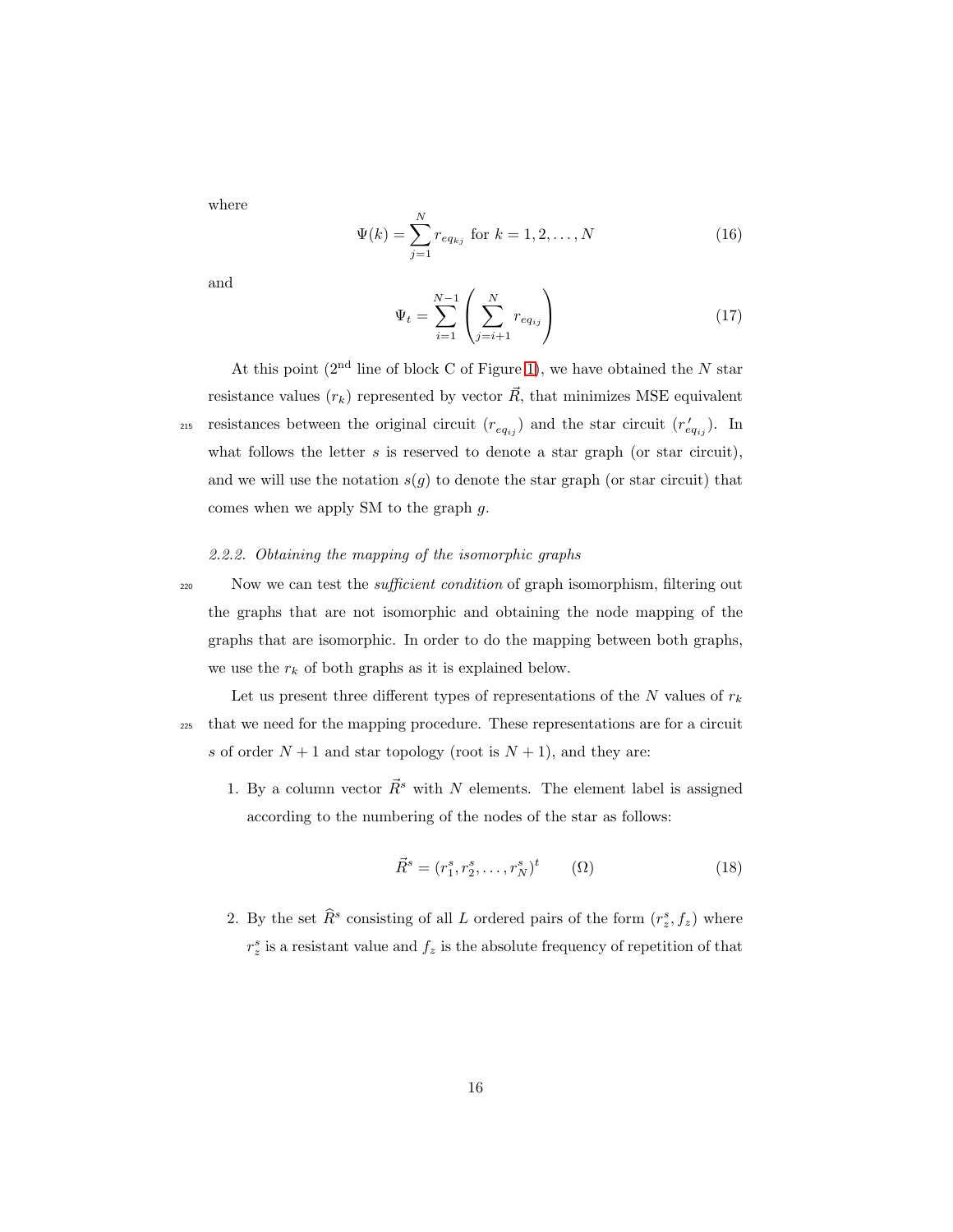value (if the value  $r_z^s$  is not repeated then  $f_z = 1$ ). Then

$$
\widehat{R}^s = \{(r_z^s, f_z) | z = 1, \dots, L\}
$$
\n(19)

and the frequencies must satisfy  $(1 \leq L \leq N)$ 

$$
f_1 + f_2 + \dots + f_L = N \tag{20}
$$

3. By the sequence  $\widetilde{R}^s$  of N ordered pairs of the form  $(r_k, k)$  which are ordered from the lowest to the highest value of  $r_k$   $(k = 1, ..., N)$ , where k is a non-root node of the star and  $r_k$  is the resistive value whose non-root  $_{230}$  node is k.

Note that in  $\widehat{R}^s$  the node information that corresponds to the star resistance value is lost, so it will be impossible to obtain  $\vec{R}^s$  or  $\widetilde{R}^s$  from  $\widehat{R}^s$ . The following definition uses the third representation.

**Definition 2.** The  $\Gamma_w(\tilde{R}^s)$  function obtains the value of the second component  $\alpha_{235}$  (node of the star) of the pair that occupies the w-th position in the sequence  $\tilde{R}^s$ .

Now we can describe how we proceed with the mapping between two graphs.

Star case: We have already explained that the necessary condition for graph isomorphism is that both graph have to have the identical set of equivalent resistances with repetitions, but in general this condition is not enough. However, for the case of a star this condition is also the sufficient condition. Two undirected graphs  $s_1$  and  $s_2$  of order  $N + 1$  with star topology, they will be isomorphic if, and only if, the set of weights with repetitions of the two graphs coincide, that is

$$
s_1 \cong s_2 \Leftrightarrow \widehat{R}^{s_1} = \widehat{R}^{s_2} \tag{21}
$$

General case: One way to do the mapping of both graphs is to look for the

 $^9{\rm{See}}$  note [7.](#page-9-0)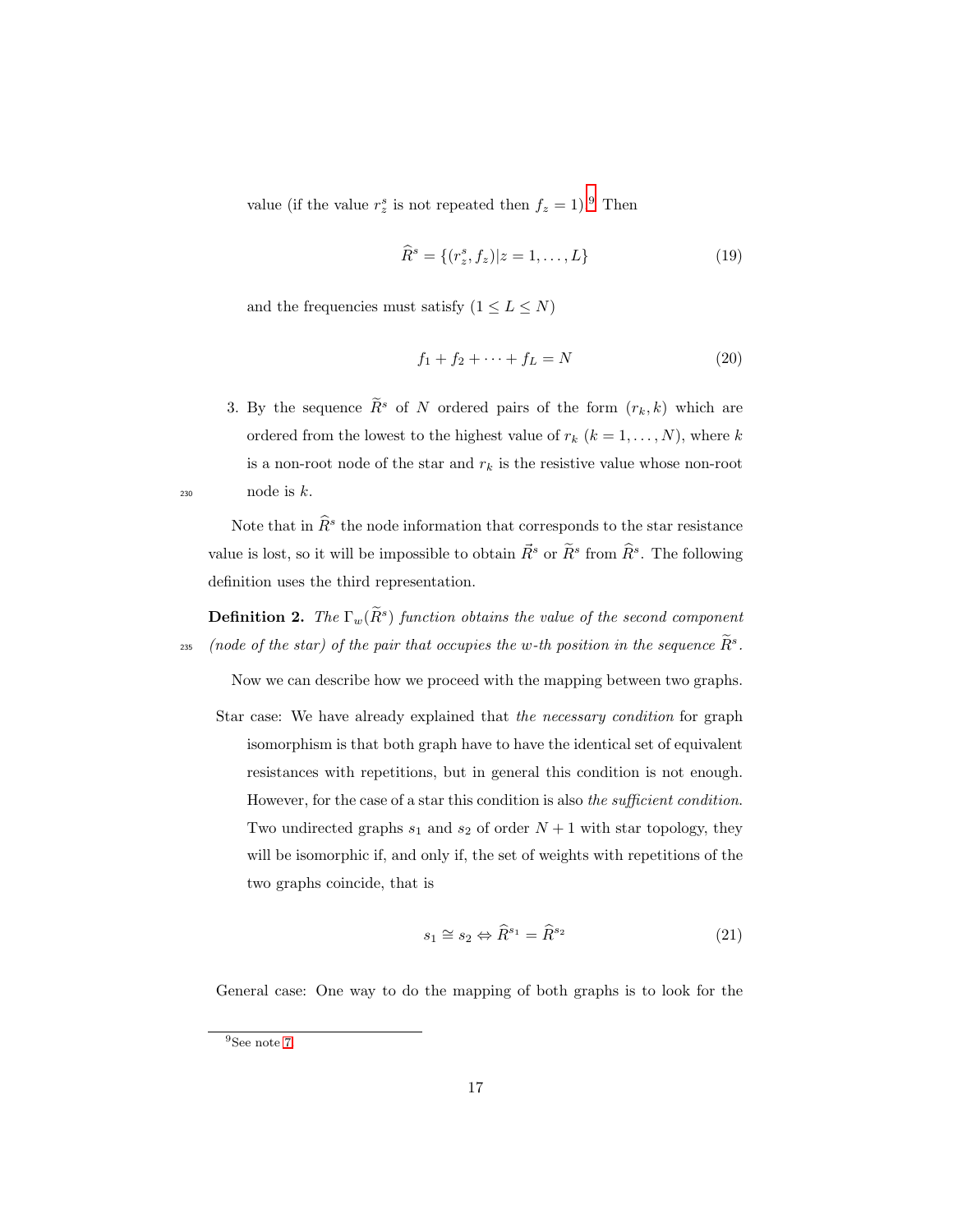canonical graphs of both graphs and do the mapping between them. However, in general does not exist this canonical graph, but in our case we have transformed a graph in a star, and we have their  $r_k$  values. Then we are able to get a canonical graph of each one of them, by ordering the star resistances using these values in increasing order. In this way we can look for the isomorphism, matching one to one the values of both canonicals (see the "Isomorphism mapping compatibility").

With this in mind, and taken into account the previous definitions, that  $\widehat{R}_{eq}^g = \widehat{R}_{eq}^h$  and hence  $\widehat{R}^{s(g)} = \widehat{R}^{s(h)},^{10}$  and the previous two cases, then the mapping ( $3^{\text{rd}}$  and  $4^{\text{th}}$  lines of block E of Figure [1\)](#page-6-0) between the nodes of g on h is done as follows

<span id="page-17-0"></span>
$$
\varphi_{h \leftarrow g} \left( \Gamma_w(\widetilde{R}^{s(g)}) \right) = \Gamma_w(\widetilde{R}^{s(h)}) \tag{22}
$$

and  $h$  on  $q$  is

<span id="page-17-1"></span>
$$
\varphi_{g \leftarrow h} \left( \Gamma_w(\widetilde{R}^{s(h)}) \right) = \Gamma_w(\widetilde{R}^{s(g)}) \tag{23}
$$

<sup>245</sup> for  $w = 1, ..., N$  in both cases. it is obvious that  $\varphi_{h \leftarrow g} = \varphi_{g \leftarrow h}^{-1}$ .

#### 2.2.3. Validation process

As a co-resistance may have occurred (see co-resistance subsection), when both stars have the same  $r_k$  values and in the same order (see example 3 below), is necessary to validate (question F of Figure [1\)](#page-6-0) the mapping given by [\(22\)](#page-17-0) or <sup>250</sup> alternatively by [\(23\)](#page-17-1). Then we apply an algorithm to detect if there exists the correct mapping between both graphs. The pseudocode presented in algoritm [1](#page-18-0) shows the validation algorithm where it has been sufficiently commented (its operation is shown in the example 1). The time complexity of this pseudocode is polynomial of order  $O(N^2)$ . At this point the second filtering ends.

<sup>255</sup> The output of the two phases in the filtering process has three outputs: isomorphic graph, not isomorphic, or possibly isomorphic graphs with almost complete (but partial) mapping nodes, due to possible repetitions of the branches

<sup>&</sup>lt;sup>10</sup>In case that  $\widehat{R}_{eq}^g = \widehat{R}_{eq}^h$  but  $\widehat{R}^{s(g)} \neq \widehat{R}^{s(h)}$  (question D of Figure [1\)](#page-6-0), then the graphs are not isomorphic (they are co-resistance), and filtering ends here (see example 3 below).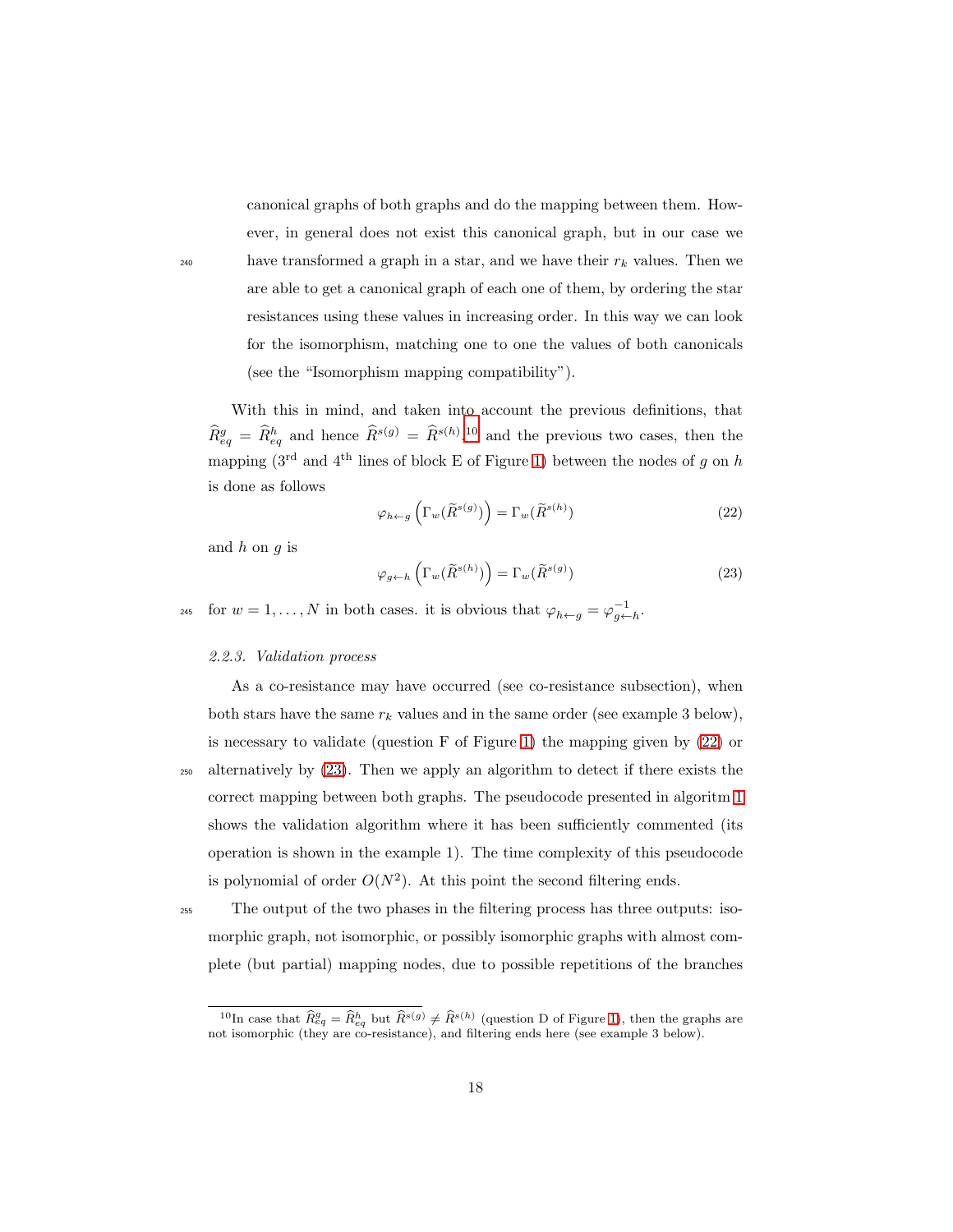<span id="page-18-0"></span>Algorithm 1 Validation algorithm of mapping obtained by the SM.

Require: two matrices and a function, these are

1) Adjacency matrices of g and h,  $A<sup>g</sup>$  and  $A<sup>h</sup>$  respectively. The element of row i and column j is denotated by  $A^g(i, j)$  and  $A^h(i, j)$  respectively (weight between nodes i and  $j$  if they are adjacent or zero if they are not).  $N$  is the orden of any of these matrices (graphs order).

2) The function map $(h, g, k)$ . This function gives the node in the graph h corresponding to node k of the graph g according to the mapping obtained by SM. This is  $\varphi_{h \leftarrow g}(k)$ .

Ensure: FalsePos. If FalsePos is true then map function does not correspond to a valid isomorphism.

1:  $FalsePos \leftarrow false; i \leftarrow 1; j \leftarrow 2$ 

2: while not  $FalsePos$  and  $i < N$  and  $j \leq N$  do<br>3: if  $A^g(i, j) = A^h(\text{map}(h, q, i), \text{map}(h, q, j))$  t 3: if  $A^g(i, j) = A^h(\text{map}(h, g, i), \text{map}(h, g, j))$  then

```
4: j \leftarrow j + 15: if j > N then<br>6: i \leftarrow i+1i \leftarrow i + 17: j \leftarrow i + 1<br>8: end if
             end if
 9: else
10: FalsePos \leftarrow true<br>11: end if
```
end if 12: end while 13: return FalsePos

of the stars.

Let us going to present several examples to shown the filtering phases.

#### <sup>260</sup> 2.3. Example 1

Let us illustrate the matching between graph  $g$  (Figure [3a\)](#page-18-1) with graphs  $h$ (Figure [3b\)](#page-18-2) and q (Figure [3c\)](#page-18-3). The first pair  $(q \text{ and } h)$  are isomorphic and the second pair  $(g \text{ and } q)$  are not isomorphic.



<span id="page-18-3"></span><span id="page-18-2"></span><span id="page-18-1"></span>Figure 3: The graph  $g$  is isomorphic to the graph  $h$ , however it is not isomorphic to the graph  $\boldsymbol{q}.$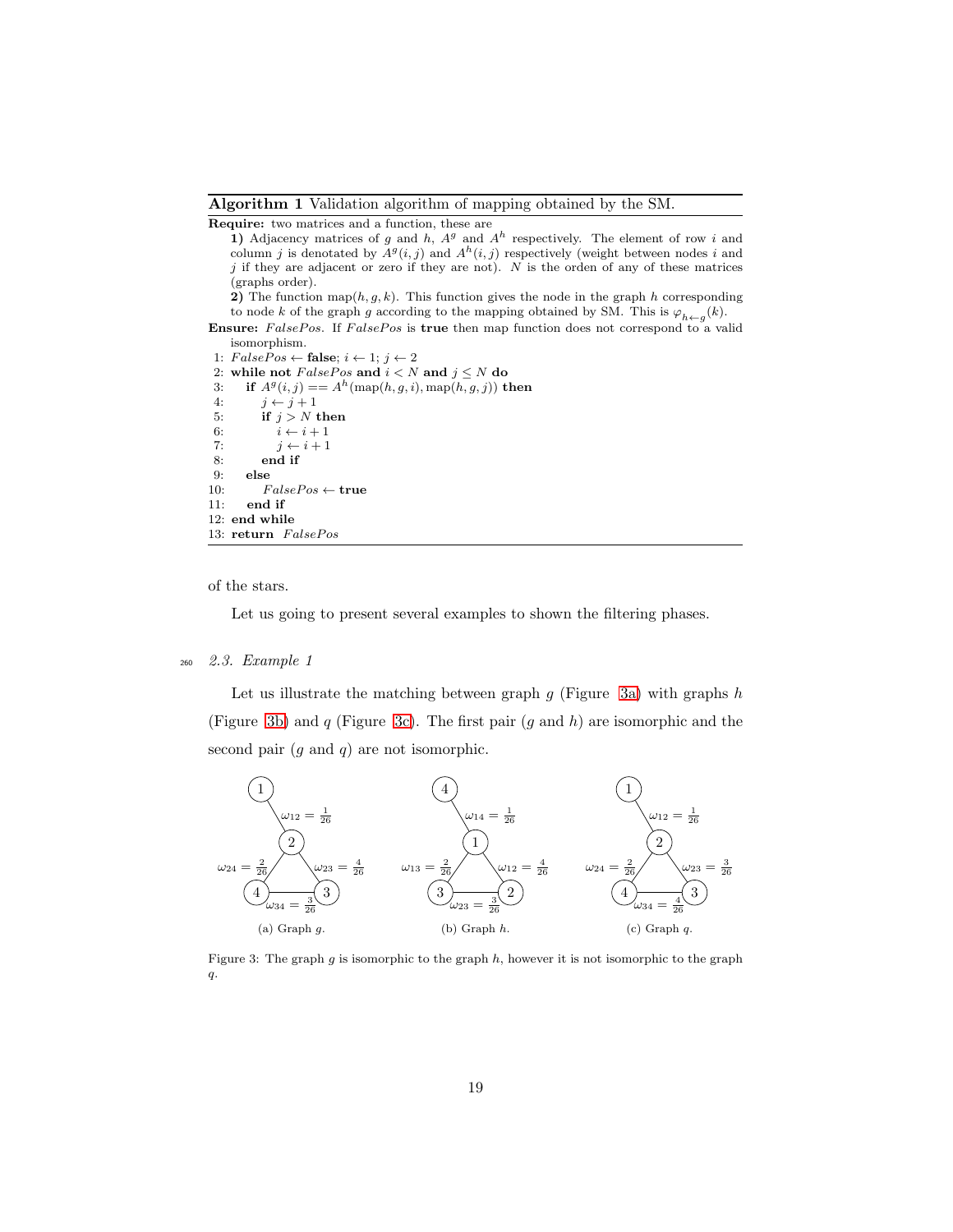The adjacency matrices corresponding to  $g$ ,  $h$  and  $q$  are respectively

$$
Ag = \frac{1}{26} \begin{pmatrix} 0 & 1 & 0 & 0 \\ 1 & 0 & 4 & 2 \\ 0 & 4 & 0 & 3 \\ 0 & 2 & 3 & 0 \end{pmatrix}, Ah = \frac{1}{26} \begin{pmatrix} 0 & 4 & 2 & 1 \\ 4 & 0 & 3 & 0 \\ 2 & 3 & 0 & 0 \\ 1 & 0 & 0 & 0 \end{pmatrix} \text{ and } Aq = \frac{1}{26} \begin{pmatrix} 0 & 1 & 0 & 0 \\ 1 & 0 & 3 & 2 \\ 0 & 3 & 0 & 4 \\ 0 & 2 & 4 & 0 \end{pmatrix}
$$

Then we apply the corresponding CEM IAMs, the results are

$$
Y^g\text{=}\frac{1}{26}\left(\begin{array}{rrrr}1-1&0&0\\-1&7-4-2\\0-4&7-3\\0-2-3&5\end{array}\right),\ Y^h\text{=}\frac{1}{26}\left(\begin{array}{rrrr}7-4-2-1\\-4&7-3&0\\-2-3&5&0\\-1&0&0&1\end{array}\right)
$$

and

$$
Y^{q} = \frac{1}{26} \begin{pmatrix} 1 - 1 & 0 & 0 \ -1 & 6 - 3 - 2 \ 0 - 3 & 7 - 4 \ 0 - 2 - 4 & 6 \end{pmatrix}
$$

<sup>265</sup> where identity has been used for step function [\(1\)](#page-5-0).

In all three cases, we have arbitrarily taken the last node  $(m = 4)$ , as reference node. Eliminating the 4<sup>th</sup> row and 4<sup>th</sup> column, then we obtain the MDAs matrices. These matrices are respectively

$$
X^g = \frac{1}{26} \begin{pmatrix} 1 & -1 & 0 \\ -1 & 7 & -4 \\ 0 & -4 & 7 \end{pmatrix}, X^h = \frac{1}{26} \begin{pmatrix} 7 & -4 & -2 \\ -4 & 7 & -3 \\ -2 & -3 & 5 \end{pmatrix}
$$

and

$$
X^{q} = \frac{1}{26} \begin{pmatrix} 1 - 1 & 0 \\ -1 & 6 - 3 \\ 0 - 3 & 7 \end{pmatrix}
$$

where subscript  $m$  is omitted for clarity.

Their inverses are

$$
(X^g)^{-1} = \begin{pmatrix} 33 & 7 & 4 \\ 7 & 7 & 4 \\ 4 & 4 & 6 \end{pmatrix}, (X^h)^{-1} = \begin{pmatrix} 26 & 26 & 26 \\ 26 & 31 & 29 \\ 26 & 29 & 33 \end{pmatrix}
$$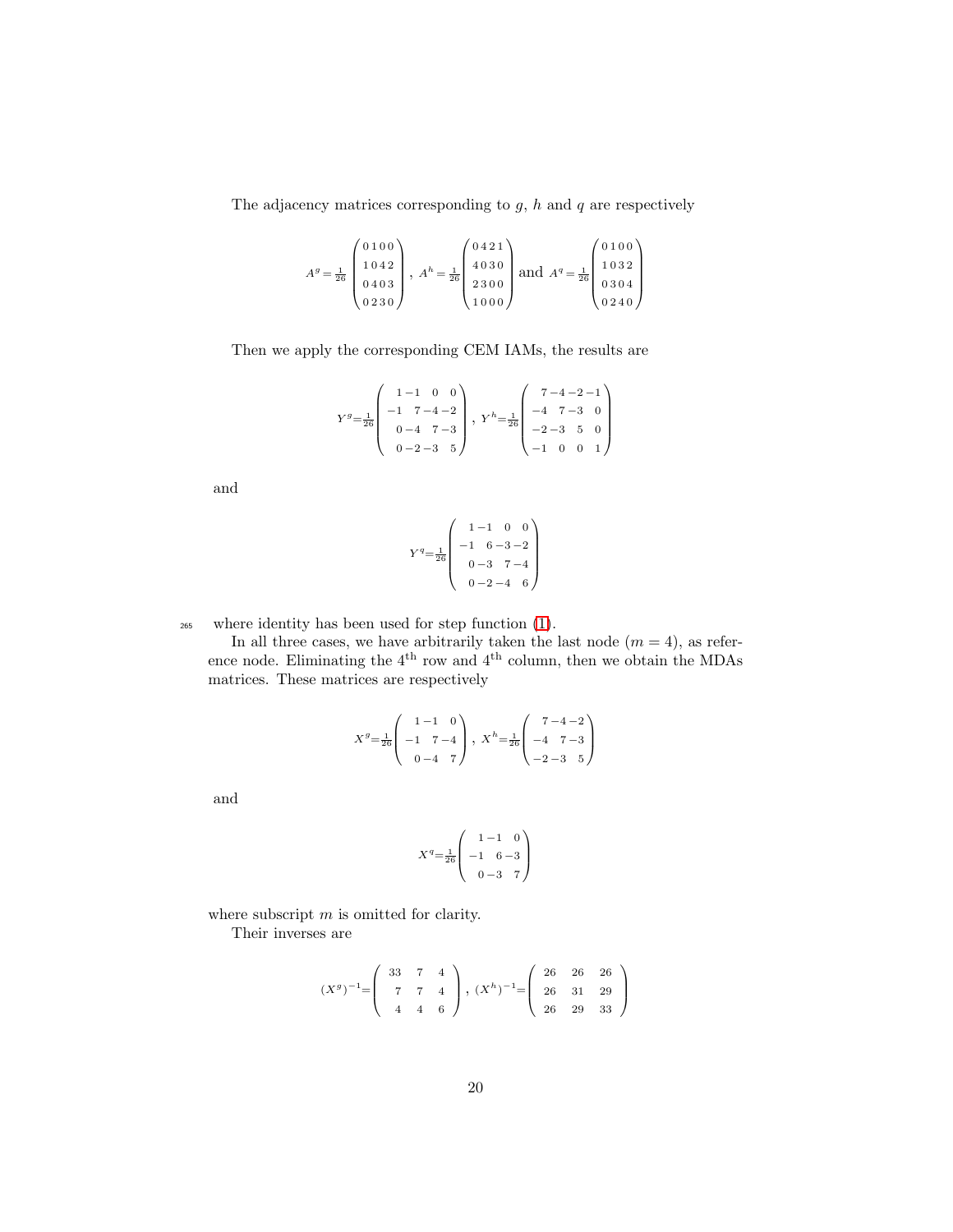$$
(Xq)-1=\left(\begin{array}{ccc} 33 & 7 & 3 \\ 7 & 7 & 3 \\ 3 & 3 & 5 \end{array}\right)
$$

For each matrix, Table [5](#page-39-0) is applied and the respective equivalent resistances are obtained, these are shown below.

<span id="page-20-1"></span>
$$
\vec{R}_{eq}^{g} = (26, 31, 33, 5, 7, 6)^{t}
$$
\n(24)

<span id="page-20-2"></span>
$$
\vec{R}_{eq}^{h} = (5, 7, 26, 6, 31, 33)^{t}
$$
\n(25)

$$
\vec{R}^q_{eq} = (26,32,33,6,7,5)^t
$$

From which, the sets  $\widehat{R}_{eq}^g$ ,  $\widehat{R}_{eq}^h$  and  $\widehat{R}_{eq}^q$  are build, which are (the values of these sets have been ordered by courtesy).

$$
\begin{aligned}\n\widehat{R}_{eq}^g &= \{ (5, 1), (6, 1), (7, 1), (26, 1), (31, 1), (33, 1) \} \\
\widehat{R}_{eq}^h &= \{ (5, 1), (6, 1), (7, 1), (26, 1), (31, 1), (33, 1) \} \\
\widehat{R}_{eq}^q &= \{ (5, 1), (6, 1), (7, 1), (26, 1), (32, 1), (33, 1) \} \n\end{aligned}
$$

As it can be seen,  $\hat{R}_{eq}^g \neq \hat{R}_{eq}^q$  so the pair of graphs g and q are not isomorphic and the filtering process finish here for these pair of graphs. For the pairs  $g$  and h, the process continue. Because  $\widehat{R}_{eq}^g = \widehat{R}_{eq}^h$ , we have to compute the  $r_k$  of each graph, extract the mapping and do the validation process. We compute the pseudoinverse using equation [\(67\)](#page-40-0). The pesudoinversa for  $N = 4$  is

<span id="page-20-0"></span>
$$
K^{+} = \frac{1}{6} \begin{pmatrix} 2 & 2 & 2 & -1 & -1 & -1 \\ 2 & -1 & -1 & 2 & 2 & -1 \\ -1 & 2 & -1 & 2 & -1 & 2 \\ -1 & -1 & 2 & -1 & 2 & 2 \end{pmatrix}
$$
(26)

and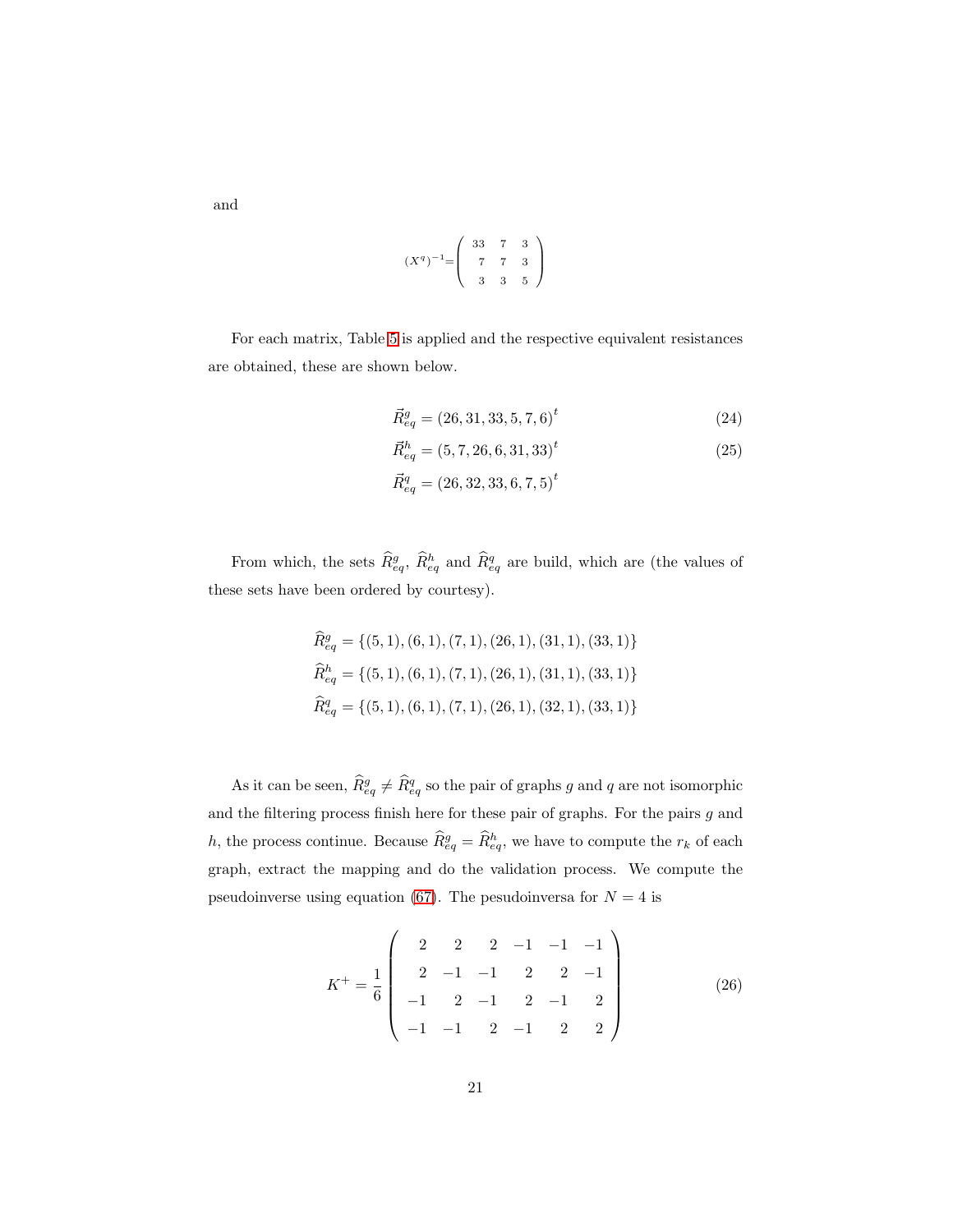For both graphs we obtain the same pseudoinverse. Multiplying the pseu-doinverse [\(26\)](#page-20-0) by the vector  $\vec{R}^g_{eq}$  [\(24\)](#page-20-1) and  $\vec{R}^h_{eq}$  [\(25\)](#page-20-2), we obtain the resistances values of the star, i.e.

<span id="page-21-3"></span><span id="page-21-2"></span>
$$
\vec{R}^{s(g)} = (r_1^{s(g)}, r_2^{s(g)}, r_3^{s(g)}, r_4^{s(g)})^t = (27, 1, 3, 5)^t
$$
\n(27)

$$
\vec{R}^{s(h)} = (r_1^{s(h)}, r_2^{s(h)}, r_3^{s(h)}, r_4^{s(h)})^t = (1, 3, 5, 27)^t
$$
\n(28)

270

The same result can be reached in a straightforward way using equation [\(15\)](#page-14-2), and the  $\Psi_t^g$  and  $\Psi_t^h$  are

$$
\Psi_t^g = 26 + 31 + 33 + 5 + 7 + 6 = 108\tag{29}
$$

<span id="page-21-0"></span>
$$
\Psi_t^h = 5 + 7 + 26 + 6 + 31 + 33 = 108\tag{30}
$$

Both values coincide because  $g$  and  $h$  are isomorphic and we will denote them in this example as  $\Psi_t$ . The star  $s(g)$  has the following values

$$
r_1^{s(g)} = \frac{1}{6} (3\Psi^g (1) - \Psi_t) = \frac{1}{6} (3(26 + 31 + 33) - 108) = 27
$$
  
\n
$$
r_2^{s(g)} = \frac{1}{6} (3\Psi^g (2) - \Psi_t) = \frac{1}{6} (3(26 + 5 + 7) - 108) = 1
$$
  
\n
$$
r_3^{s(g)} = \frac{1}{6} (3\Psi^g (3) - \Psi_t) = \frac{1}{6} (3(31 + 5 + 6) - 108) = 3
$$
  
\n
$$
r_4^{s(g)} = \frac{1}{6} (3\Psi^g (4) - \Psi_t) = \frac{1}{6} (3(33 + 7 + 6) - 108) = 5
$$
\n(31)

and the star  $s(h)$  has the values

<span id="page-21-1"></span>
$$
r_1^{s(h)} = \frac{1}{6}(3\Psi^h(1) - \Psi_t) = \frac{1}{6}(3(5+7+26) - 108) = 1
$$
  
\n
$$
r_2^{s(h)} = \frac{1}{6}(3\Psi^h(2) - \Psi_t) = \frac{1}{6}(3(5+6+31) - 108) = 3
$$
  
\n
$$
r_3^{s(h)} = \frac{1}{6}(3\Psi^h(3) - \Psi_t) = \frac{1}{6}(3(7+6+33) - 108) = 5
$$
  
\n
$$
r_4^{s(h)} = \frac{1}{6}(3\Psi^h(4) - \Psi_t) = \frac{1}{6}(3(26+31+33) - 108) = 27
$$
\n(32)

The results [\(31\)](#page-21-0) and [\(32\)](#page-21-1), coincides with those previously obtained in [\(27\)](#page-21-2) and [\(28\)](#page-21-3) respectivaly, but in an efficient way.

We can see that  $\hat{R}^{s(g)} = \hat{R}^{s(h)}$  (recall that  $\hat{R}_{eq}^g = \hat{R}_{eq}^h$ ) and the resistance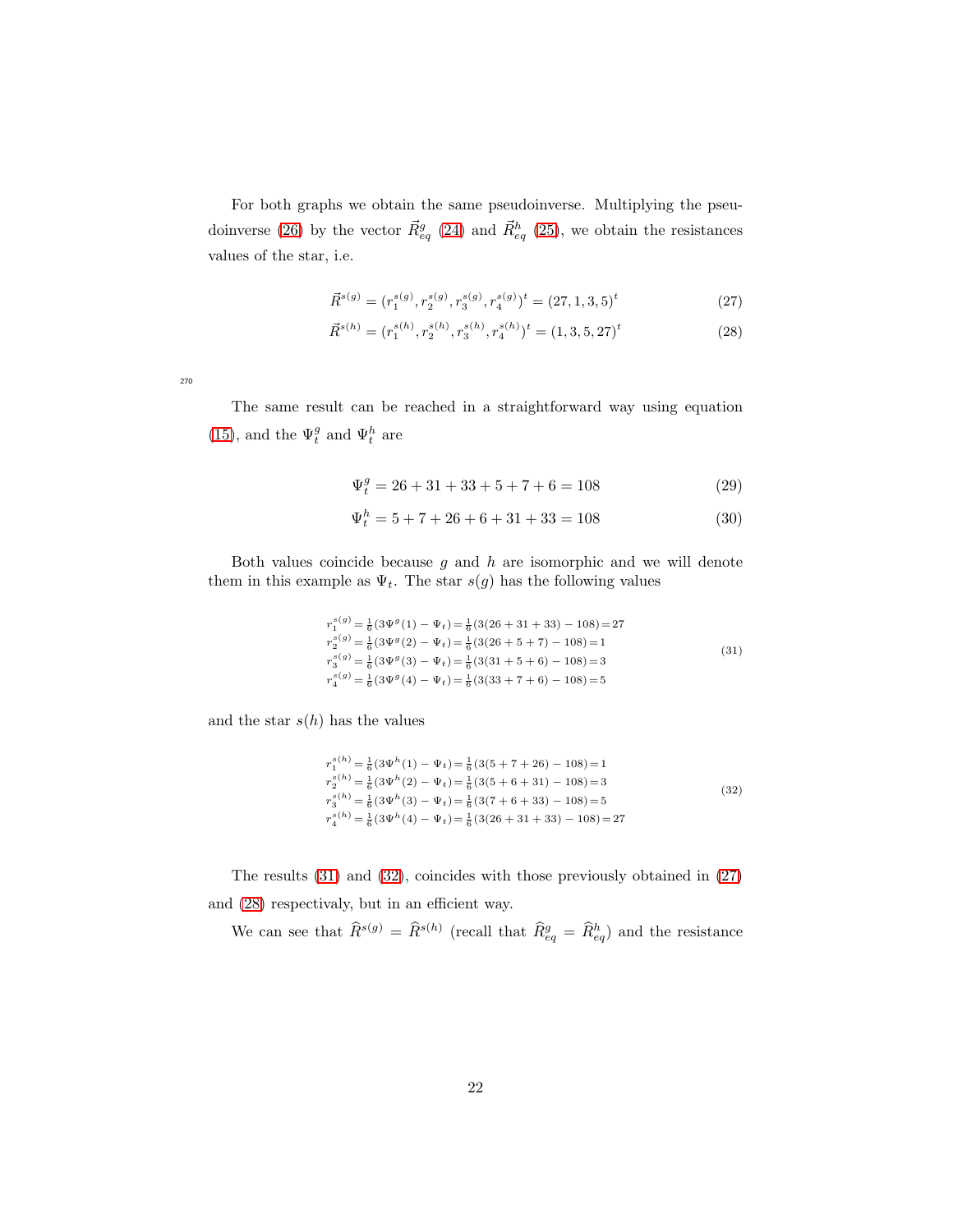sequences of  $s(g)$  and  $s(h)$  are

$$
\widetilde{R}^{s(g)} = ((1, 2), (3, 3), (5, 4), (27, 1))
$$
  

$$
\widetilde{R}^{s(h)} = ((1, 1), (3, 2), (5, 3), (27, 4))
$$

Note that the first components of the ordered pairs of both sequences coincide and that the second component (node numbering of each graph) is used for extracting the mapping. Applying equation  $(22)$  for w equal 1, 2, 3 and 4, we have

$$
\varphi_{h \leftarrow g} \left( \Gamma_1(\widetilde{R}^{s(g)}) \right) = \Gamma_1(\widetilde{R}^{s(h)}) \implies \varphi_{h \leftarrow g}(2) = 1 \tag{33}
$$

$$
\varphi_{h \leftarrow g} \left( \Gamma_2(\widetilde{R}^{s(g)}) \right) = \Gamma_2(\widetilde{R}^{s(h)}) \implies \varphi_{h \leftarrow g}(3) = 2 \tag{34}
$$

$$
\varphi_{h \leftarrow g} \left( \Gamma_3(\widetilde{R}^{s(g)}) \right) = \Gamma_3(\widetilde{R}^{s(h)}) \implies \varphi_{h \leftarrow g}(4) = 3 \tag{35}
$$

$$
\varphi_{h \leftarrow g} \left( \Gamma_4(\widetilde{R}^{s(g)}) \right) = \Gamma_4(\widetilde{R}^{s(h)}) \implies \varphi_{h \leftarrow g}(1) = 4 \tag{36}
$$

275

The resulting mapping can be checked by inspecting graphs  $g$  and  $h$  in subfigures [3a](#page-18-1) and [3b](#page-18-2) respectively. In order to finish, the validation process should be applied, for this example, the validation process (see algorithm [1\)](#page-18-0) is as follows:

280 1. Begin algorithm with (in this example)  $N \leftarrow 4$ 

2.  $FalsePos \leftarrow false, i \leftarrow 1 \text{ and } j \leftarrow 2 \ (1^{\text{st}} \text{ line})$ 

- 3. while condition is met  $(2<sup>nd</sup>$  line): 1<sup>st</sup> iteration
	- (a) As map(h, g, 1) and map(h, g, 2) are 4 and 1 respectively then  $A<sup>h</sup>(4, 1)$  is  $\frac{1}{26}$ , the latter coincides with  $A<sup>g</sup>(1,2)$  therefore the **if** condition is met in 3<sup>rd</sup> line
- 285 (b)  $j \leftarrow 3$  (4<sup>th</sup> line)
	- (c) No  $j > N$  then the **if** condition is not met in  $5<sup>th</sup>$  line
	- 4. while condition is met  $(2<sup>nd</sup>$  line):  $2<sup>nd</sup>$  iteration
		- (a) As map $(h, g, 1)$  and map $(h, g, 3)$  are 4 and 2 respectively then  $A<sup>h</sup>(4, 2)$  is 0, the latter coincides with  $A<sup>g</sup>(1,3)$  therefore the **if** condition is met in 3<sup>rd</sup> line

290 (b)  $j \leftarrow 4$  (4<sup>th</sup> line)

- 
- (c) No  $j > N$  then the **if** condition is not met in  $5<sup>th</sup>$  line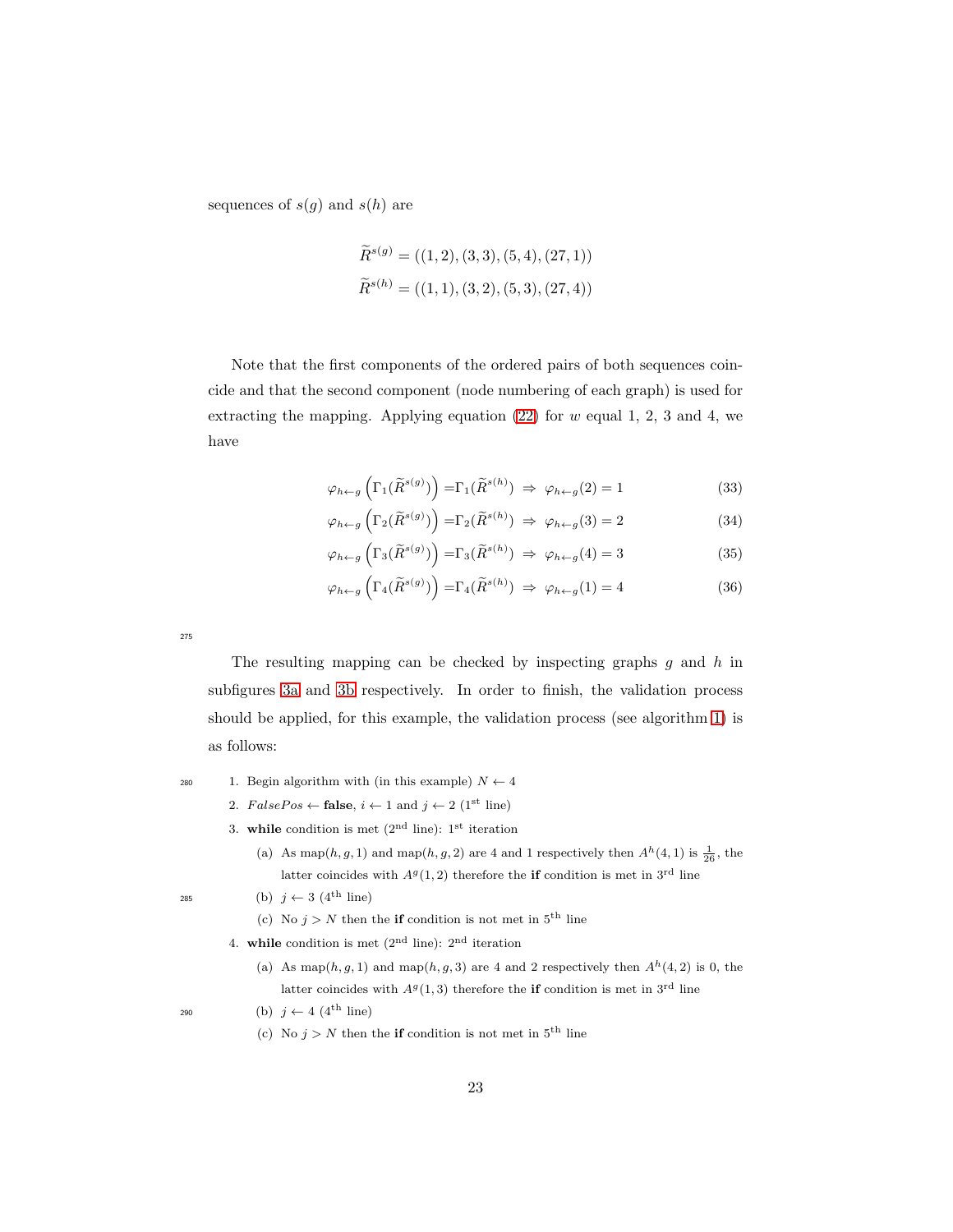5. while condition is met  $(2<sup>nd</sup> line)$ :  $3<sup>rd</sup>$  iteration

- (a) As map(h, g, 1) and map(h, g, 4) are 4 and 3 respectively then  $A<sup>h</sup>(4, 3)$  is 0, the latter coincides with  $A<sup>g</sup>(1,4)$  therefore the **if** condition is met in 3<sup>rd</sup> line
- 295 (b)  $j \leftarrow 5$  (4<sup>th</sup> line)
	- (c) It holds that  $j > 4$  then the if condition is met in 5<sup>th</sup> line. Therefore  $i \leftarrow 2$  and  $j \leftarrow 3$  (6<sup>th</sup> and 7<sup>th</sup> lines)
	- 6. while condition is met  $(2<sup>nd</sup>$  line):  $4<sup>th</sup>$  iteration
- (a) As map(h, g, 2) and map(h, g, 3) are 1 and 2 respectively then  $A<sup>h</sup>(1, 2)$  is  $\frac{4}{26}$ , the <sup>300</sup> latter coincides with  $A<sup>g</sup>(2,3)$  therefore the if condition is met in 3<sup>rd</sup> line

- (b)  $j \leftarrow 4$  (4<sup>th</sup> line)
- (c) No  $j > N$  then the **if** condition is not met in  $5<sup>th</sup>$  line
- 7. while condition is met  $(2<sup>nd</sup>$  line):  $5<sup>th</sup>$  iteration
- (a) As map(h, g, 2) and map(h, g, 4) are 1 and 3 respectively then  $A<sup>h</sup>(1,3)$  is  $\frac{2}{26}$ , the <sup>305</sup> latter coincides with  $A<sup>g</sup>(2, 4)$  therefore the **if** condition is met in 3<sup>rd</sup> line
	- (b)  $j \leftarrow 5$  (4<sup>th</sup> line)
	- (c) It holds that  $j > 4$  then the if condition is met in  $5<sup>th</sup>$  line. Therefore  $i \leftarrow 3$  and  $j \leftarrow 4$  (6<sup>th</sup> and 7<sup>th</sup> lines)
	- 8. while condition is met  $(2<sup>nd</sup>$  line):  $6<sup>th</sup>$  iteration

- 310 (a) As map(h, g, 3) and map(h, g, 4) are 2 and 3 respectively then  $A<sup>h</sup>(2,3)$  is  $\frac{3}{26}$ , the latter coincides with  $A<sup>g</sup>(3, 4)$  therefore the **if** condition is met in 3<sup>rd</sup> line
	- (b)  $j \leftarrow 5$  (4<sup>th</sup> line)
	- (c) It holds that  $j > 4$  then the if condition is met in  $5<sup>th</sup>$  line. Therefore  $i \leftarrow 4$  and  $j \leftarrow 5$  (6<sup>th</sup> and 7<sup>th</sup> lines)
- 315 9. while condition is not met  $(2<sup>nd</sup>$  line)
	- 10. End algorithm with result false for  $FalsePos$

# 2.4. Example 2

This example (see Figure [4\)](#page-24-0) shows how the SM is consistent when the graph automorphism exists.

The matrix  $R_{eq}^g$  and  $R_{eq}^h$  are

$$
R_{eq}^g=\left(\begin{array}{cccc} 0 & 51 & 27 & 51\\ 51 & 0 & 42 & 78\\ 27 & 42 & 0 & 42\\ 51 & 78 & 42 & 0 \end{array}\right)
$$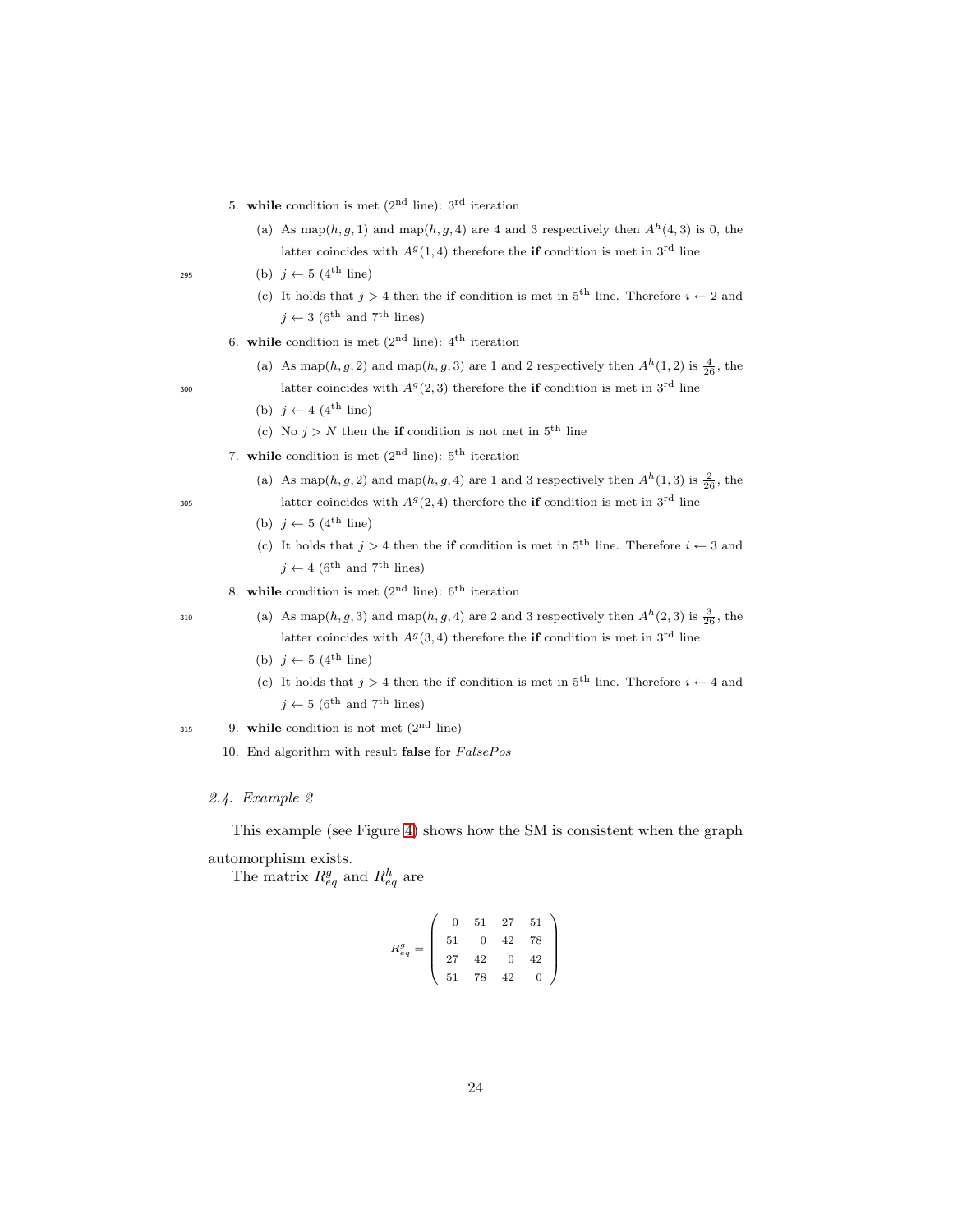<span id="page-24-0"></span>



<span id="page-24-1"></span>(a) Graph  $g$  with automorphism between nodes 2 and 4.

<span id="page-24-2"></span>(b) Graph  $h$  with automorphism between nodes 1 and 3.

Figure 4: The graphs g and h are isomorphic and also present automorphisms (nodes 2 and 4 of  $q$  and nodes 1 and 3 of  $h$ ).

and

$$
R_{eq}^{h} = \left(\begin{array}{cccc} 0 & 51 & 78 & 42 \\ 51 & 0 & 51 & 27 \\ 78 & 51 & 0 & 42 \\ 42 & 27 & 42 & 0 \end{array}\right)
$$

320

Note that because of the symmetries of the graphs (automorphism), there are equivalent resistance with repeated values (in this example  $42 \Omega$  and  $51 \Omega$ ). The values of the star resistances are

$$
\vec{R}^{s(g)} = (r_1^{s(g)}, r_2^{s(g)}, r_3^{s(g)}, r_4^{s(g)})^t = (16, 37, 7, 37)^t
$$
  

$$
\vec{R}^{s(h)} = (r_1^{s(h)}, r_2^{s(h)}, r_3^{s(h)}, r_4^{s(h)})^t = (37, 16, 37, 7)^t
$$

Where it can be shown that due to the automorphism, there exist more than one valid isomorphism mapping. Nodes 1 and 3 of g correspond to the nodes 2 and 4 of h respectively. In turn, node 2 and 4 of g correspond to nodes 3 and 1  $325$  of h. These results can be verified by comparing the subfigures [4a](#page-24-1) and [4b.](#page-24-2) This result is "natural" and does not indicate any abnormality.

# 3. Characteristics of the SM

We will analyze in the following subsections the isomorphism mapping compatibility, time complexity and co-resistances of the SM using CEM.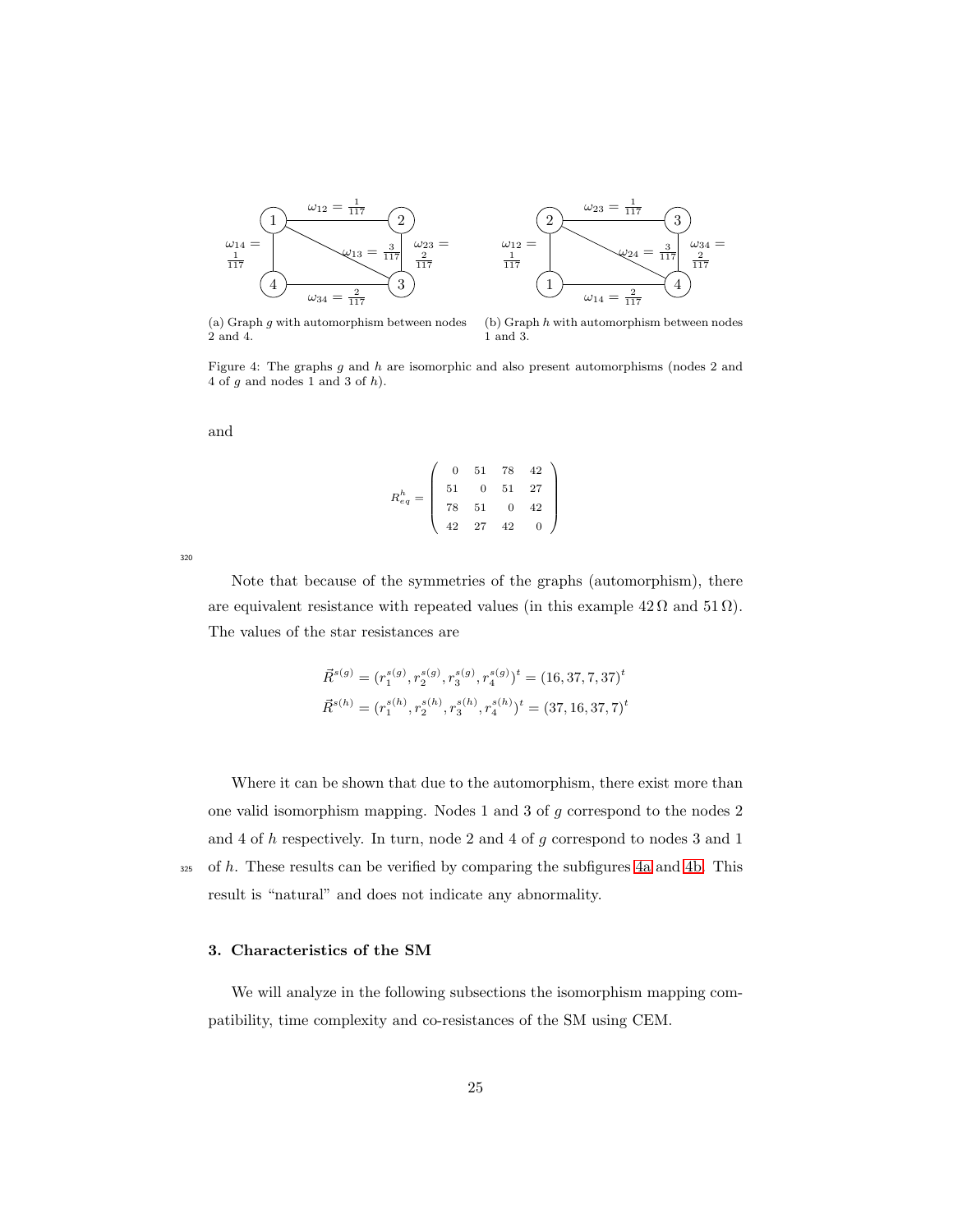#### <sup>330</sup> 3.1. Isomorphism mapping compatibility

We are going to show in this subsection, that there exists an isomorphism mapping compatibility between the equivalent resistances of the original graphs and the star resistances, in such a way that we can use this compatibility to do the matching between two graphs with the star resistances. This isomorphism <sup>335</sup> mapping compatibility is used for doing the node assignment with the star resistances to look for the isomorphism between two graphs.

Let us consider that the graphs  $g$  and  $h$  are connected, undirected and has order  $N$ , with numbering going from 1 to  $N$ . We have already seen that these graphs can be modeled as pure resistive circuits. Let be  $\varphi(\cdot)$  any permutation of the nodes of g that can map one to one, the nodes of the isomorphic graph  $h$ . The equivalent resistances extracted from both graphs accomplish the following equation:

<span id="page-25-1"></span><span id="page-25-0"></span>
$$
r_{eq_{i,j}}^g = r_{eq_{\varphi(i),\varphi(j)}}^h \tag{37}
$$

<span id="page-25-2"></span>for  $i = 1, 2, \ldots, N - 1$  and  $j = i + 1, 2, \ldots, N$ .

Let us define  $Q_1 = ((N-1)(N-2))^{-1}$  and  $Q_2 = N-1$ . The star resistances of the graphs  $g$  and  $h$  are given by the equation [\(15\)](#page-14-2), so

$$
r_k^{s(g)} = Q_1 \left( Q_2 \sum_{w=1}^N r_{eq_{kw}}^g - S_t^g \right) \text{ for } k = 1, 2, ..., N
$$
 (38)

$$
r_l^{s(h)} = Q_1 \left( Q_2 \sum_{w=1}^N r_{eq_{lw}}^h - S_t^h \right) \text{ for } l = 1, 2, ..., N
$$
 (39)

In addition,  $S_t^g = S_t^h$ , because the graphs g and h are isomorphic, and they will be denoted by  $S_t$ . Then, the expressions [\(38\)](#page-25-0) and [\(39\)](#page-25-1) can be rewritten as

<span id="page-25-4"></span>
$$
r_k^{s(g)} = Q_1 \left( Q_2 \sum_{w=1}^N r_{eq_{kw}}^g - S_t \right) \text{ for } k = 1, 2, ..., N
$$
 (40)

<span id="page-25-3"></span>
$$
r_l^{s(h)} = Q_1 \left( Q_2 \sum_{w=1}^N r_{eq_{lw}}^h - S_t \right) \text{ for } l = 1, 2, ..., N
$$
 (41)

Using  $(37)$  we can rewrite the equation  $(41)$  as a function of the equivalent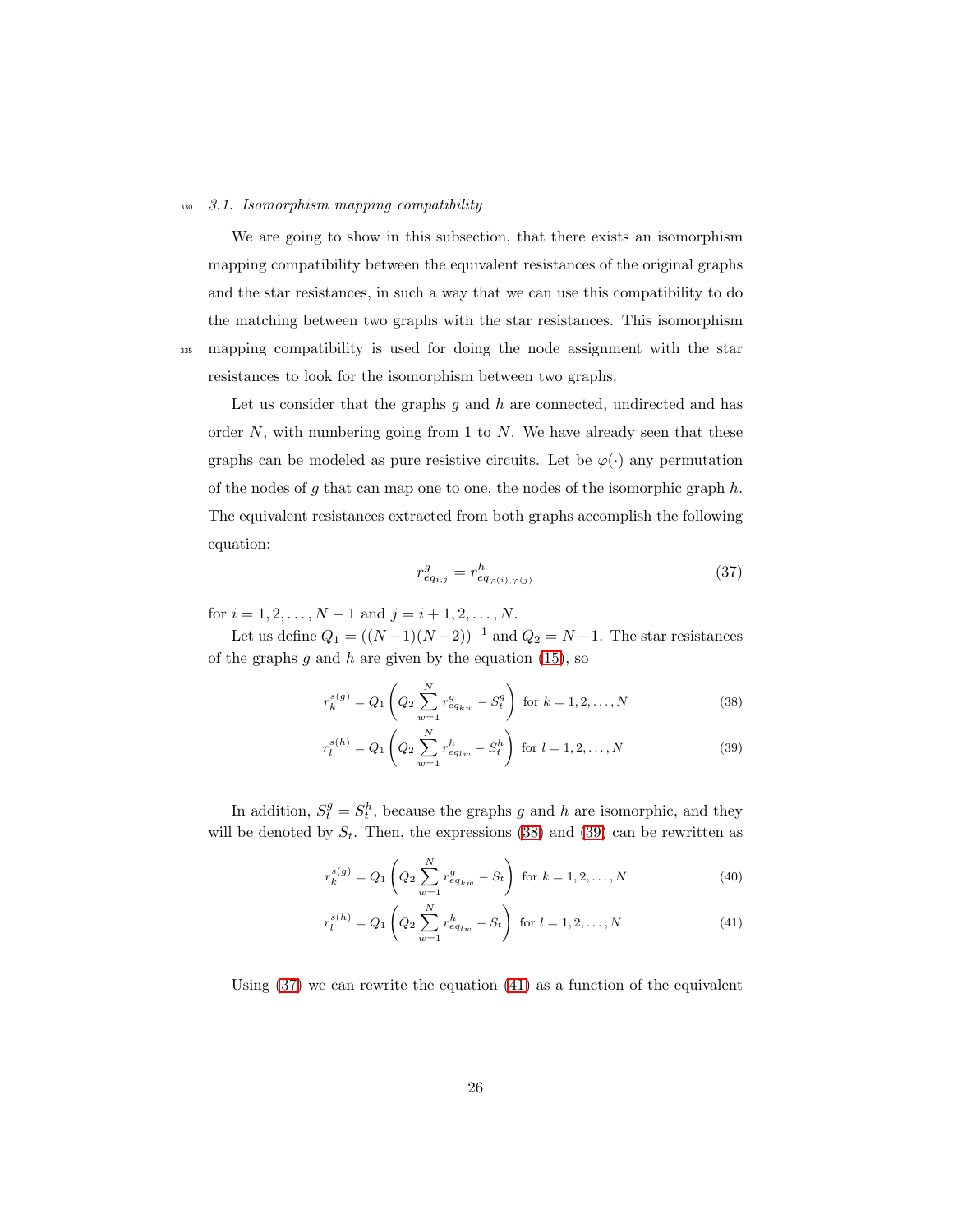resistance of the graph  $g$ , i.e.

<span id="page-26-0"></span>
$$
r_l^h = Q_1 \left( Q_2 \sum_{w=1}^N r_{eq_{\varphi^{-1}(l),w}}^g - S_t \right) \text{ for } l = 1, 2, ..., N
$$
 (42)

340

By making the change of variable  $l = \varphi(k)$  in equation [42](#page-26-0) we obtain,

<span id="page-26-1"></span>
$$
r_{\varphi(k)}^h = Q_1 \left( Q_2 \sum_{w=1}^N r_{eq_{kw}}^g - S_t \right)
$$
 (43)

for  $k = \varphi^{-1}(1), \varphi^{-1}(2), \ldots, \varphi^{-1}(N)$ . However, the order in which the N equations of the above expression [\(43\)](#page-26-1) are obtained is irrelevant, and this expression can be rewritten as

<span id="page-26-2"></span>
$$
r_{\varphi(k)}^h = Q_1 \left( Q_2 \sum_{w=1}^N r_{eq_{kw}}^g - S_t \right) \text{ for } k = 1, 2, ..., N
$$
 (44)

Then we can realize that the rights sides of the equations [\(40\)](#page-25-4) and [\(44\)](#page-26-2) are identical, so we obtain that

$$
r_k^g = r_{\varphi(k)}^h \text{ for } k = 1, 2, \dots, N \tag{45}
$$

This is an important conclusion, because it shows that when two graphs are isomorphic, we can do the mapping of the stars of both graphs in the same way that we do the mapping of the graphs (remember that we can go backwards <sup>345</sup> from the stars mapping to the mapping of original graph). We use this result for doing the mapping between star resistances in the second filtering phase.

# 3.2. Time complexity of the complete method

We are going analyze the time complexity of the two phases:

- First filter phase: Obtaining CEM and the equivalent resistances We have <sup>350</sup> seen that this phase requires to do the following steps for both graphs g
	-

and h:

- Apply the step function to the graph edges and obtain  $(A')^g$  and  $(A')^h.$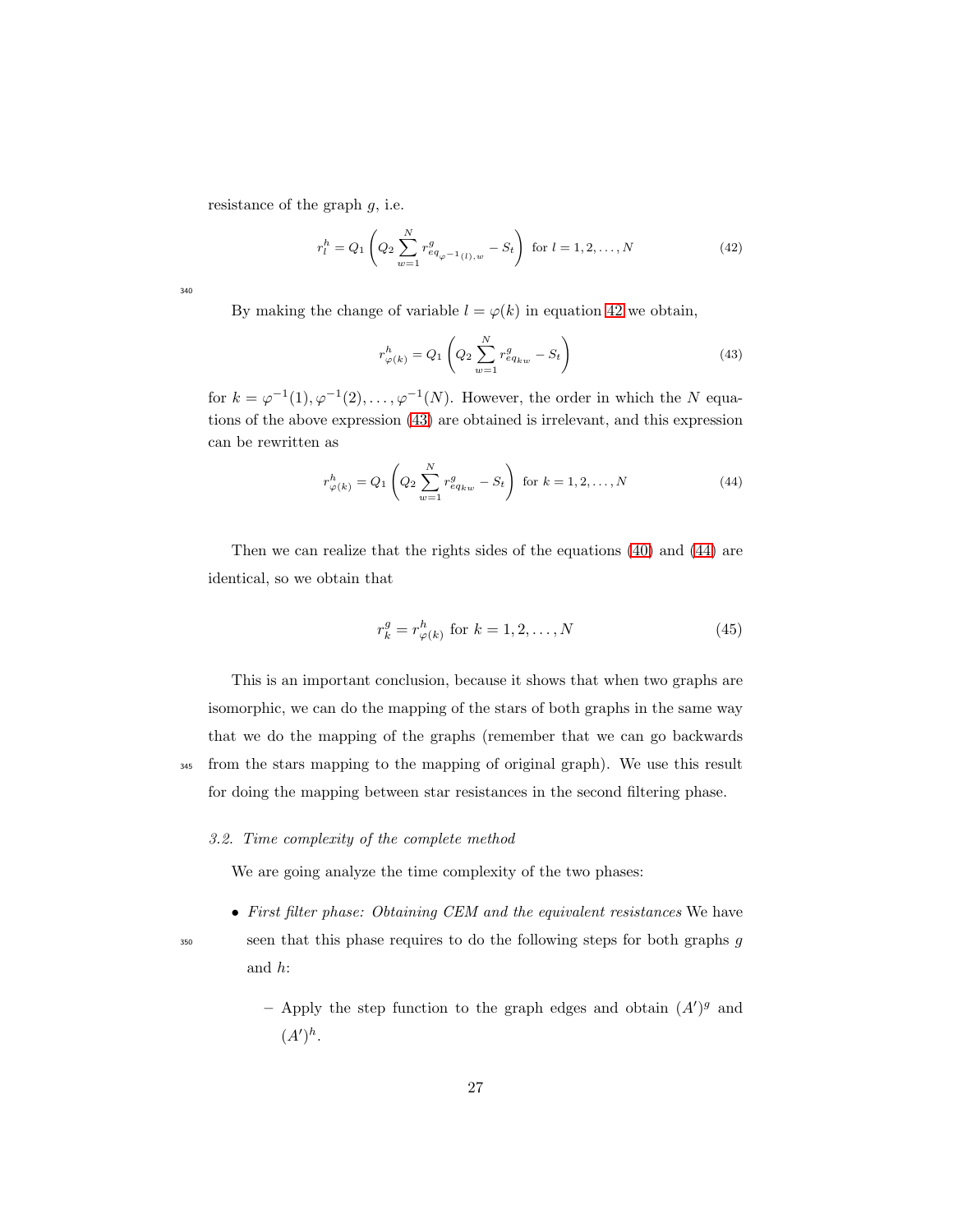- Obtain  $Y^g$  from  $(A')^g$  and  $Y^h$  from  $(A')^h$ .
- <sup>355</sup> Obtain  $X_m^g$  from  $Y^g$  and  $X_m^h$  from  $Y^h$ .
	- Compute  $(X_m^g)^{-1}$  and  $(X_m^h)^{-1}$ .
	- − Compute de equivalents resistances from  $(X_m^g)^{-1}$  and  $(X_m^h)^{-1}$  using Table [5](#page-39-0) and obtain  $\vec{R}_{eq}^g$  and  $\vec{R}_{eq}^h$ .
	- Obtain  $\widehat{R}_{eq}^g$  and  $\widehat{R}_{eq}^h$ .

 $\begin{equation} \begin{array}{ll} - \text{Check if } \widehat{R}_{eq}^{g} \text{ and } \widehat{R}_{eq}^{h} \text{ are equal.} \end{array} \end{equation}$ 

– If is true then continue with the next phase, otherwise STOP (the graphs are not isomorphic).

Each one of these operations require at most  $O(N^2)$ , except the inverse of  $X_m$  that requires  $O(N^3)$ , then the time complexity will be  $O(N^3)$ .

- <sup>365</sup> Second filter phase: Approximation of the equivalent resistances by the star circuit and validation process The operations are the following:
	- Compute the star resistances using [\(15\)](#page-14-2). This operation is  $O(N^2)$ .
	- Obtain the sets  $\widehat{R}^{s(g)}$  and  $\widehat{R}^{s(h)}$  and check if they are equal.
- If this is true then continue, otherwise STOP (the graphs are not <sup>370</sup> isomorphic).
	- Compute the sequences  $\widetilde{R}^{s(g)}$  and  $\widetilde{R}^{s(g)}$  and look for the mapping using equation [\(22\)](#page-17-0) or alternatively [\(23\)](#page-17-1). This operation is  $O(N^2)$ .
- Do the validation process. If all the  $r_k$  have different values among them, then the validation process will have a  $O(N^2)$  time complexity. 375 Otherwise, if there are some values of  $r_k$  that are identical, then in the worst case we have to validate all possible combinations, and the time complexity will be exponential with respect to the maximum number of repetitions in the star resistances.

This phase can be  $O(N^2)$  if the  $r_k$  are different in each star or if there is <sup>380</sup> not mapping, or exponential with respect to the number of repetitions of resistances in each star in the worst case.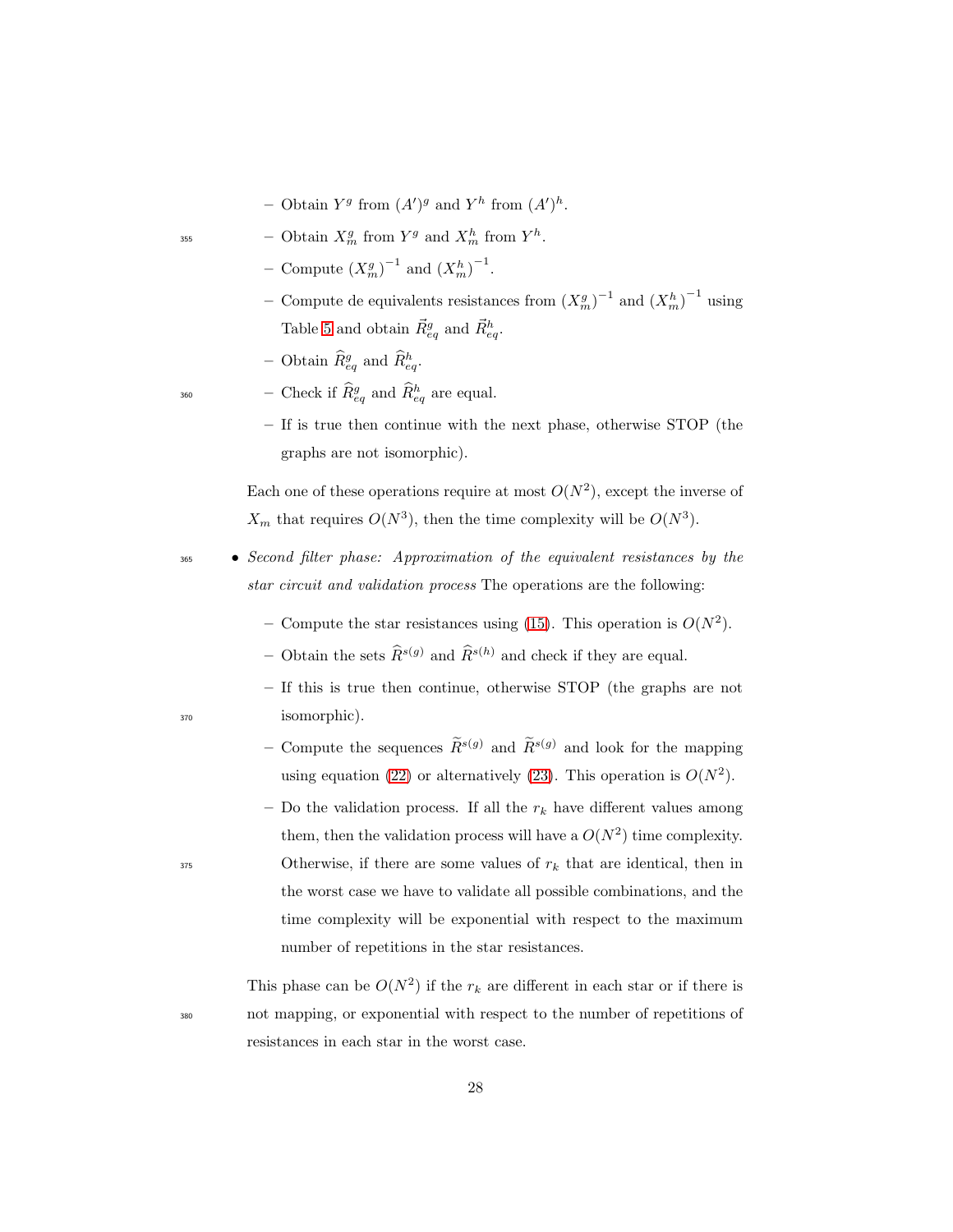In conclusion, the filtering phase will eliminate most of the non-isomorphic graphs and it will detect when two graphs are isomorphic in  $O(N^3)$ , except when there were repeated values in the star resistances. In this last case, the time <sup>385</sup> complexity can be in the worst case exponential with respect to the number of repetitions in the star resistances. However, we can get the complete (or partial in case of repetitions) node mapping in  $O(N^3)$ . The partial mapping is obtained of all the nodes that have been assigned through the validation process, except the ones that are repeated and the nodes that have edges with the repeated <sup>390</sup> ones.

#### 3.3. Co-resistances graphs

As it has been shown before, two isomorphic graphs should have the same set of equivalent resistances, but the reverse is not true, there can be two graphs with the same equivalent resistances that are not isomorphic, and those will be <sup>395</sup> the "co-resistance" graphs. We will use the following definition.

Definition 3. Two non-isomorphic graphs g and h are co-resistance when  $\widehat{R}_{eq}^g=\widehat{R}_{eq}^h.$ 

We explained in subsection "First filter" that for a graph  $g$  of order  $N$ , there could be at most  $[N(N-1)/2]! - N!$  co-resistance graphs, although most of <sup>400</sup> them will not meet the conditions for been a graph (for example, they have negative weights).

#### 3.4. Example 3

Let us going to show an example where a pair of graphs are co-resistances. Let be graphs  $g$  and  $h$ :

$$
Ag = \frac{1}{556} \begin{pmatrix} 0.123 \\ 1.045 \\ 2.406 \\ 3.560 \end{pmatrix} \text{ and } Ah = \frac{1}{75268} \begin{pmatrix} 0 & 39 & 167 & 461 \\ 39 & 0 & 233 & 723 \\ 167 & 233 & 0 & 201 \\ 461 & 723 & 201 & 0 \end{pmatrix}
$$

Taking a visual inspection of these matrices, we can see that they are not isomorphic (not even match the sets of weights). However, the equivalent resis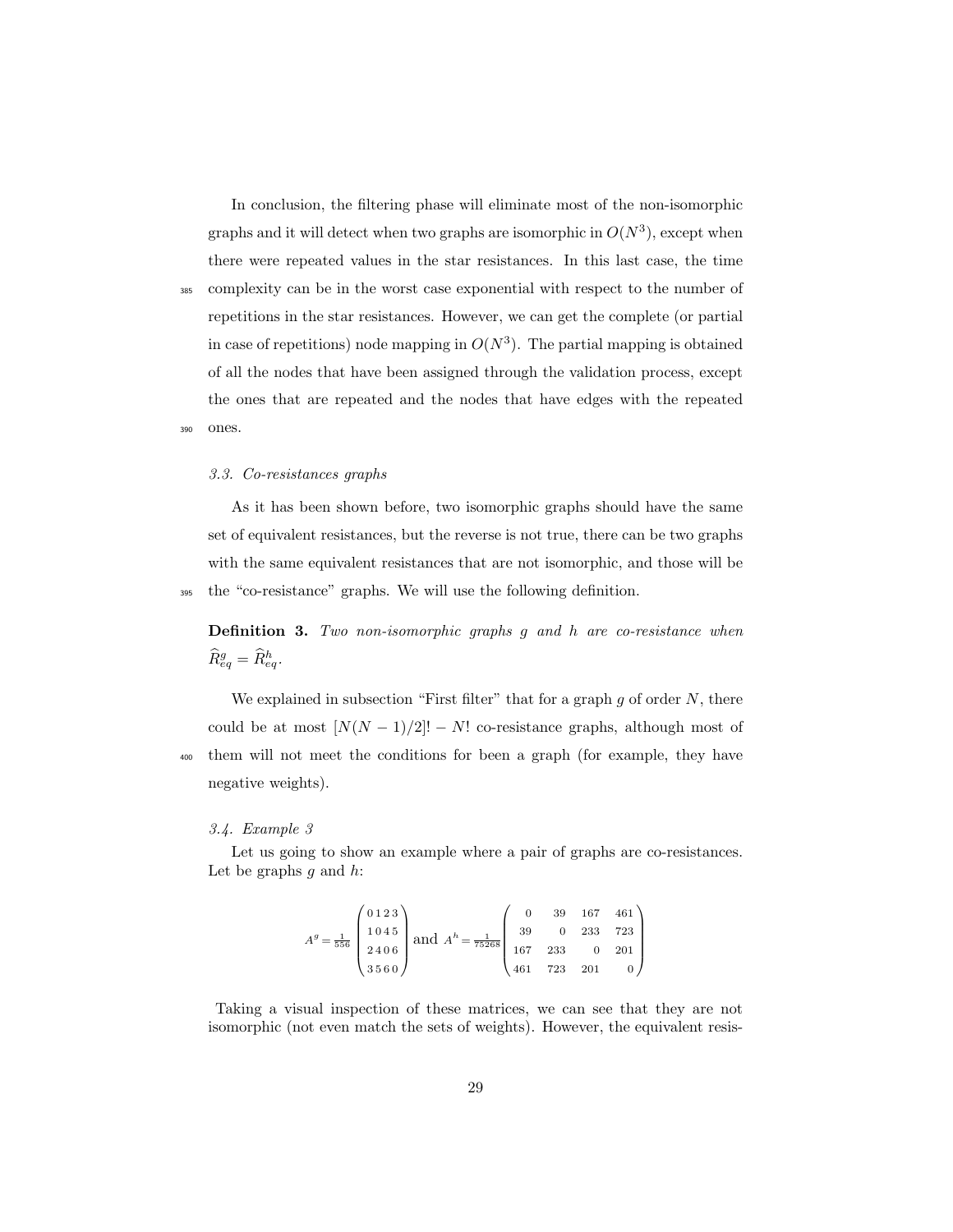tances

$$
R_{eq}^g = \left(\begin{array}{cccc} 0 & 132 & 115 & 104 \\ 132 & 0 & 75 & 68 \\ 115 & 75 & 0 & 59 \\ 104 & 68 & 59 & 0 \end{array}\right)
$$

and

$$
R_{eq}^{h} = \left(\begin{array}{cccc} 0 & 132 & 115 & 104 \\ 132 & 0 & 59 & 68 \\ 115 & 59 & 0 & 75 \\ 104 & 68 & 75 & 0 \end{array}\right)
$$

are identical  $(\hat{R}_{eq}^g = \hat{R}_{eq}^h)$ , then the two graphs are co-resistance. If we continue with the method, we will realize that star resistances are

$$
\vec{R}^{s(g)} = \frac{1}{3} (250, 136, 97, 70)^t
$$

$$
\vec{R}^{s(h)} = \frac{1}{3} (250, 112, 97, 94)^t
$$

that means that  $\hat{R}^{s(g)}$  and  $\hat{R}^{s(h)}$  sets do not match and at this point it would be detected that both graphs are not isomorphic and and filtering ends here.

### <sup>405</sup> 4. Experiments

number of nodes.

Although we have proved that the method works from the theoretical point of view, we have included this section to show the behavior of the method in different well known databases. First we wanted to know the constant of the cubic time complexity, and we found that it is a low constant, 10<sup>−</sup><sup>6</sup> , independent <sup>410</sup> of the computer power (the time has been normalized). Second we wanted to find co-resistances, false positives and repetitions in the star, that are predicted by the theory. However, we did not find these issues in the two databases although they have a big number of graphs and some of the graphs has large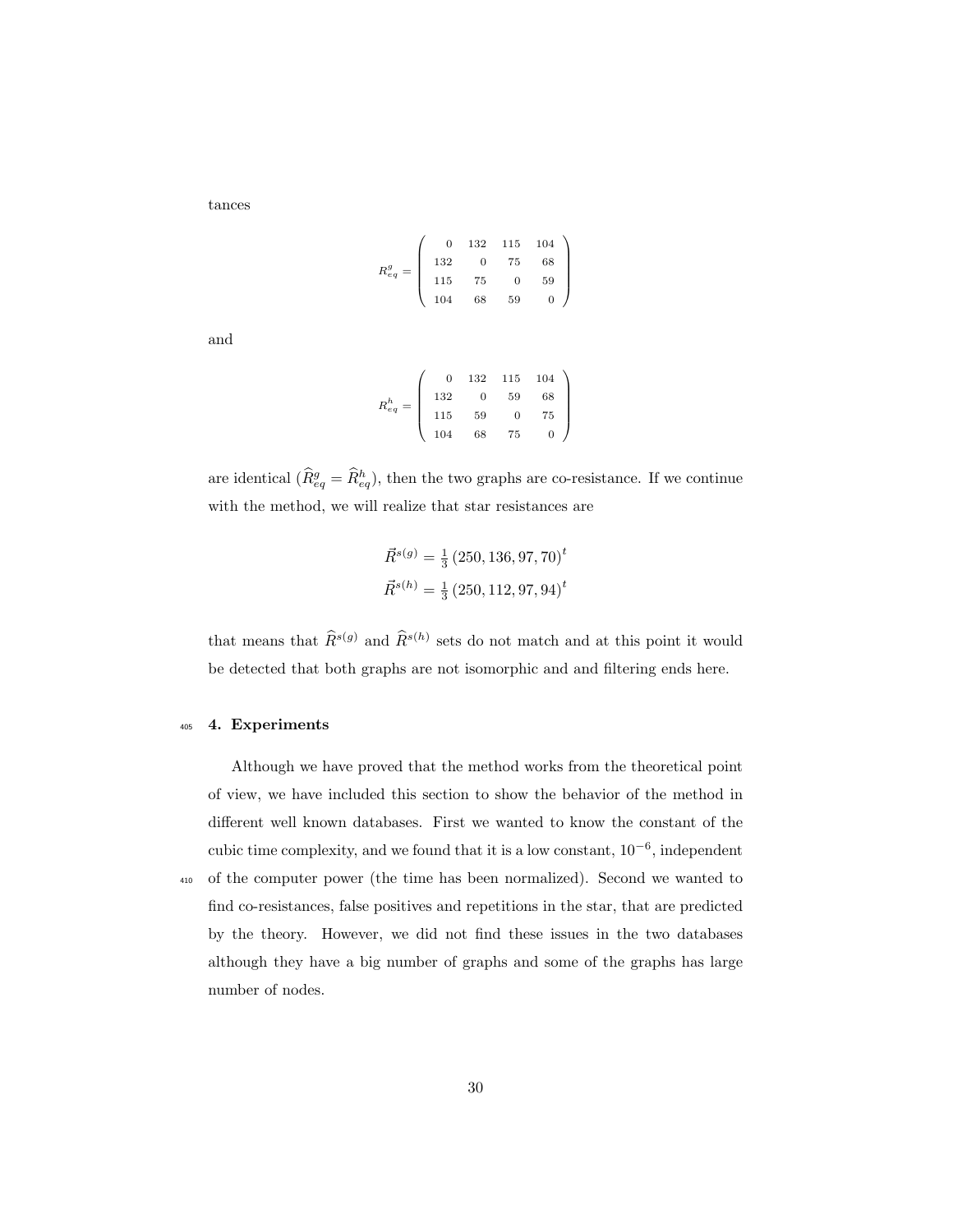#### <sup>415</sup> 4.1. Corroboration of the time complexity

In order to confirm that the time complexity of the SM is  $(O(N^3))$ ,<sup>11</sup> we have proceed to apply the method in a graph of order  $N$  up to the star resistance computation. This process was repeated from  $N = 90$  to 2110 in increments of one by one. The processing time,  $T_N(s)$ , was normalized to the duration of the 420  $N = 90 \left( \tau_N = T_N / T_{90} \right)$  to obtain the plot of Figure [5.](#page-30-0)

<span id="page-30-0"></span>

Figure 5: Normalized duration  $(\tau_N)$  versus the order of the graph  $(N)$  with the SM. The time complexity is polynomial of order three  $(O(N^3))$ .

From these 2019 values were extracted the regression curve, this is

 $\tau_N = 1.36242934289419 \cdot 10^{-6} N^{3.0040699854}$ 

corroborating the previously predicted time complexity.

# 4.2. "Letter" database

In the "Letter" database [\[45\]](#page-46-6), the nodes have two numeric labels corresponding to the cartesian location of the node on a plane. Because our method works <sup>425</sup> for graphs with weighted edges, we eliminate the coordinates of the nodes and put as the edge weight, the euclidean distance between the two nodes. During this process, those graphs with more than one connected component were dis-

<sup>&</sup>lt;sup>11</sup>The processing time for the SM is deterministic and only depends on the number of nodes (not on the number of branches or the weights assigned)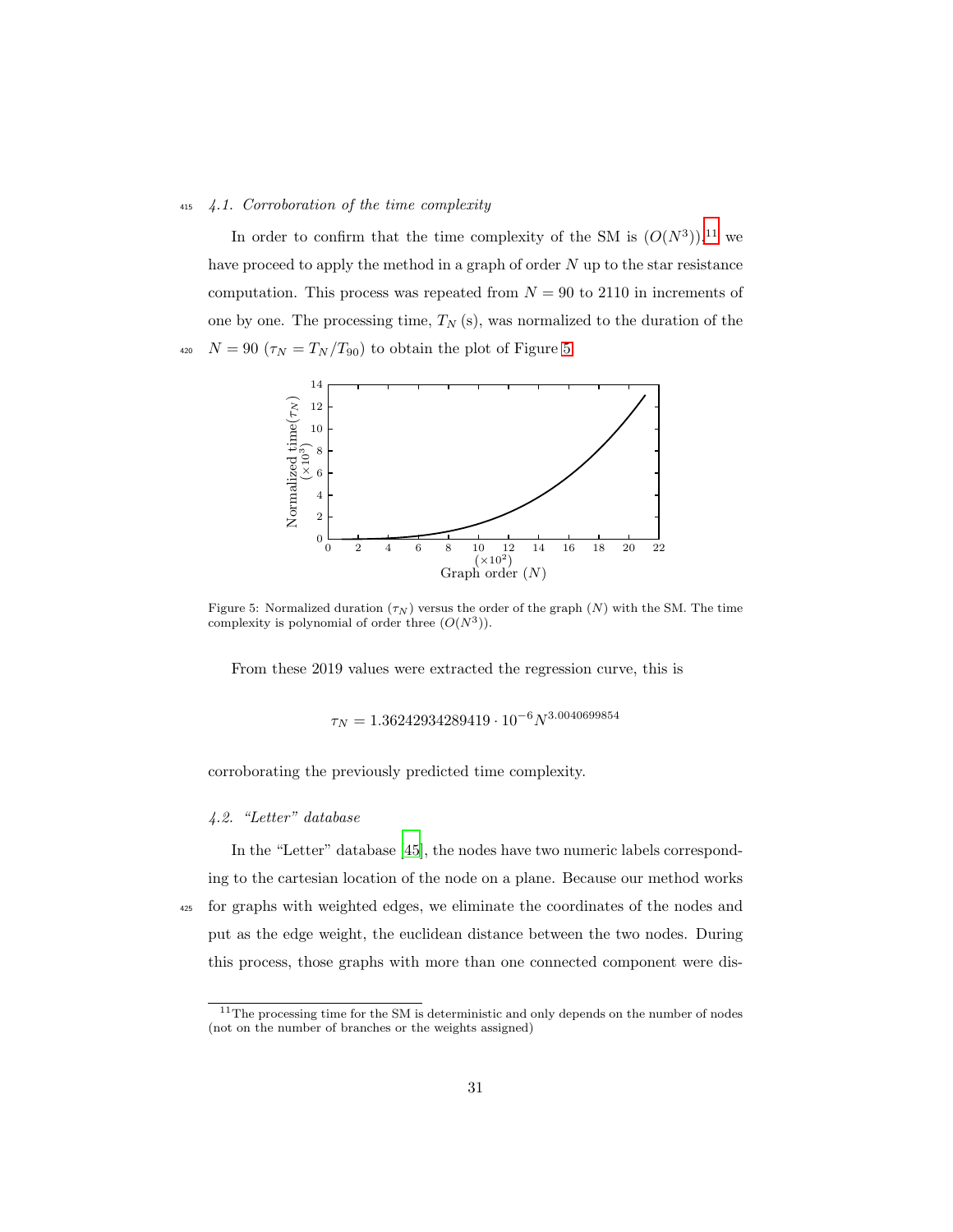carded. A total of 1708 graphs were considered. All the graphs are different (no two are alike even isomorphic).

<sup>430</sup> In order to have isomorphic graphs, we generate some isomorphic graphs, "Isomorphic generated",and the total of them per order of the graph is shown in Table [2.](#page-31-0) We tested 23 389 graphs.

<span id="page-31-0"></span>

|                |                     |                | For each<br>isomorphic graph |           | Couple of<br>graphs |                   |            |
|----------------|---------------------|----------------|------------------------------|-----------|---------------------|-------------------|------------|
| N              | Not iso-<br>morphic | gene-<br>rated | maxi-<br>mum                 | total     | isomorphic          | not<br>isomorphic | total      |
| 3              | 167                 | 6              | 6                            | 1 0 0 2   | 2505                | 498 996           | 501501     |
| $\overline{4}$ | 411                 | 24             |                              | 24 9864   | 113436              | 48 530 880        | 48644316   |
| 5              | 678                 | 10             |                              | 120 6 708 | 30510               | 22 950 300        | 22 980 810 |
| 6              | 337                 | 13             |                              | 720 4381  | 26 28 6             | 9568104           | 9594390    |
| 7              | 106                 | 11             | 5040                         | -1166     | 5830                | 673 365           | 679195     |
| 8              | 8                   | 11             | 40 3 20                      | 88        | 440                 | 3388              | 3828       |
| 9              |                     | 12             | 362880                       | 12        | 12                  | $\theta$          | 12         |

Table 2: For each order and each isomorphic graph, the isomorphic graphs are indicated under the item "Isomorphic generated". N is the order of the graph

We apply the SM method for all the graphs with the same order (see Table [2\)](#page-31-0) and the total pairwise comparisons was 82 404 106. The Table [3](#page-32-0) shows number of nodes per graph, the total number of isomorphic and non-isomorphic graphs taken into account (the ground-truth) and the number of isomorphic and nonisomorphic graphs detected by the method. Moreover we include in the table, the efficiency of the method  $(\eta)$  defined as

$$
\eta = 1 - \frac{\text{pairs of graphs with partial mapping}}{\text{all pairs of graphs}}
$$

In all cases the method worked, and non co-resistance graphs were detected. Nor even, there were found repeated values in the branches of the star resis-<sup>435</sup> tances.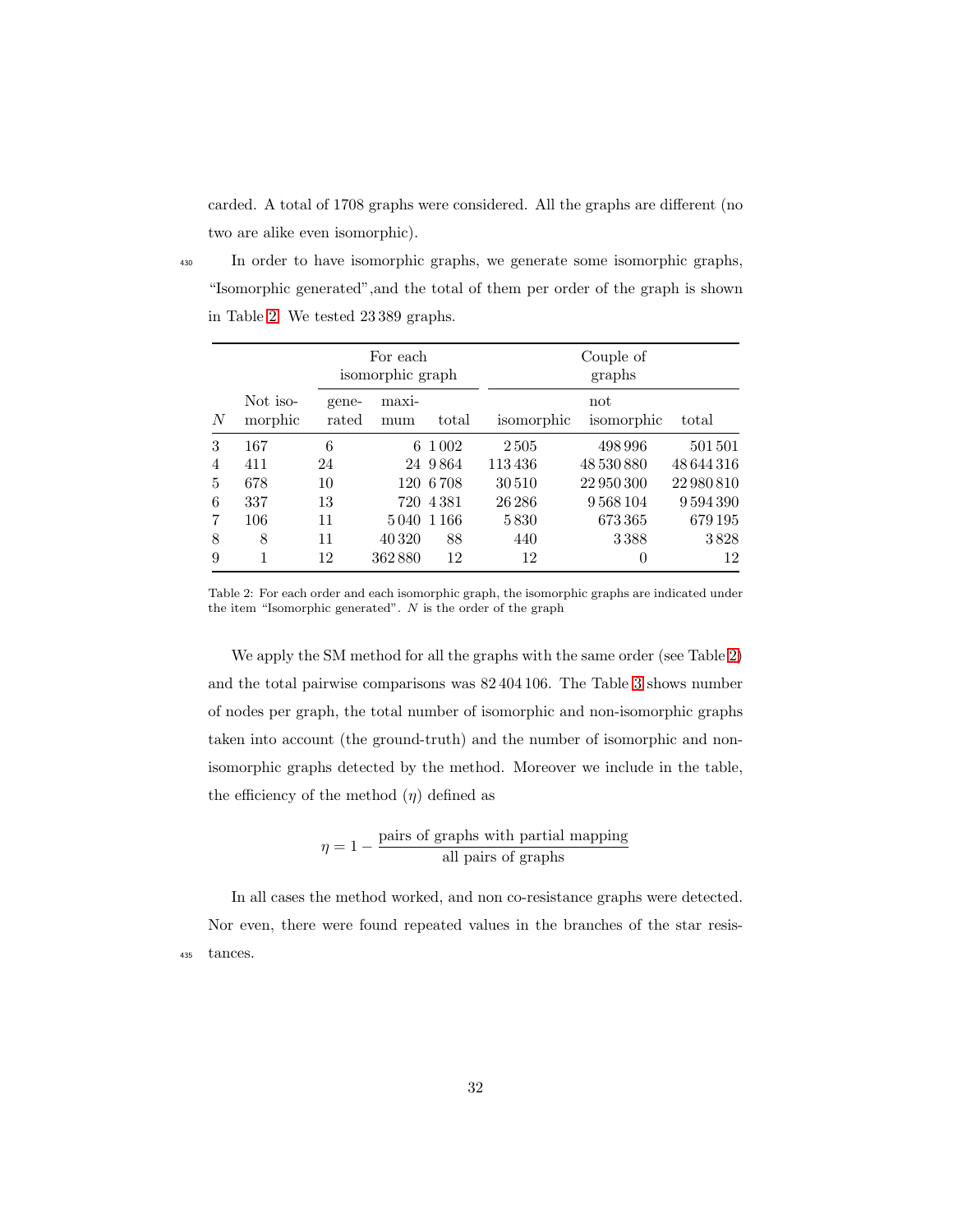<span id="page-32-0"></span>

|    |                      | Ground-truth             | Filter output        |                          |                    |                  |
|----|----------------------|--------------------------|----------------------|--------------------------|--------------------|------------------|
| N  | couple<br>isomorphic | couple not<br>isomorphic | couple<br>isomorphic | couple not<br>isomorphic | partial<br>mapping | $\eta$<br>$(\%)$ |
| 3  | 2505                 | 498 996                  | 2505                 | 498 996                  | 0                  | 100              |
|    | 4 113 436            | 48 530 880               | 113436               | 48 530 880               | 0                  | 100              |
| 5. | 30510                | 22 950 300               | 30510                | 22 950 300               | 0                  | 100              |
| 6  | 26 28 6              | 9568104                  | 26 28 6              | 9568104                  | $\Omega$           | 100              |
|    | 5830                 | 673365                   | 5830                 | 673365                   | 0                  | 100              |
| 8  | 440                  | 3388                     | 440                  | 3388                     | $\theta$           | 100              |
| 9  | 12                   | $\cup$                   | 12                   | 0                        | 0                  | 100              |

Table 3: Results of the filtering applied to "Letter" database. N is the order of the graph

#### 4.3. "Web" database

The "Web" database [\[45\]](#page-46-6) contains 2340 directed graphs, with multiple edges, some of them not connected. The minimum order is 43 and the maximum 834. The number of graphs in the database of order between 43 and 834 varies, <sup>440</sup> could be  $0, 1, 2, \ldots$  or 25. The order of the graph is very sparse, <sup>12</sup> no two graphs are identical, neither isomorphic. The graphs were modified, in order that all nodes were connected and they were transformed in undirect graphs. During the process, those graphs with a single representative for a given order were discarded. At the end of this process, 2239 graphs were obtained with <sup>445</sup> a minimum order of 57 and maximum of 635. For a given order, the number of representatives was  $2, 3, \ldots$  or 25 graphs. For each graph, three isomorphic graphs were generated (four isomorphic graphs if the original graph is taken into account) and the total number of graphs, isomorphic or not, was 8956.

For a given order, the number of total graph pairs was 189 626, where 176 192 <sup>450</sup> were ground-truth pairs of non-isomorphic graphs and 13 434 were ground-truth isomorphic graphs. All these pairs of graphs were checked using the SM method, and the output of the filter process can be seen in Table [4.](#page-33-0)

In all cases, the SM method did not detect any co-resistance graphs. Neither

 $12$ This is the reason that we do not attach a table with a breakdown by order of graphs as was done in the "Letter" database .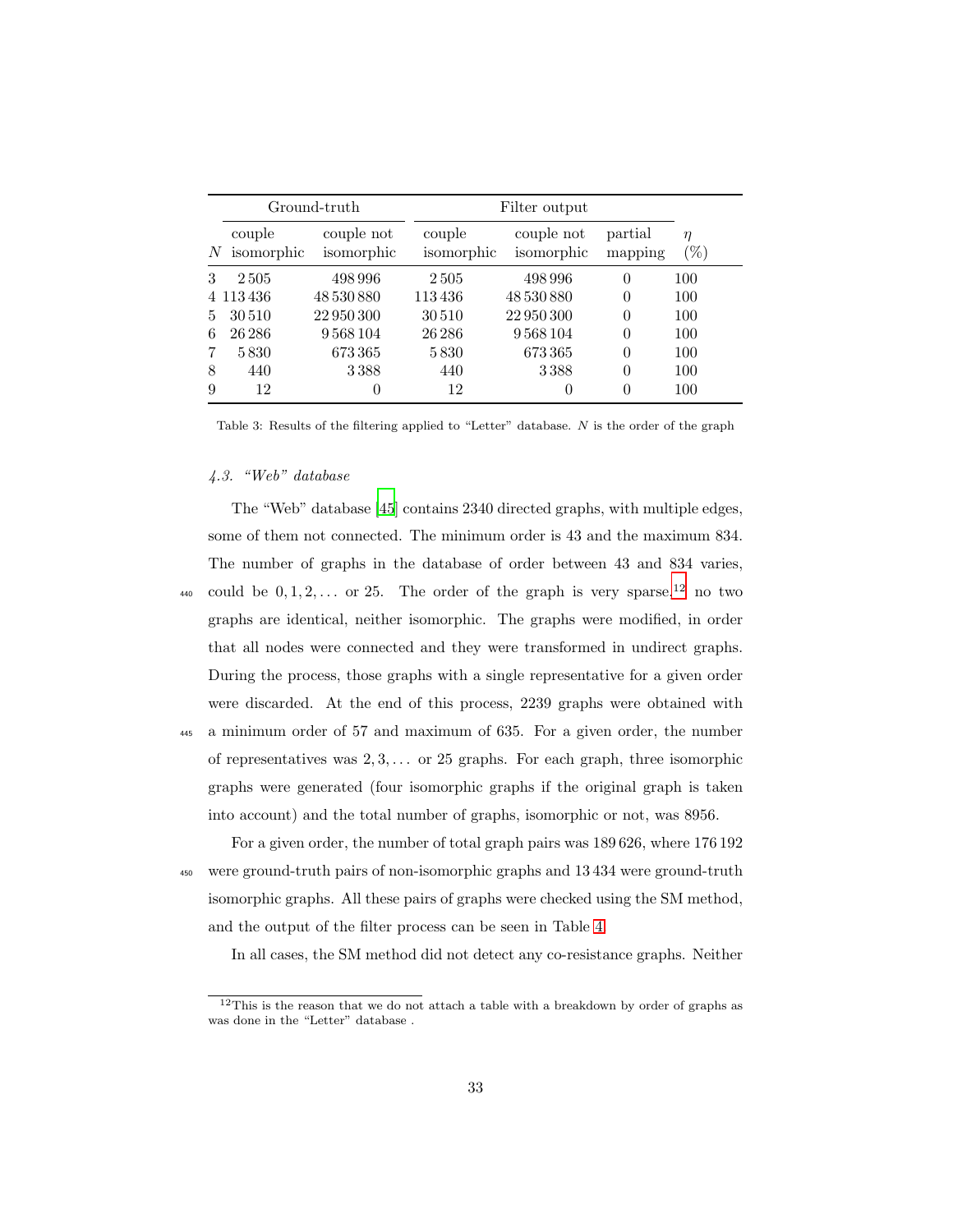<span id="page-33-0"></span>

|         | Ground-truth         |                          | Filter output        |                          |                    |          |
|---------|----------------------|--------------------------|----------------------|--------------------------|--------------------|----------|
| N       | couple<br>isomorphic | couple not<br>isomorphic | couple<br>isomorphic | couple not<br>isomorphic | partial<br>mapping | η<br>(%) |
| 57-99   | 1884                 | 24 9 9 2                 | 1884                 | 24 9 9 2                 | $\Omega$           | 100      |
| 100-199 | 7392                 | 120816                   | 7392                 | 120816                   | $\Omega$           | 100      |
| 200-299 | 3252                 | 27952                    | 3252                 | 27952                    | $\Omega$           | 100      |
| 300-399 | 762                  | 2 2 4 0                  | 762                  | 2 2 4 0                  | $\Omega$           | 100      |
| 400-499 | 120                  | 160                      | 120                  | 160                      | $\Omega$           | 100      |
| 500-599 | 12                   | 16                       | 12                   | 16                       | $\Omega$           | 100      |
| 600-635 | 12                   | 16                       | 12                   | 16                       | $\Omega$           | 100      |

Table 4: Results of the filtering applied to "Web" database. N is the order of the graph. Because dispersion order graph couple are grouped in ranges.

there were found repetitions in the branches of the star resistances.

<sup>455</sup> In both experiments, the SM method detected all the isomorphic graphs and rejected all the non isomorphic graphs.

# 5. Conclusions

We have presented a new method (SM) for filtering non-isomorphic graphs based on the CEM, detecting isomorphic graphs and in this case, obtaining the <sup>460</sup> complete or partial node mapping between both graphs. The time complexity for detecting non-isomorphic graphs of ordern N is in most of the cases  $O(N^3)$ . The time complexity for detecting graph isomorphism if the values of the star resistances are different, is  $O(N^3)$ , but in case that there exist repeated star resistance values, the worst time complexity can be exponential with respect to <sup>465</sup> the number of repeated star values (this number is much less that the graph

N order). The method can extract the complete or the partial node mapping, depending on the restrictions on the time complexity.

The method has been validated using two well know databases, the "Letter" and "Web" databases.

<sup>470</sup> The method has some issues that should be highlighted:

1. The detection and mapping of a graph isomorphism (excluding co-resistances) are clearly separated, which allows doing the filter process in two phases.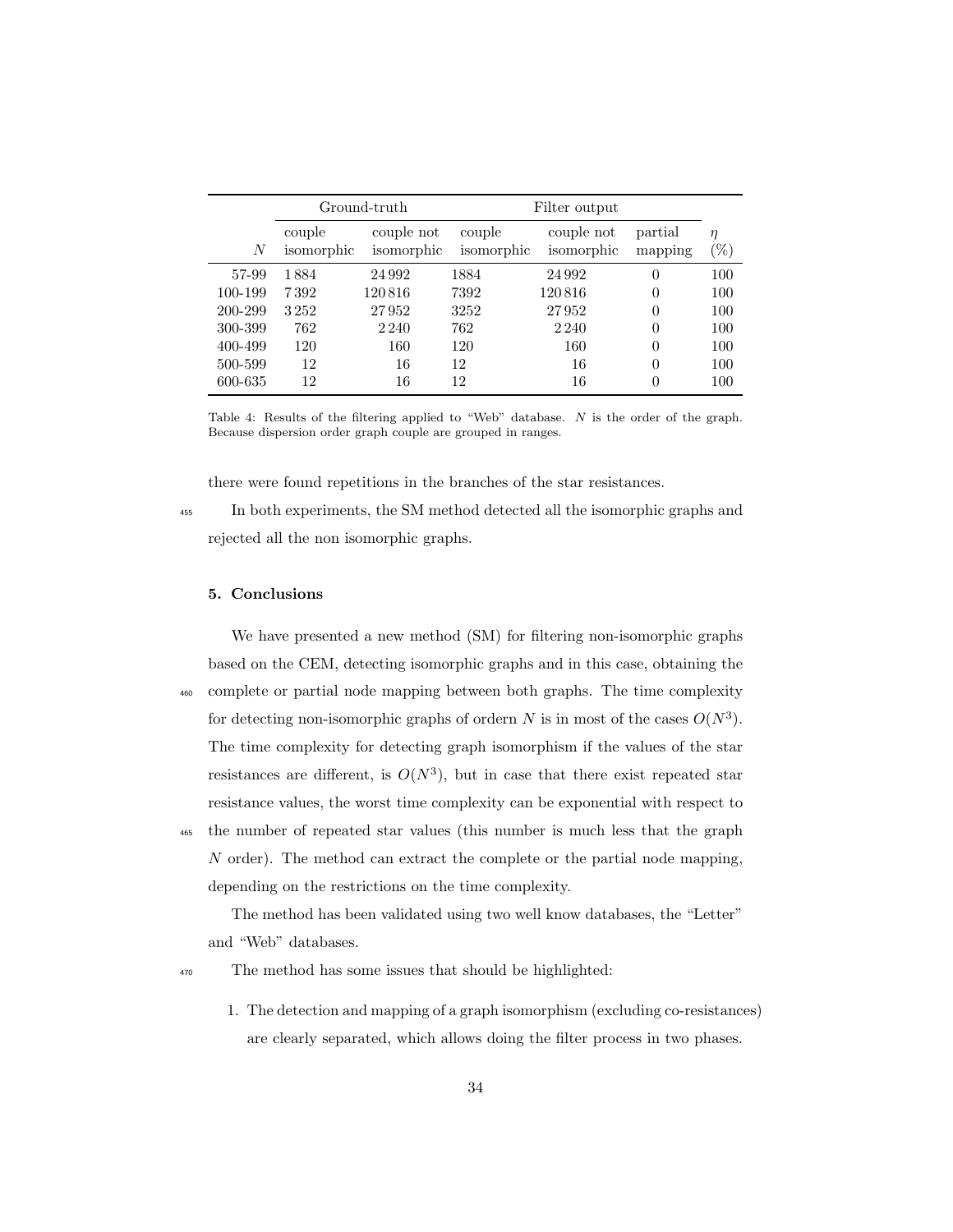- 2. The filter performs an early detection of non-isomorphic graphs.
- 3. If there are repeated values in the star resistances, but there is a graph <sup>475</sup> isomorphism, at least partial extraction of the node mapping can be done in  $O(N^3)$ .
	- 4. The filtering process is not probabilistic, not iterative neither recursive, so the computation complexity is deterministic and only depends on N.
- 5. We do no need to calculate the pseudoinverse, we can compute the star <sup>480</sup> resistance values by a sum of finite number of terms.
	- 6. If we have to compare repeatedly unknown graphs with respect to a graph database preset beforehand, then we can pre-compute and store in the computer memory, the equivalent and star resistances of all graphs of the database.
- <sup>485</sup> 7. The weakness of this method is on the matrix inverse computation of the first filter for very big graphs, and this can affect the comparison between  $\widehat{R}_{eq}^g$  and  $\widehat{R}_{eq}^h$ . This can be solved partially in different ways, for example increasing the computer numerical resolution and/or allowing a tolerance error to match both equivalent resistances.

# <span id="page-34-0"></span><sup>490</sup> A. Equivalent resistance and reference node

First of all the formal definition of equivalent resistance is as follow.

**Definition 4.** The equivalent resistance between nodes i and j  $(r_{eq_{ij}})$  is the quotient (Ohm's law) between the voltage of the node i referred to node j and the current absorbed by the circuit when an independent current source  $I_s$  is connected from node j to node i. Applying the Ohm's law, the equivalent resistance is:

$$
r_{eq_{ij}} = \frac{V_{ij}}{I_s} \quad (\Omega) \tag{46}
$$

<span id="page-34-1"></span>In order to compute  $(46)$  we will use the node analysis method.<sup>13</sup> This

 $13$ There are two methods (one is the dual of the other) for the systematic analysis of circuits: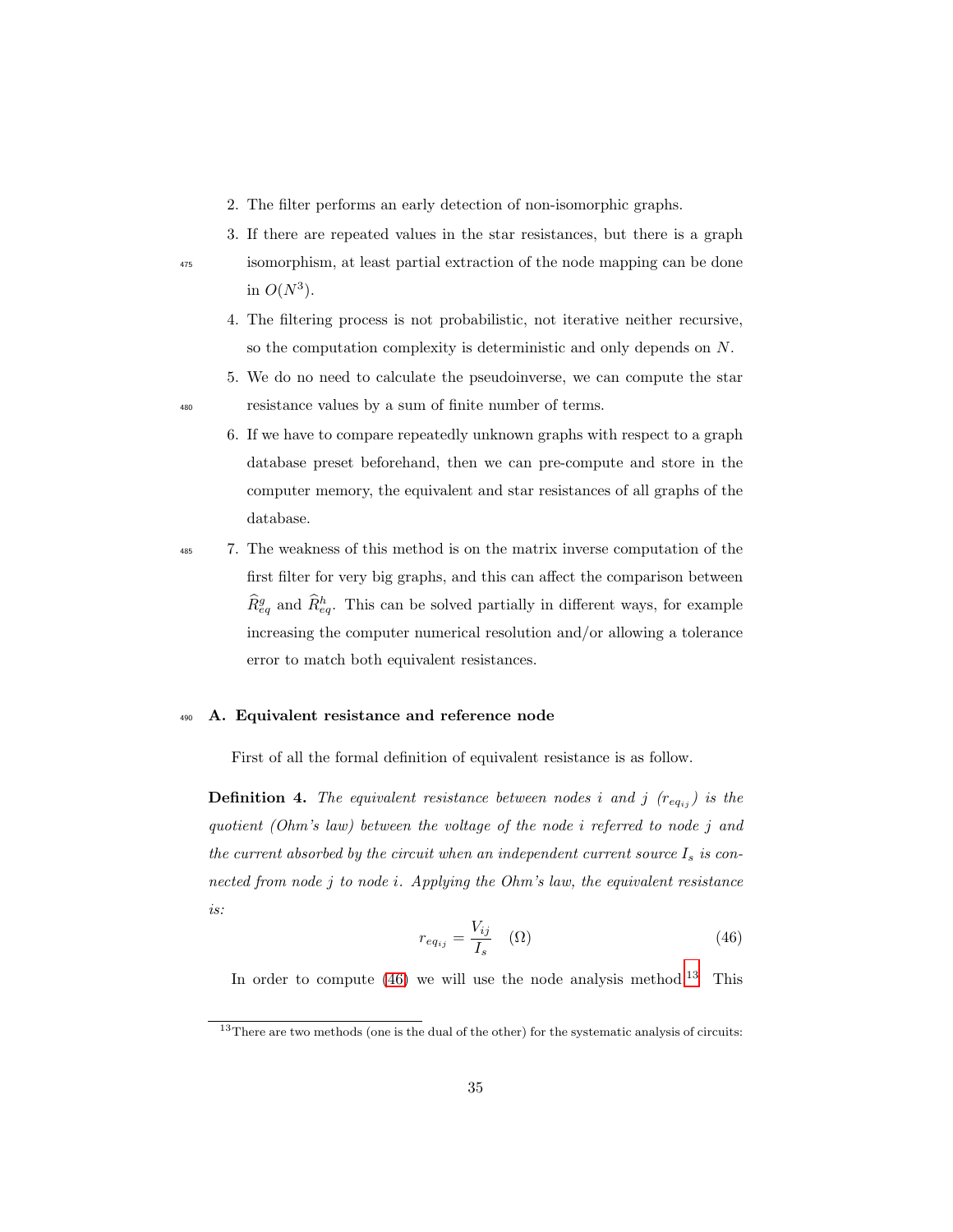method requires to fix an arbitrary reference node  $m<sub>1</sub>$ <sup>14</sup> eliminate it from the matrix [\(3\)](#page-8-1) and renumbering the rest of the nodes (the numbering of the nodes will change). Hence the equation  $(46)$  can be rewritten as,

<span id="page-35-0"></span>
$$
r_{eq_{ij}} = \frac{V_{ij}}{I_s} = \frac{V_{pq}}{I_s} \tag{47}
$$

In order to preserve the order of the renumbering nodes and being able to recover the original node numbering once we apply the method backwards (to recover the original graph), we will do the following node renumbering assignment. In the forward node renumbering assignment (once we fix the reference node), the new node p will be renumber as

<span id="page-35-3"></span><span id="page-35-2"></span>
$$
p = \begin{cases} i; & 1 \le i < m \\ i - 1; & m < i \le N \end{cases} \tag{48}
$$

When we go backwards, that means we want to recover the node renumbering of the original graph, then we will do the following node renumbering:

$$
i = \begin{cases} m; & \text{for reference node} \\ p; & 1 \le p < m \\ p+1; & m \le p \le N-1 \end{cases} \text{otherwise} \tag{49}
$$

It is clear that once this transformation is done, the number of the reference node,  $m$ , is saved. A simple example of the above can be seen in Figure [6.](#page-36-0)

Now, we can again rewrite the equation [\(47\)](#page-35-0) as follows:

<span id="page-35-1"></span>
$$
r_{eq_{ij}} = \frac{V_{pq}}{I_s} = \frac{V_p - V_q}{I_s} \tag{50}
$$

mesh method and node method. In principle, it can be used any of them interchangeably, but the method of meshes suffers from a strong constraint: it can only be used on planar circuits. For this reason we will use the node method.

<sup>&</sup>lt;sup>14</sup>Theoretically, the results do not depend on the choice of reference node, but in practice (when digital computers are used) the appropriate selection of the reference node can minimize the rounding errors, usually it is selected the reference node that has more connections.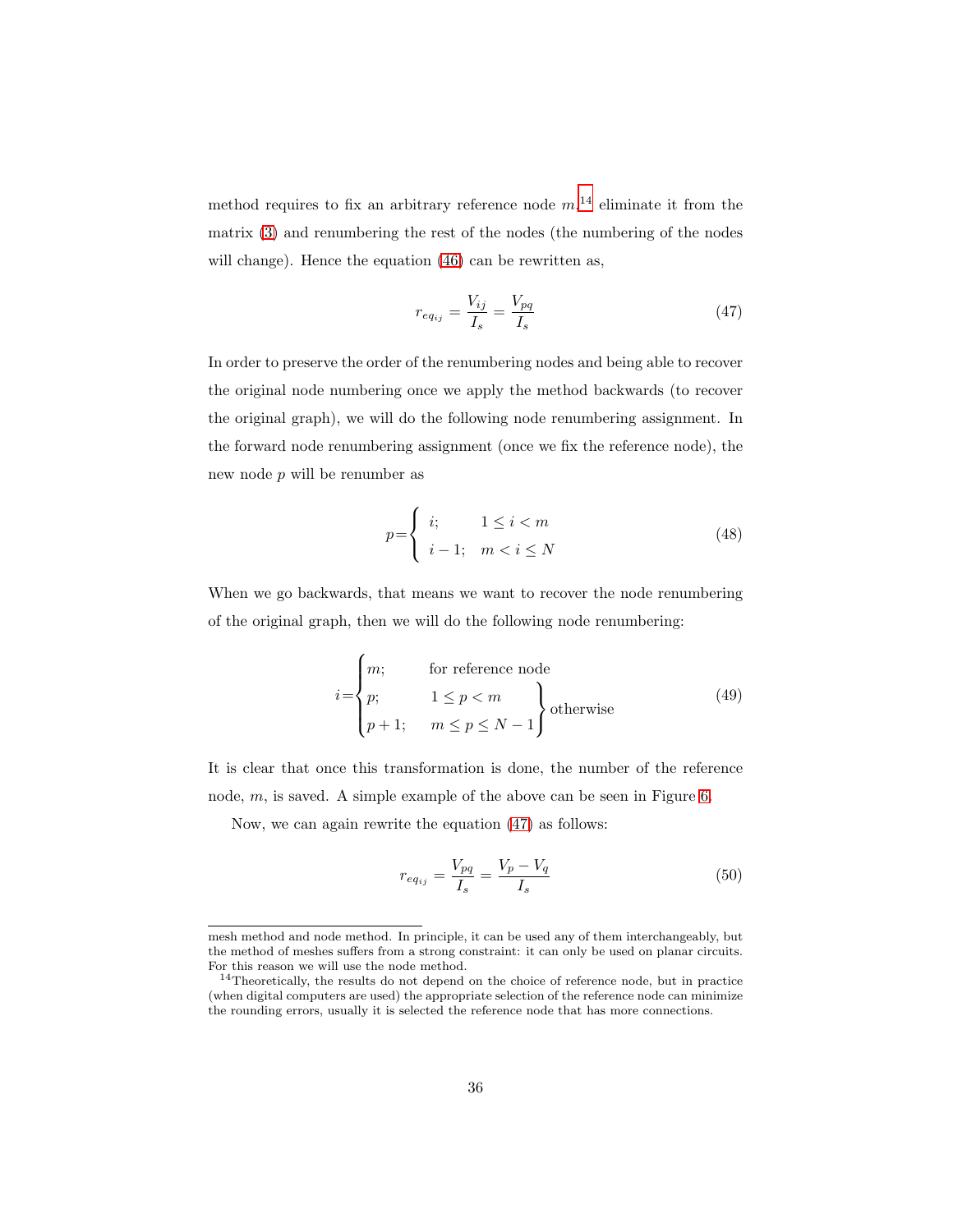<span id="page-36-0"></span>

<span id="page-36-2"></span>(a) Electrical circuit before selecting the reference node  $(m = 2)$ . Note how are remunerated nodes 3 and 4 in Figure [6b.](#page-36-1)

<span id="page-36-3"></span><span id="page-36-1"></span>(b) The same electrical circuit of Figure [6a](#page-36-2) after selecting the reference node (node 2 of the Figure [6a\)](#page-36-2).

Figure 6: The same electrical circuit before and after selecting an arbitrary reference node (for example  $m = 2$ ).

where  $p$  and  $q$  are the new number of the nodes  $i$  and  $j$  respectively. In order to calculate [\(50\)](#page-35-1), we have to calculate  $V_p$  and  $V_q$  using  $\vec{I} = X_m \vec{V}$ , then the  $\vec{V}$  is

$$
\vec{V} = X_m^{-1} \vec{I} \tag{51}
$$

where the  $X_m$  matrix, square of order  $N-1$ , is called Definite Admittance Matrix (DAM). DAM is computed  $(4<sup>th</sup>$  line of block A of Figure [1\)](#page-6-0) by removing the row m and column m of the matrix Y (eq. [\(3\)](#page-8-1)). The vector  $\vec{V}$  represents the voltages of the nodes referred to the reference node ( $\vec{V}$  are the unknowns). The vector  $\vec{I}$  is the vector of the electrical currents accessing to each node and they can be positive (when it is an incoming electrical current) or negative (when it is an outgoing electrical current).  $\vec{I}$  is the data vector. It is known that due  $X_m$ is a DAM, it will always be invertible  $(5<sup>th</sup>$  line of block A of Figure [1\)](#page-6-0). In what follows we will represent the matrix  $X_m^{-1}$  as:

<span id="page-36-4"></span>
$$
X_{m}^{-1} = \begin{pmatrix} \alpha_{11} & \alpha_{12} & \cdots & \alpha_{1,N-1} \\ \alpha_{21} & \alpha_{22} & \cdots & \alpha_{2,N-1} \\ \vdots & \vdots & \ddots & \vdots \\ \alpha_{N-1,1} & \alpha_{N-1,2} & \cdots & \alpha_{N-1,N-1} \end{pmatrix}
$$
 (52)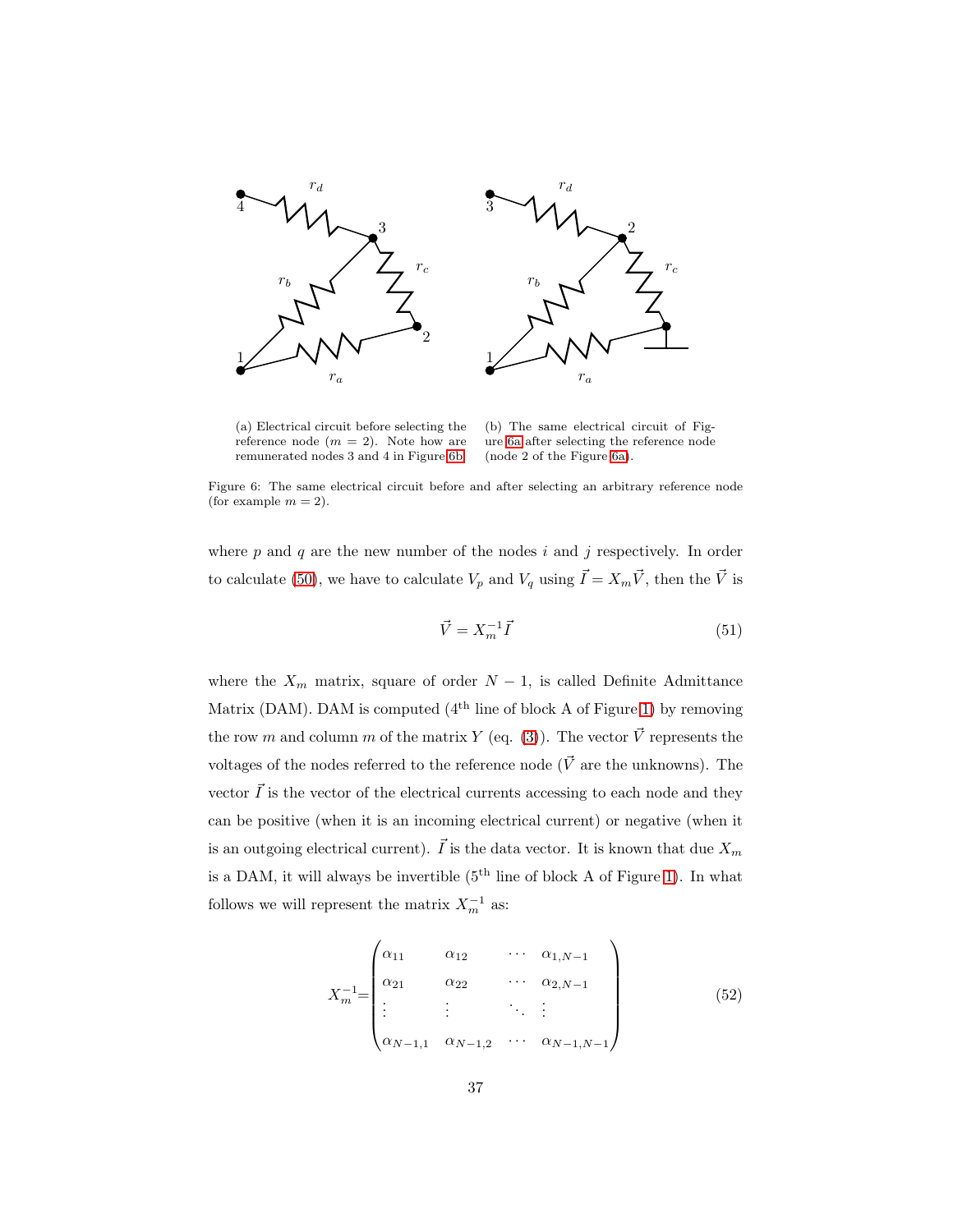The matrix  $X_m^{-1}$  is symmetric  $(\alpha_{ji} = \alpha_{ij})$ , due that represents a circuit with <sup>495</sup> only resistors.

Let us now compute the equivalent resistances  $(6^{th}$  line of block A of Fig-ure [1\)](#page-6-0) between nodes i and j, once we have fixed node  $m$ . In order to abbreviate the expressions we will use  $Z = N - 1$ .

(i) For the case  $i < j < m$  (this implies that  $p = i$  and  $q = j$  by [\(49\)](#page-35-2)) we have from equation [\(51\)](#page-36-3) and expression [\(52\)](#page-36-4) that

<span id="page-37-0"></span>
$$
\begin{pmatrix}\nV_1 \\
\vdots \\
V_p \\
\vdots \\
V_q \\
\vdots \\
V_q\n\end{pmatrix}\n\begin{pmatrix}\n\alpha_{11} & \cdots & \alpha_{1p} & \cdots & \alpha_{1q} & \cdots & \alpha_{1Z} \\
\vdots & \ddots & \vdots & \ddots & \vdots & \ddots \\
\alpha_{p1} & \cdots & \alpha_{pp} & \cdots & \alpha_{pq} & \cdots & \alpha_{pZ} \\
\vdots & \ddots & \vdots & \ddots & \vdots & \ddots & \vdots \\
\alpha_{q1} & \cdots & \alpha_{qp} & \cdots & \alpha_{qq} & \cdots & \alpha_{qZ} \\
\vdots & \vdots & \ddots & \vdots & \ddots & \vdots & \ddots & \vdots \\
\alpha_{Z1} & \cdots & \alpha_{Zp} & \cdots & \alpha_{Zq} & \cdots & \alpha_{ZZ}\n\end{pmatrix}\n\begin{pmatrix}\n0 \\
\vdots \\
1 \\
-1 \\
\vdots \\
0\n\end{pmatrix}
$$
\n(53)

from where we obtain

$$
V_p = I_s(\alpha_{pp} - \alpha_{pq})\tag{54}
$$

$$
V_q = I_s(-\alpha_{qq} + \alpha_{qp})\tag{55}
$$

Incorporating the above results in the formula [\(50\)](#page-35-1) we obtain

$$
r_{eq_{ij}} = \frac{V_p - V_q}{I_s} = \frac{I_s(\alpha_{pp} - \alpha_{pq} - \alpha_{qp} + \alpha_{qq})}{I_s}
$$
\n
$$
(56)
$$

and due that  $\alpha_{qp} = \alpha_{pq}$  then  $r_{eq_{ij}}$  can be rewritten as

<span id="page-37-2"></span><span id="page-37-1"></span>
$$
r_{eq_{ij}} = \alpha_{pq} - 2\alpha_{pq} + \alpha_{pq} \tag{57}
$$

and using [\(48\)](#page-35-3) we finally obtain

$$
r_{eq_{ij}} = \alpha_{ii} - 2\alpha_{ij} + \alpha_{jj} \tag{58}
$$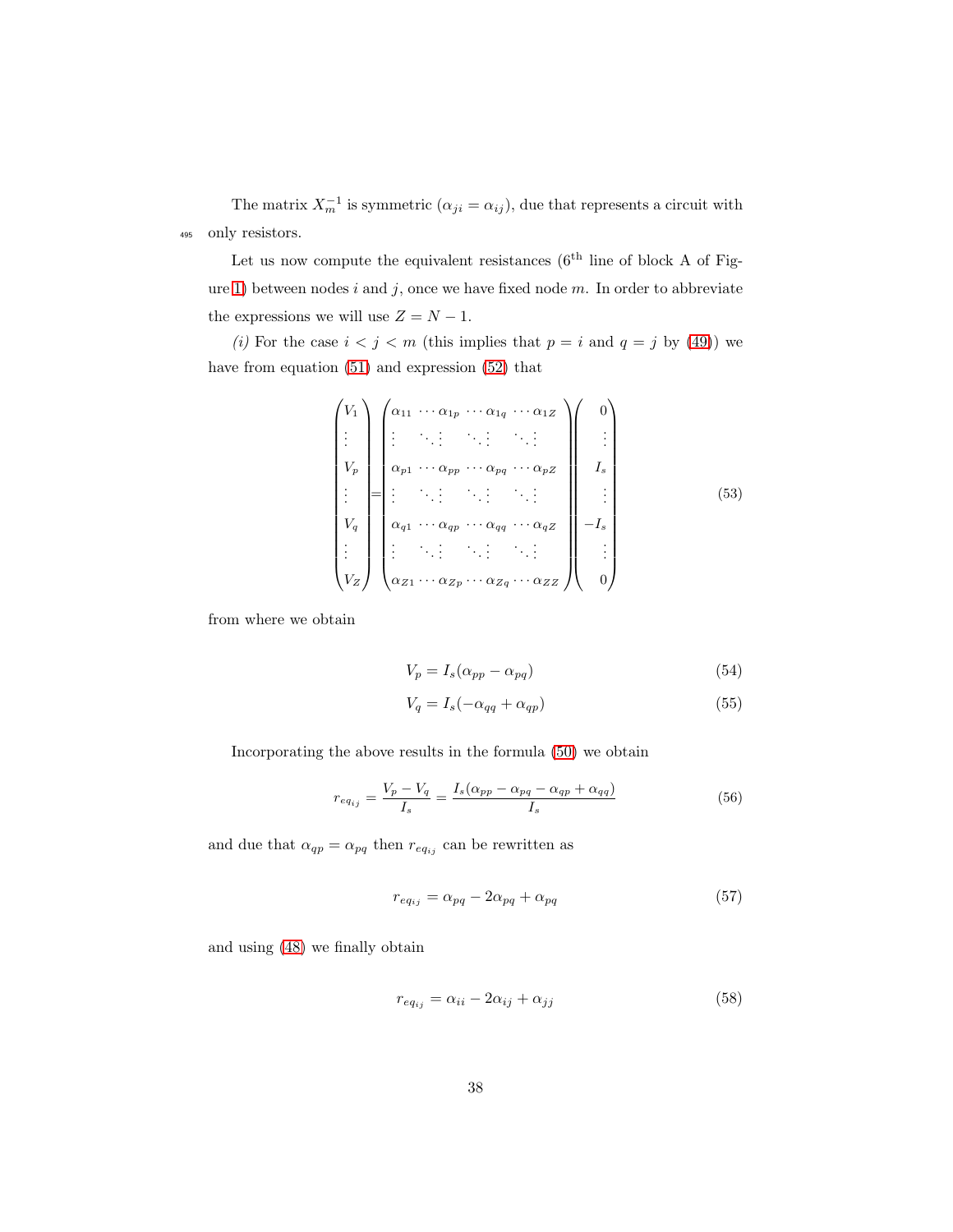(ii) For the case  $i < j = m$  (this implies that  $p = i$  by [\(49\)](#page-35-2) and j is the reference node) we have from equation [\(51\)](#page-36-3) and expression [\(52\)](#page-36-4) that

$$
\begin{pmatrix}\nV_1 \\
\vdots \\
V_p \\
\vdots \\
V_z\n\end{pmatrix}\n\begin{pmatrix}\n\alpha_{11} & \cdots & \alpha_{1p} & \cdots & \alpha_{1z} \\
\vdots & \ddots & \vdots & \ddots & \vdots \\
\alpha_{p1} & \cdots & \alpha_{pp} & \cdots & \alpha_{pz} \\
\vdots & \ddots & \vdots & \ddots & \vdots \\
\alpha_{z1} & \cdots & \alpha_{zp} & \cdots & \alpha_{zz}\n\end{pmatrix}\n\begin{pmatrix}\n0 \\
\vdots \\
I_s \\
\vdots \\
0\n\end{pmatrix}
$$
\n(59)

As  ${\cal V}_q$  is zero for being the reference node then

$$
r_{eq_{ij}} = \frac{V_p - V_q}{I_s} = \frac{I_s \alpha_{pp}}{I_s} = \alpha_{pp} \tag{60}
$$

and using [\(48\)](#page-35-3) we finally obtain

<span id="page-38-1"></span><span id="page-38-0"></span>
$$
r_{eq_{ij}} = \alpha_{ii} \tag{61}
$$

(iii) For the case  $i < m < j$  (this implies that  $p = i$  and  $q = j - 1$  using [\(49\)](#page-35-2)) and applying the same expressions as before, we obtain

$$
r_{eq_{ij}} = \alpha_{ii} - 2\alpha_{i,j-1} + \alpha_{j-1,j-1}
$$
\n(62)

(iv) For the case  $i = m < j$  (this implies that  $q = j - 1$  using [\(49\)](#page-35-2) and i is de reference node) we have from the equation [\(51\)](#page-36-3) and the expression [\(52\)](#page-36-4) that

$$
\begin{pmatrix}\nV_1 \\
\vdots \\
V_q \\
\vdots \\
V_Z\n\end{pmatrix}\n=\n\begin{pmatrix}\n\alpha_{11} & \cdots & \alpha_{1q} & \cdots & \alpha_{1Z} \\
\vdots & \ddots & \vdots & \ddots & \vdots \\
\alpha_{q1} & \cdots & \alpha_{qq} & \cdots & \alpha_{qZ} \\
\vdots & \ddots & \vdots & \ddots & \vdots \\
\alpha_{Z1} & \cdots & \alpha_{Zq} & \cdots & \alpha_{ZZ}\n\end{pmatrix}\n\begin{pmatrix}\n0 \\
\vdots \\
-I_s \\
\vdots \\
0\n\end{pmatrix}
$$
\n(63)

As  $V_p$  is zero for being the reference node, then

$$
r_{eq_{ij}} = \frac{V_p - V_q}{I_s} = \frac{-(-I_s \alpha_{qq})}{I_s} = \alpha_{qq} \tag{64}
$$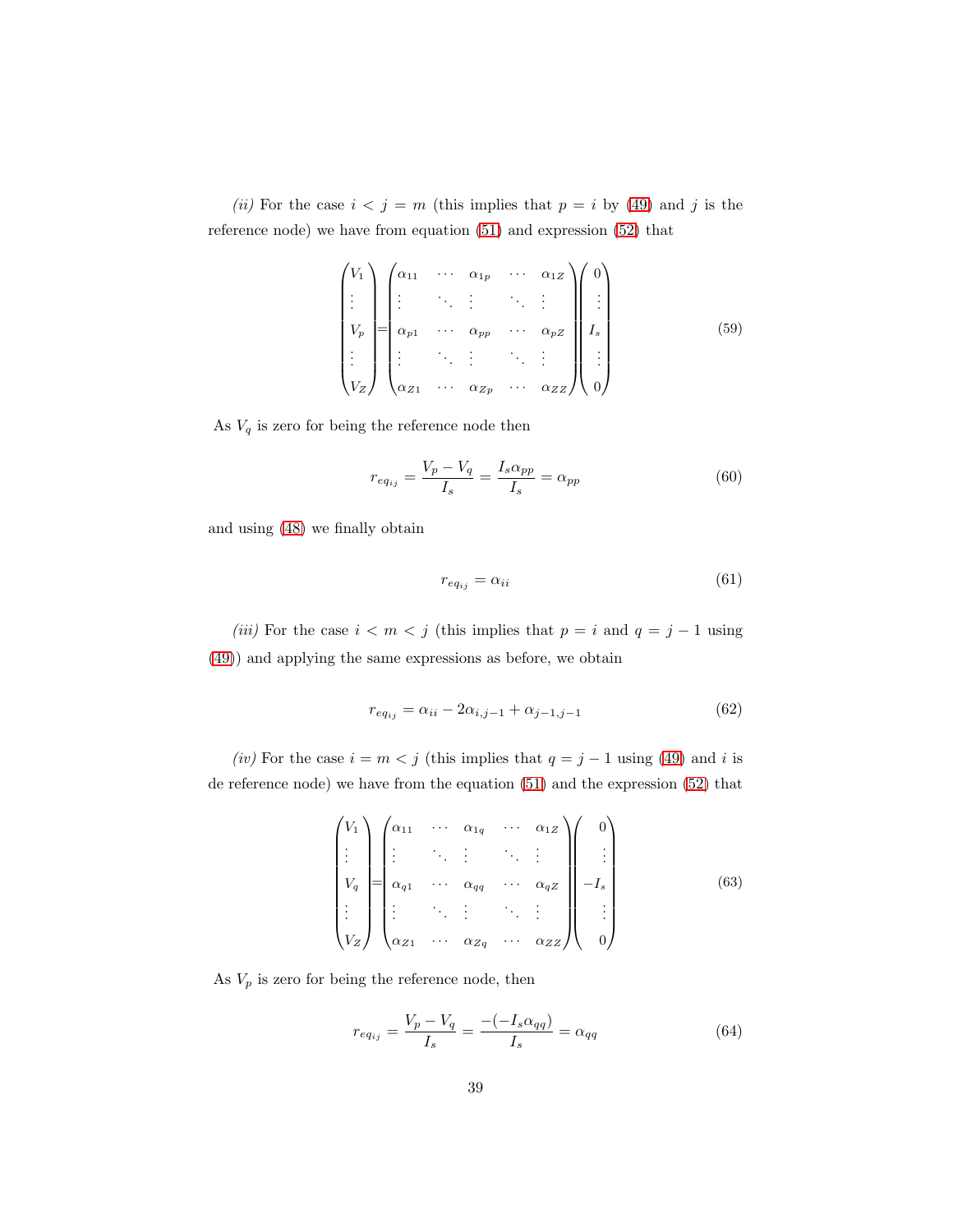and using [\(48\)](#page-35-3), we finally obtain

<span id="page-39-2"></span>
$$
r_{eq_{ij}} = \alpha_{j-1,j-1} \tag{65}
$$

(v) And finally for the case  $m < i < j$  (this implies that  $p = i - 1$  and  $q = j - 1$  using [\(49\)](#page-35-2)), we can apply the same expressions from [\(53\)](#page-37-0) to [\(57\)](#page-37-1), but using [\(48\)](#page-35-3), we obtain

<span id="page-39-3"></span>
$$
r_{eq_{ij}} = \alpha_{i-1,i-1} - 2\alpha_{i-1,j-1} + \alpha_{j-1,j-1}
$$
\n(66)

<span id="page-39-0"></span>All the above results (formulas  $(58)$ ,  $(61)$ ,  $(62)$ ,  $(65)$  and  $(66)$ ) are summa-<sup>500</sup> rized in the Table [5](#page-39-0) in compact format.

| Item Case |                                    | Calculation of $r_{eq_{i,j}}$                                         |
|-----------|------------------------------------|-----------------------------------------------------------------------|
| (i)       |                                    | $i < j < m$ $\alpha_{ii} - 2\alpha_{ij} + \alpha_{ji}$                |
| (ii)      | $i < j = m$                        | $\alpha_{ii}$                                                         |
| (iii)     |                                    | $i < m < j$ $\alpha_{ii} - 2\alpha_{i,j-1} + \alpha_{j-1,j-1}$        |
| (iv)      | $i = m < j \quad \alpha_{j-1,j-1}$ |                                                                       |
| (v)       |                                    | $m < i < j$ $\alpha_{i-1,i-1} - 2\alpha_{i-1,j-1} + \alpha_{j-1,j-1}$ |

Table 5: Summary of the resulting equations of the equivalent resistances using the node numbering of the original graph (before renumbering the nodes due to the selection of the reference node).

#### <span id="page-39-1"></span>B. Efficient computation of the equivalent resistances

As already it is seen computing the  $r_k$  values of the star  $(R)$  can be obtained by formula [\(12\)](#page-14-0); or alternatively, by successively applying the formulas [\(13\)](#page-14-3) and [\(14\)](#page-14-1). This result shows the general way of getting  $\vec{R}$ , but formula [\(12\)](#page-14-0) requires computing a matrix inverse, three products of matrices and a transpose matrix, consequently it is computationally expensive. Instead of doing these operations we can compute  $r_k$  using a straightforward formula and the time complexity can be reduced from  $O(N^3)$  to  $O(N^2)$  in this step. We will obtain the straightforward formula using the results presented in [\[44\]](#page-46-5) and the following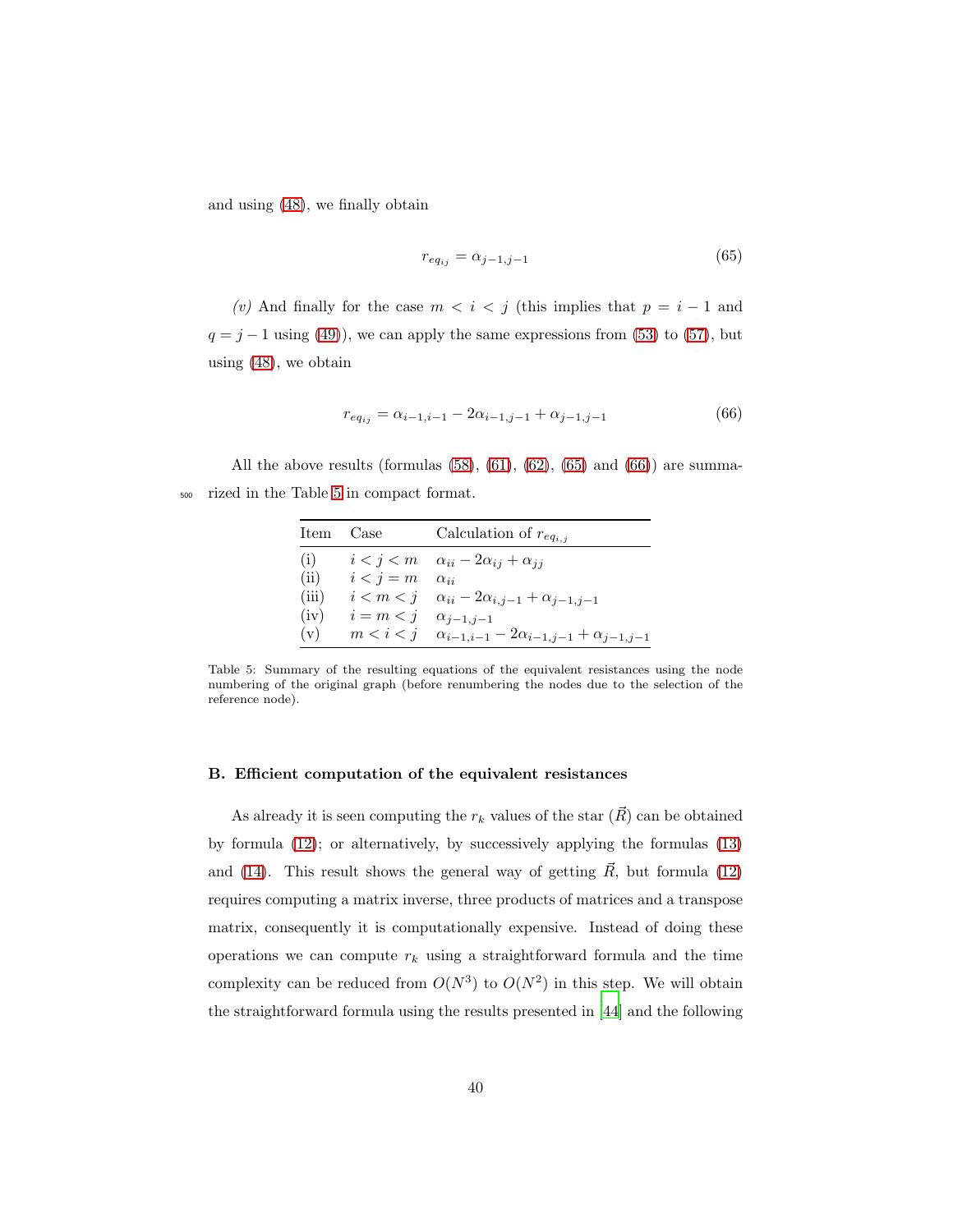derivation. We shown in [\[44](#page-46-5)] that  $K^+$  can be computed as follows:

<span id="page-40-0"></span>
$$
K^{+} = \frac{1}{(N-1)(N-2)} \left( (N-1)K^{t} - \mathbb{1}_{N,N(N-1)/2} \right) \tag{67}
$$

where  $1_{m,n}$  is a matrix of order  $N \times N(N-1)/2$  which coefficients are all ones. If we take one element  $k_{ij}$  of matrix K, then the element  $k_{ij}^+$  of the equation [\(67\)](#page-40-0) can be rewritten as follows

<span id="page-40-1"></span>
$$
k_{ij}^{+} = \frac{1}{(N-1)(N-2)} ((N-1)k_{ji} - 1)
$$
\n(68)

for  $i = 1, \ldots, N$  and  $j = 1, \ldots, N(N-1)/2$ . We can simplify even more the equation [\(68\)](#page-40-1) by analyzing the MSE minimization procedure. It should be noted that for obtaining any value  $r_k$  of  $\vec{R}$ , we have to multiply the vector  $\vec{R}_{eq}$  by the k row of matrix  $K^+$ ; then, except for the constant  $((N-1)(N-2))^{-1}$ , which will be denoted as  $Q_1$  in what follows, the equivalents resistances of  $\vec{R}_{eq}$  will be  $N-1$  values multiplied by minus unity (first case) and the rest  $((N-1)(N-2)/2)$ values) multiplied by  $N-2$  (second case), allowing to extract the common factor of these constants. We can rewrite equation [\(12\)](#page-14-0) using the equation [\(68\)](#page-40-1), and taken into account that the equivalent resistances  $(r_{eq_{ij}})$  for the first case are those that meet  $i = k$  or  $j = k$  and for the second case are those that meet  $i \neq k$  and  $j \neq k$ . Then we can write

<span id="page-40-2"></span>
$$
r_k = Q_1 \left( (N-2) \sum_{\substack{j=1 \ j \neq k}}^N r_{eq_{kj}} - \sum_{\substack{i=1 \ i \neq k}}^{N-1} \left( \sum_{\substack{j=i+1 \ j \neq k}}^N r_{eq_{ij}} \right) \right)
$$
(69)

for  $k = 1, 2, ..., N$  and where we have to take into account that  $r_{eq_{ij}} = r_{eq_{ji}}$ . In the first summation of the expression [\(69\)](#page-40-2), the variable  $j$  is different from  $k$ to avoid the sum of the term  $r_{eq_{kk}}$ , but this restriction may be obviated as this term is always zero, then we can rewrite the equation as

<span id="page-40-3"></span>
$$
r_k = Q_1 \left( (N-2) \sum_{j=1}^{N} r_{eq_{kj}} - \sum_{\substack{i=1 \\ i \neq k}}^{N-1} \left( \sum_{\substack{j=i+1 \\ j \neq k}}^{N} r_{eq_{ij}} \right) \right)
$$
(70)

for  $k = 1, 2, ..., N$ . In the expression [\(70\)](#page-40-3) we denote by  $\Psi(k)$  the first summation, by  $\bar{\Psi}(k)$  the double summation and by  $\Psi_t$  the sum of all equivalent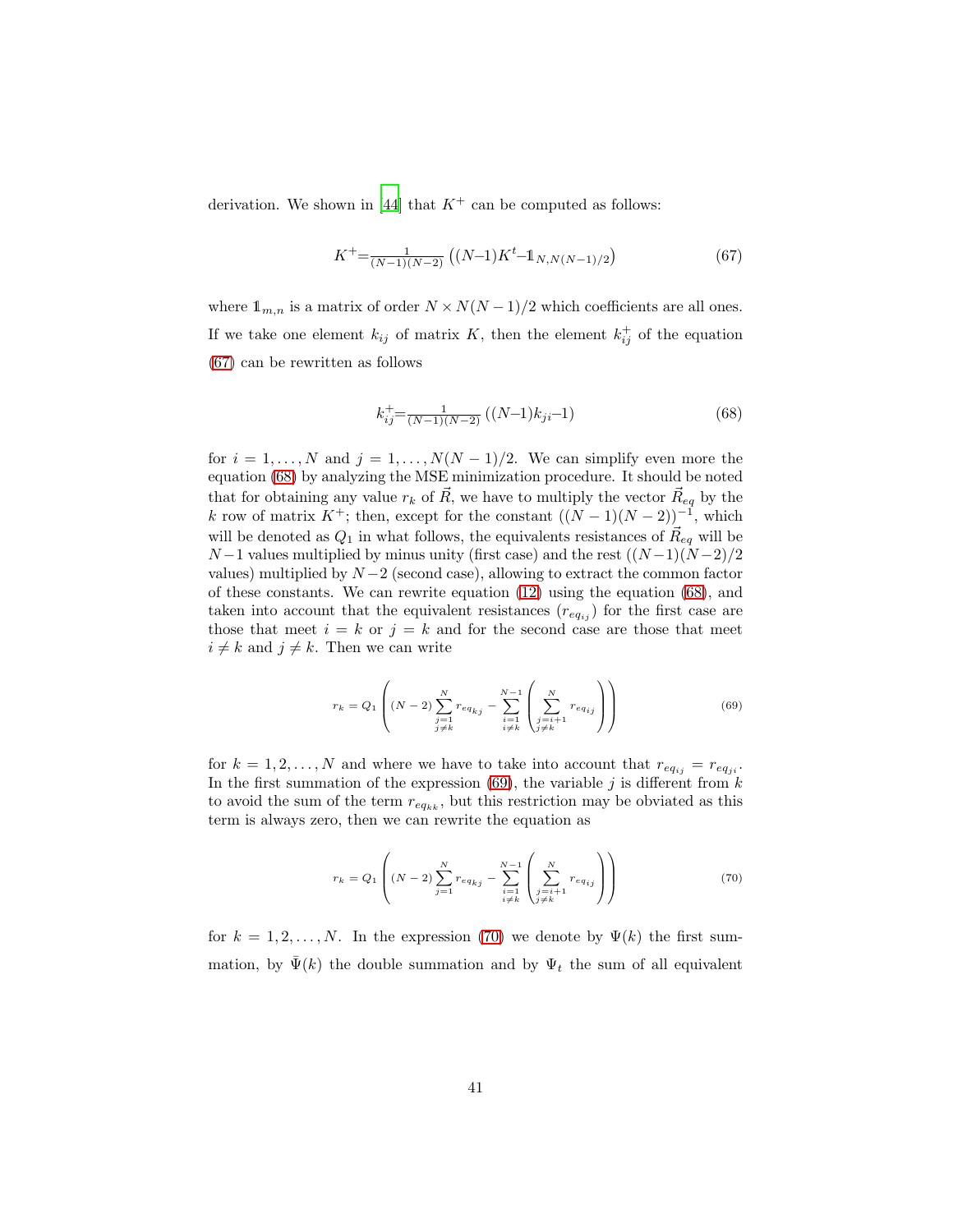resistances,<sup>15</sup> this is

<span id="page-41-5"></span>
$$
\Psi_t = \sum_{i=1}^{N-1} \left( \sum_{j=i+1}^{N} r_{eq_{ij}} \right)
$$
\n(71)

<span id="page-41-3"></span>then

<span id="page-41-4"></span>
$$
\Psi_t = \Psi(k) + \bar{\Psi}(k) \text{ for } k = 1, 2, \dots, N \tag{72}
$$

Given the above definitions and the relationship given by  $(72)$  then  $(70)$  can be written by simple manipulations, as

$$
r_k = \frac{1}{(N-1)(N-2)} ((N-1)\Psi(k) - \Psi_t))
$$
\n(73)

for  $k = 1, 2, \ldots, N$ . This last equation [\(73\)](#page-41-4) coincides with the advanced in [\(15\)](#page-14-2).

The improvement is substantial since for the calculation of the star resistances is not necessary to obtain the pseudoinverse and multiplying matrices, <sup>505</sup> since the calculation is straightforward using the expression [\(15\)](#page-14-2) and it is not necessary to use no  $(12)$ , no  $(67)$  and no  $(68)$ .

# <span id="page-41-0"></span>References

- <span id="page-41-1"></span>[1] H. Bunke, A. Sanfeliu, Syntactic and structural pattern recognition: theory and applications, Vol. 8 of Computer science series, World Scientific <sup>510</sup> Publishing, 1990.
	- [2] A. Sanfeliu, R. Alquézar, J. Andrade, J. Climent, Serratosa, F., J. Vergés, Graph-based representations and techniques for image processing and image analysis, Pattern Recognition 35 (3) (2002) 639–650.
- <span id="page-41-2"></span>[3] D. Conte, P. Foggia, C. Sansone, M. Vento, Thirty years of <sup>515</sup> graph matching in pattern recognition, International Journal of Pattern Recognition and Artificial Intelligence 18 (3) (2004) 265–298. [doi:10.1142/S0218001404003228](http://dx.doi.org/10.1142/S0218001404003228).

 $15$ This expression [\(71\)](#page-41-5) was already advanced in [\(17\)](#page-15-0).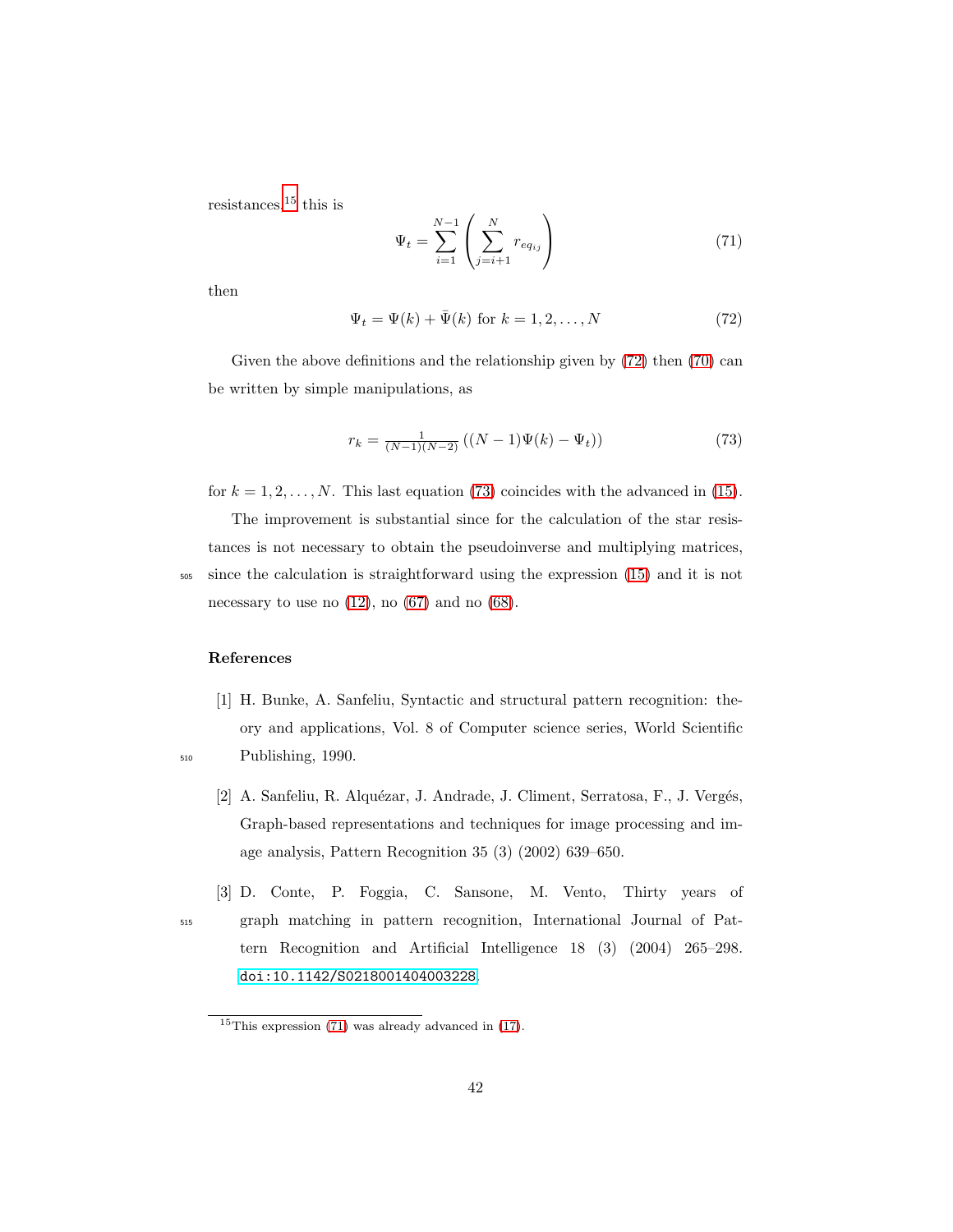- <span id="page-42-0"></span>[4] B. Gallagher, Matching structure and semantics: A survey on graph-based pattern matching, AAAI FS 6 (2006) 45–53.
- <span id="page-42-1"></span><sup>520</sup> [5] H. Bunke, Graph matching: Theoretical foundations, algorithms, and applications, in: International Conference on Vision Interface, 2000, pp. 82– 84.
- <span id="page-42-2"></span>[6] H. Bunke, C. Irniger, M. Neuhaus, Graph matching–challenges and potential solutions, in: F. Roli, S. Vitulano (Eds.), Image Analysis and Pro-<sup>525</sup> cessing – ICIAP 2005, Vol. 3617 of Lecture Notes in Computer Science, Springer Berlin Heidelberg, 2005, pp. 1–10. [doi:10.1007/11553595\\_1](http://dx.doi.org/10.1007/11553595_1).
	- [7] V. Vento, A long trip in the charming world of graphs for pattern recognition, Pattern Recognition 48 (2) (2015) 291 – 301. [doi:10.1016/j.patcog.2014.01.002](http://dx.doi.org/10.1016/j.patcog.2014.01.002).
- <span id="page-42-4"></span><sup>530</sup> [8] H. Bunke, M. Vento, Benchmarking of graph matching algorithms, in: Proceedings 2nd IAPR-TC15 Workshop on Graph-based Representations, Handhorf, 1999, pp. 109–114.
	- [9] P. Foggia, C. Sansone, M. Vento, A performance comparison of five algorithms for graph isomorphism, in: in Proceedings of the 3rd IAPR TC-15
- <span id="page-42-6"></span><span id="page-42-5"></span><sup>535</sup> Workshop on Graph-based Representations in Pattern Recognition, 2001, pp. 188–199.
	- [10] S. A. Cook, The P versus NP problem, in: Clay Mathematical Institute; The Millennium Prize Problem, 2000.
- <span id="page-42-8"></span>[11] B. D. McKay, A. Piperno, Practical graph isomorphism, II, <sup>540</sup> Journal of Symbolic Computation 60 (0) (2014) 94 – 112. [doi:10.1016/j.jsc.2013.09.003](http://dx.doi.org/10.1016/j.jsc.2013.09.003).
- <span id="page-42-7"></span>[12] S. A. Cook, The complexity of theorem-proving procedures, in: Proceedings of the Third Annual ACM Symposium on Theory of Computing, STOC '71, ACM, New York, NY, USA, 1971, pp. 151–158. <sup>545</sup> [doi:10.1145/800157.805047](http://dx.doi.org/10.1145/800157.805047).

<span id="page-42-3"></span>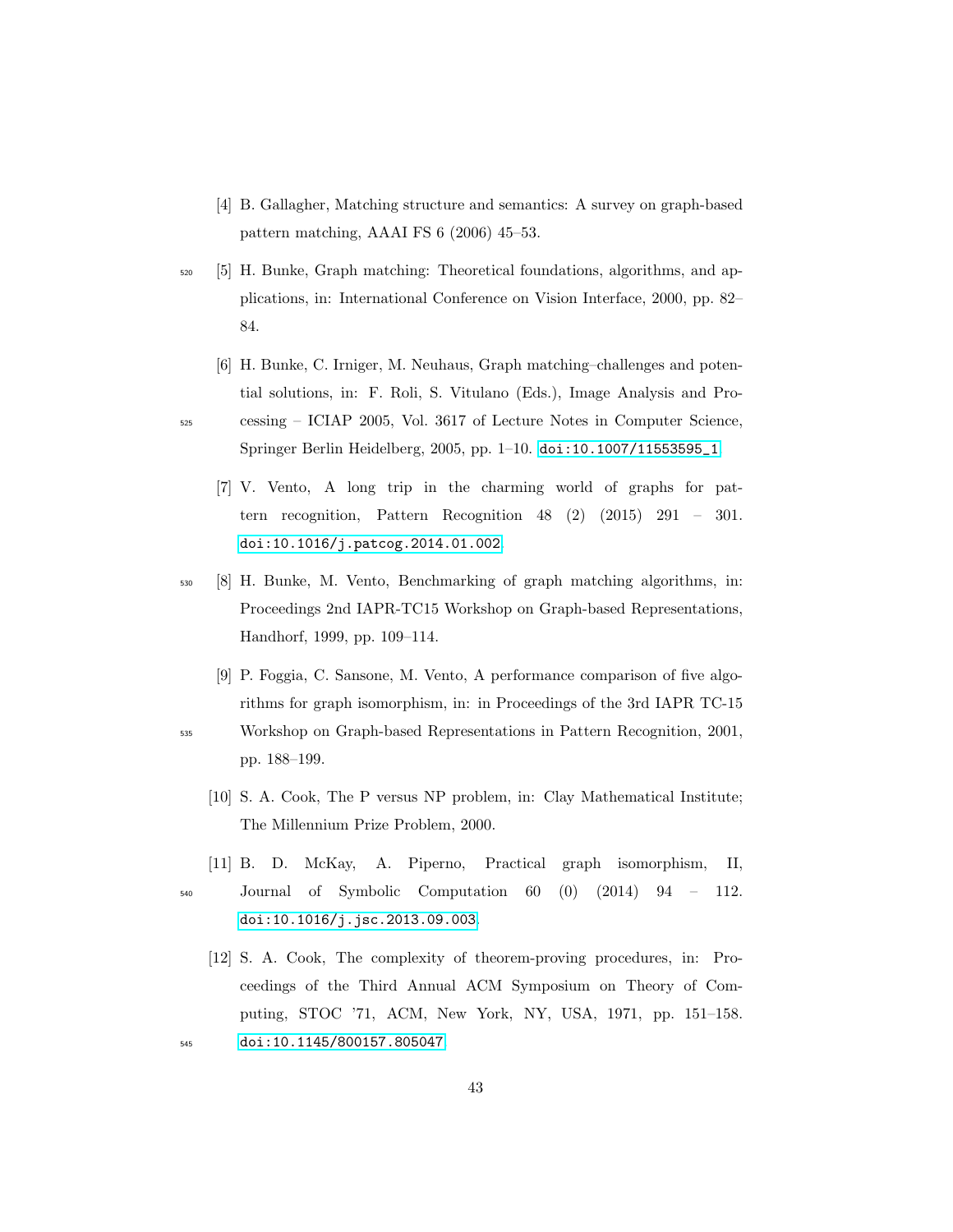- <span id="page-43-0"></span>[13] M. R. Garey, D. S. Johnson, Computers and Intractability; A Guide to the Theory of NP-Completeness, W. H. Freeman & Co., New York, NY, USA, 1990.
- <span id="page-43-2"></span><span id="page-43-1"></span>[14] L. A. Levin, Universal sorting problems, Problems of Information Trans-<sup>550</sup> mission 9 (1973) 265–266.
	- [15] R. M. Karp, Reducibility among combinatorial problems, 50 Years of Integer Programming 1958-2008: From the Early Years to the State-of-the-Art (2009) 219.
- <span id="page-43-3"></span>[16] J. Hopcroft, R. Tarjan, A  $V^2$  algorithm for determining isomorphism <sup>555</sup> of planar graphs, Information Processing Letters 1 (1) (1971) 32–34. [doi:10.1016/0020-0190\(71\)90019-6](http://dx.doi.org/10.1016/0020-0190(71)90019-6).
- <span id="page-43-5"></span><span id="page-43-4"></span>[17] J. Hopcroft, R. Tarjan, Isomorphism of planar graphs (working paper), in: R. E. Miller, J. W. Thatcher, J. D. Bohlinger (Eds.), Complexity of Computer Computations, The IBM Research Symposia Series, Springer <sup>560</sup> US, 1972, pp. 131–152. [doi:10.1007/978-1-4684-2001-2\\_13](http://dx.doi.org/10.1007/978-1-4684-2001-2_13).
	- [18] J. E. Hopcroft, J.-K. Wong, Linear time algorithm for isomorphism of planar graphs (preliminary report), in: Proceedings of the Sixth Annual ACM Symposium on Theory of Computing, STOC '74, ACM, New York, NY, USA, 1974, pp. 172–184. [doi:10.1145/800119.803896](http://dx.doi.org/10.1145/800119.803896).
- <span id="page-43-6"></span><sup>565</sup> [19] J. P. Kukluk, L. B. Holder, D. J. Cook, Algorithm and experiments in testing planar graphs for isomorphism, Journal of Graph Algorithms and Applications 8 (3) (2004) 313–356.
- <span id="page-43-8"></span><span id="page-43-7"></span>[20] A. V. Aho, J. E. Hopcroft, D. J. Ullmann, The Design and Analysis of Computer Algorithms, 1st Edition, Addison-Wesley Longman Publishing <sup>570</sup> Co., Inc., Boston, MA, USA, 1974.
	- [21] E. M. Luks, Isomorphism of graphs of bounded valence can be tested in polynomial time, Journal of Computer and System Sciences 25 (1) (1982)  $42 - 65.$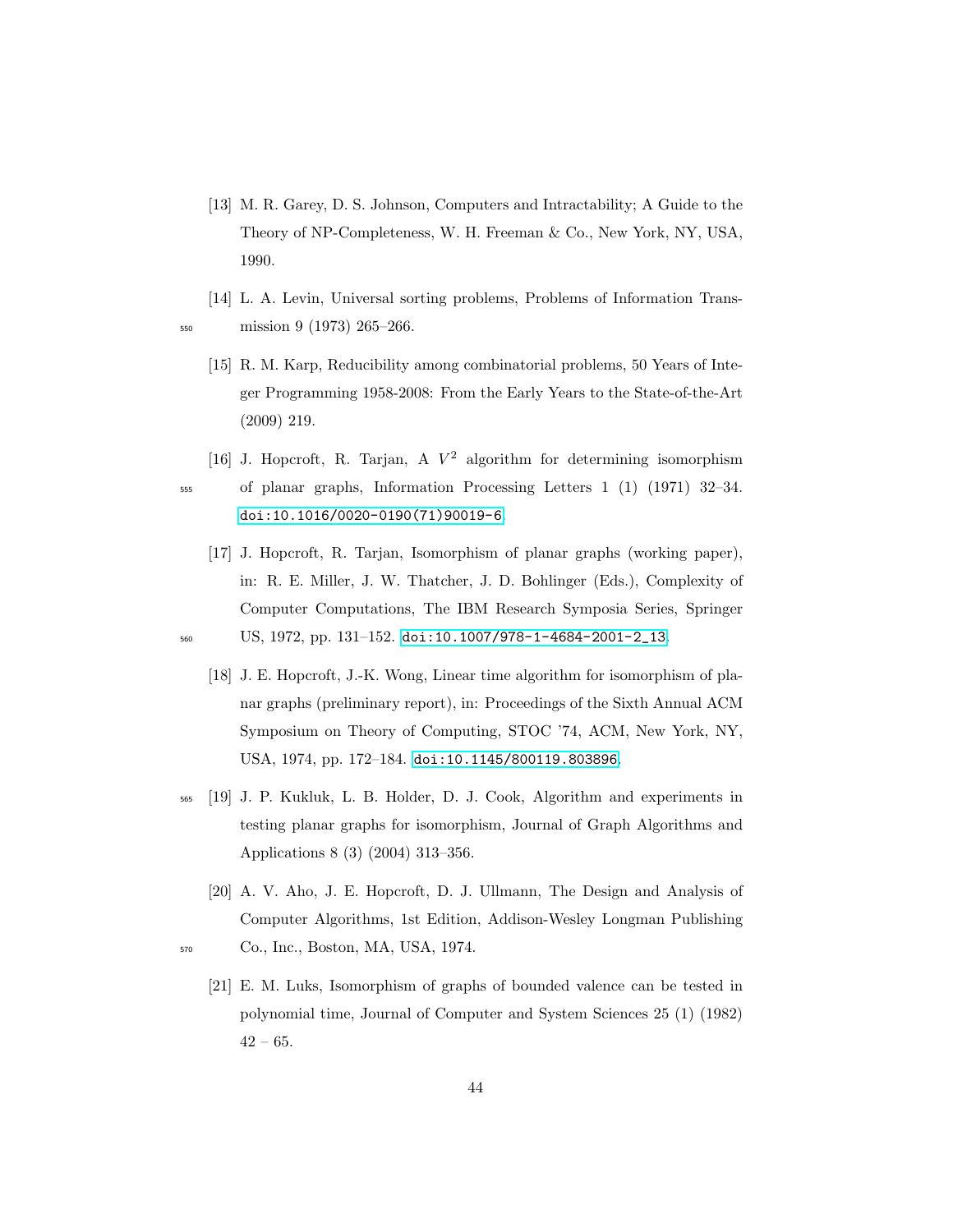<span id="page-44-0"></span>[22] G. S. Lueker, K. S. Booth, A linear time algorithm for decid-

<sup>575</sup> ing interval graph isomorphism, J. ACM 26 (2) (1979) 183–195. [doi:10.1145/322123.322125](http://dx.doi.org/10.1145/322123.322125).

- <span id="page-44-1"></span>[23] J. Spinrad, Recognition of circle graphs, Journal of Algorithms 16 (2) (1994) 264–282. [doi:10.1006/jagm.1994.1012](http://dx.doi.org/10.1006/jagm.1994.1012).
- <span id="page-44-2"></span>[24] W. Hsu,  $O(M \cdot N)$  algorithms for the recognition and isomorphism problems

<sup>580</sup> on circular-arc graphs, SIAM Journal on Computing 24 (3) (1995) 411–439. [doi:10.1137/S0097539793260726](http://dx.doi.org/10.1137/S0097539793260726).

- <span id="page-44-4"></span><span id="page-44-3"></span>[25] G. Miller, Isomorphism testing for graphs of bounded genus, in: Proceedings of the Twelfth Annual ACM Symposium on Theory of Computing, STOC '80, ACM, New York, NY, USA, 1980, pp. 225–235. <sup>585</sup> [doi:10.1145/800141.804670](http://dx.doi.org/10.1145/800141.804670).
	- [26] I. S. Filotti, J. N. Mayer, A polynomial-time algorithm for determining the isomorphism of graphs of fixed genus, in: Proceedings of the Twelfth Annual ACM Symposium on Theory of Computing, STOC '80, ACM, New York, NY, USA, 1980, pp. 236–243. [doi:10.1145/800141.804671](http://dx.doi.org/10.1145/800141.804671).
- <span id="page-44-5"></span><sup>590</sup> [27] M. Grohe, Isomorphism testing for embeddable graphs through definability, in: Proceedings of the Thirty-second Annual ACM Symposium on Theory of Computing, STOC '00, ACM, New York, NY, USA, 2000, pp. 63–72. [doi:10.1145/335305.335313](http://dx.doi.org/10.1145/335305.335313).
- <span id="page-44-6"></span>[28] L. Babai, D. Y. Grigoryev, D. M. Mount, Isomorphism of graphs with <sup>595</sup> bounded eigenvalue multiplicity, in: Proceedings of the Fourteenth Annual ACM Symposium on Theory of Computing, STOC '82, ACM, New York, NY, USA, 1982, pp. 310–324. [doi:10.1145/800070.802206](http://dx.doi.org/10.1145/800070.802206).
- <span id="page-44-7"></span>[29] H. L. Bodlaender, Polynomial algorithms for graph isomorphism and chromatic index on partial k-trees, Journal of Algorithms 11 (4) (1990) 631 –  $600$  643. [doi:10.1016/0196-6774\(90\)90013-5](http://dx.doi.org/10.1016/0196-6774(90)90013-5).
	- 45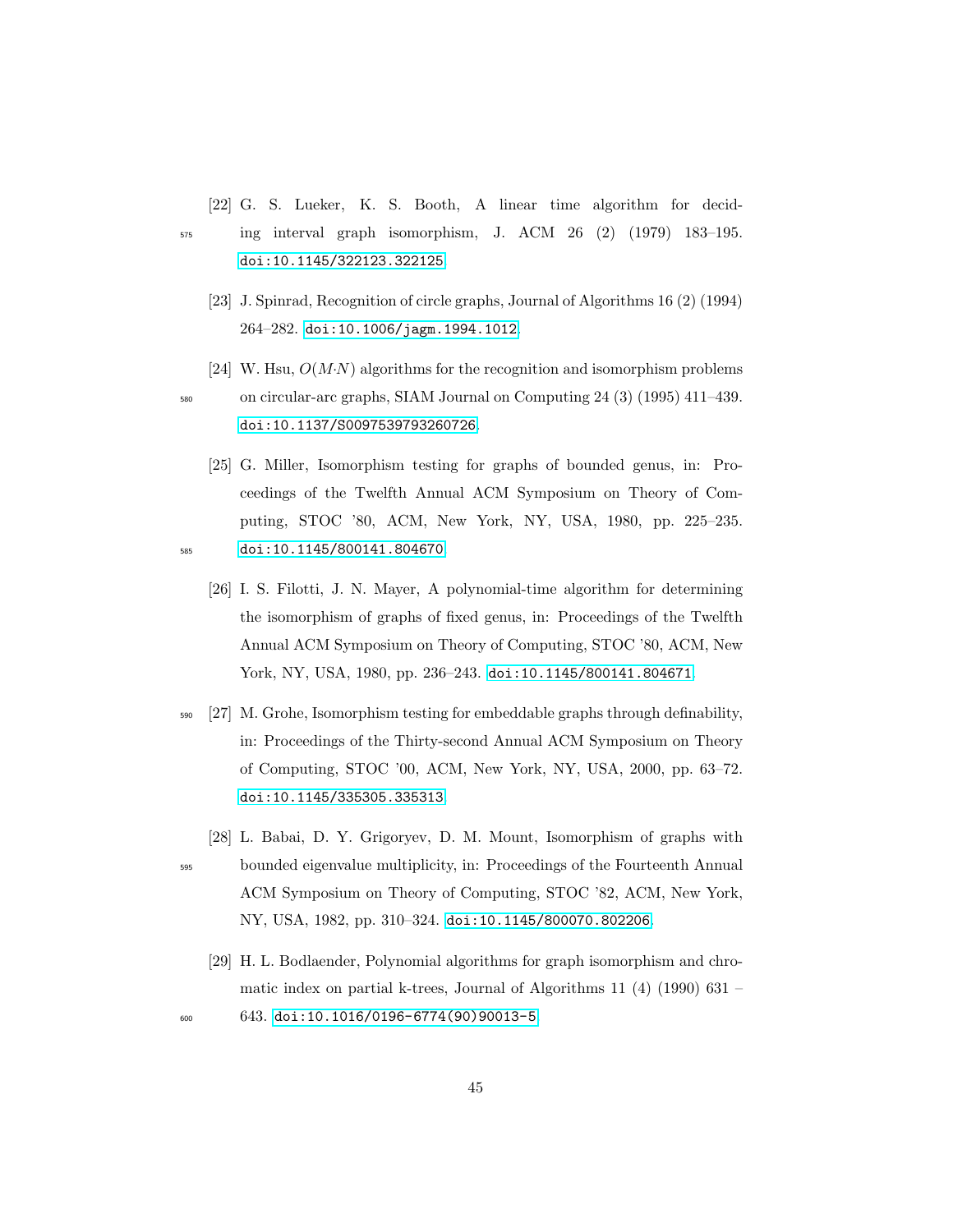- <span id="page-45-0"></span>[30] J. R. Ullmann, An algorithm for subgraph isomorphism, Journal of the Association for Computing Machinery 23 (1) (1976) 31–42.
- <span id="page-45-2"></span><span id="page-45-1"></span>[31] D. C. Schmidt, L. E. Druffel, A fast backtracking algorithm to test directed graphs for isomorphism using distance matrices, J. ACM 23 (3) (1976) 433– <sup>605</sup> 445. [doi:10.1145/321958.321963](http://dx.doi.org/10.1145/321958.321963).
	- [32] L. P. Cordella, P. Foggia, C. Sansone, M. Vento, Performance evaluation of the VF graph matching algorithm, in: Image Analysis and Processing, 1999. Proceedings. International Conference on, 1999, pp. 1172–1177. [doi:10.1109/ICIAP.1999.797762](http://dx.doi.org/10.1109/ICIAP.1999.797762).
- <span id="page-45-3"></span><sup>610</sup> [33] L. P. Cordella, P. Foggia, C. Sansone, M. Vento, An improved algorithm for matching large graphs, in: 3rd IAPR-TC15 workshop on graph-based representations in pattern recognition, 2001, pp. 149–159.
	- [34] B. D. McKay, Computing automorphisms and canonical labellings of graphs, in: D. A. Holton, J. Seberry (Eds.), Combinatorial Mathemat-
- <span id="page-45-5"></span>
- <span id="page-45-4"></span><sup>615</sup> ics, Vol. 686 of Lecture Notes in Mathematics, Springer Berlin Heidelberg, 1978, pp. 223–232. [doi:10.1007/BFb0062536](http://dx.doi.org/10.1007/BFb0062536).
	- [35] A. Piperno, Search space contraction in canonical labeling of graphs (preliminary version), CoRR abs/0804.4881.
- <span id="page-45-7"></span><span id="page-45-6"></span>[36] B. D. McKay, Practical graph isomorphism, Congressus Numerantium 30  $620$   $(1981)$   $45-87$ .
	- [37] P. T. Darga, M. H. Liffiton, K. A. Sakallah, I. L. Markov, Exploiting structure in symmetry detection for CNF, in: Proceedings of the 41st Annual Design Automation Conference, DAC '04, ACM, New York, NY, USA, 2004, pp. 530–534. [doi:10.1145/996566.996712](http://dx.doi.org/10.1145/996566.996712).
- <span id="page-45-8"></span><sup>625</sup> [38] T. Junttila, P. Kaski, Engineering an efficient canonical labeling tool for large and sparse graphs, in: D. Applegate, G. S. Brodal, D. Panario, R. Sedgewick (Eds.), Proceedings of the Ninth Workshop on Algorithm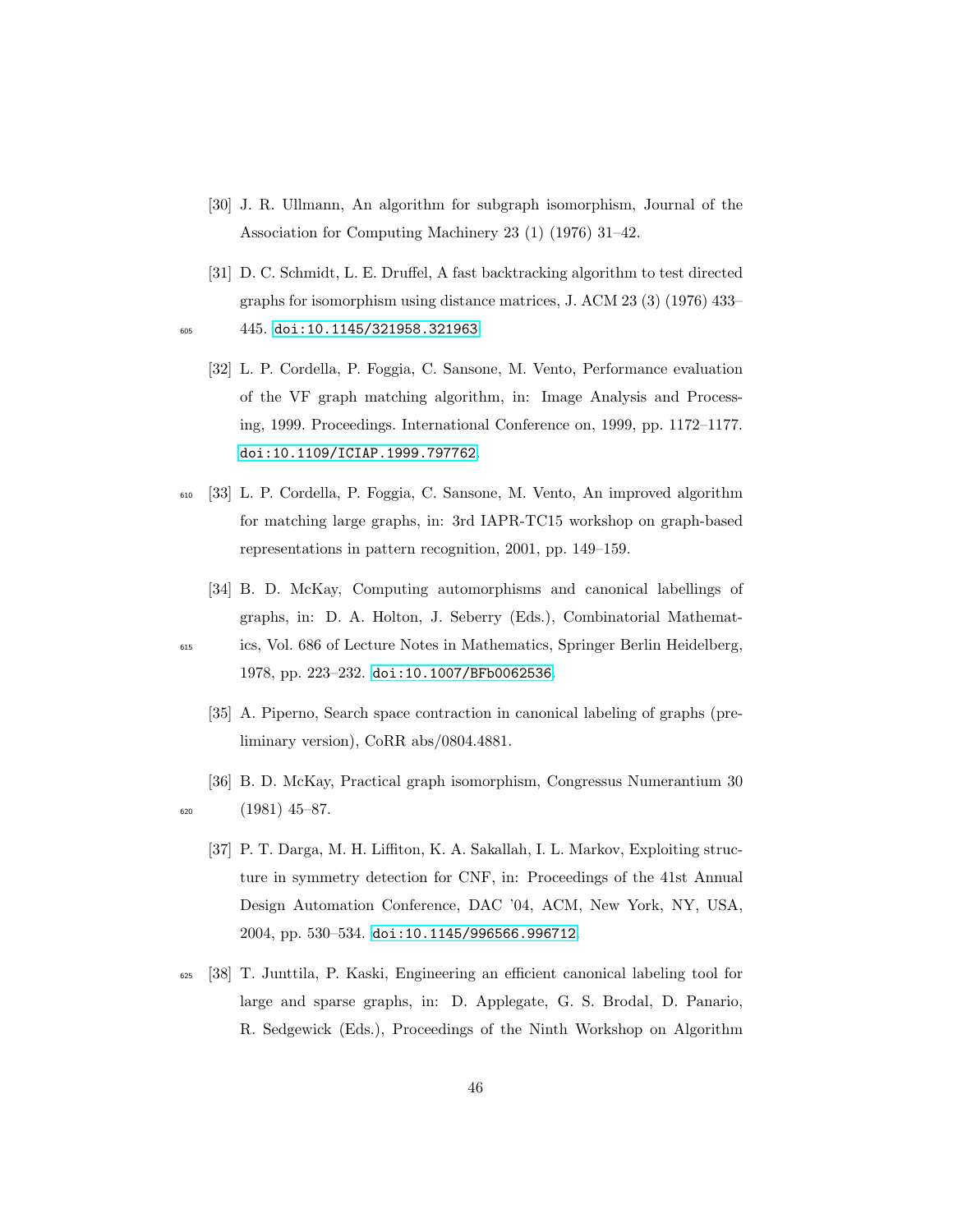Engineeringand Experiments and the Fourth Workshop on Analytic Algorithms and Combinatorics, SIAM, 2007, pp. 135–149.

- <span id="page-46-0"></span><sup>630</sup> [39] T. Junttila, P. Kaski, Conflict propagation and component recursion for canonical labeling, in: A. Marchetti-Spaccamela, M. Segal (Eds.), Theory and Practice of Algorithms in (Computer) Systems, Vol. 6595 of Lecture Notes in Computer Science, Springer Berlin Heidelberg, 2011, pp. 151–162. [doi:10.1007/978-3-642-19754-3\\_16](http://dx.doi.org/10.1007/978-3-642-19754-3_16).
- <span id="page-46-1"></span><sup>635</sup> [40] J. L. L´opez-Presa, A. Fern´andez Anta, Fast algorithm for graph isomorphism testing, in: J. Vahrenhold (Ed.), Experimental Algorithms, Vol. 5526 of Lecture Notes in Computer Science, Springer Berlin Heidelberg, 2009, pp. 221–232. [doi:10.1007/978-3-642-02011-7\\_21](http://dx.doi.org/10.1007/978-3-642-02011-7_21).
- <span id="page-46-2"></span>[41] M. Igelmo, A. Sanfeliu, M. Ferrer, A Conductance Electrical Model <sup>640</sup> for representing and matching weighted undirected graphs, in: Proceedings of the 2010 20th International Conference on Pattern Recognition, ICPR '10, IEEE Computer Society, Washington, DC, USA, 2010, pp. 958– 961. [doi:10.1109/ICPR.2010.240](http://dx.doi.org/10.1109/ICPR.2010.240).
	- [42] R. A. DeCarlo, P. Lin, Linear Circuit Analysis, Prentice Hall, 1995.
- <span id="page-46-5"></span><span id="page-46-4"></span><span id="page-46-3"></span><sup>645</sup> [43] D. J. Klein, M. Randić, Resistance distance, Journal of Mathematical Chemistry 12 (1) (1993) 81–95. [doi:10.1007/BF01164627](http://dx.doi.org/10.1007/BF01164627).
	- [44] M. Igelmo, A. Sanfeliu, Compact form of the pseudo–inverse matrix in the approximation of a star graph using the Conductance Electrical Model (CEM), in: G. Gimel'farb, E. Hancock, A. Imiya, A. Kuijper,
- <sup>650</sup> M. Kudo, S. Omachi, T. Windeatt, K. Yamada (Eds.), Structural, Syntactic, and Statistical Pattern Recognition, Vol. 7626 of Lecture Notes in Computer Science, Springer, Berlin Heidelberg, 2012, pp. 539–547. [doi:10.1007/978-3-642-34166-3\\_59](http://dx.doi.org/10.1007/978-3-642-34166-3_59).
	- [45] K. Riesen, H. Bunke, IAM graph database repository for graph based pat-
- <span id="page-46-6"></span><sup>655</sup> tern recognition and machine learning, in: N. Vitoria Lobo, T. Kasparis,
	- 47